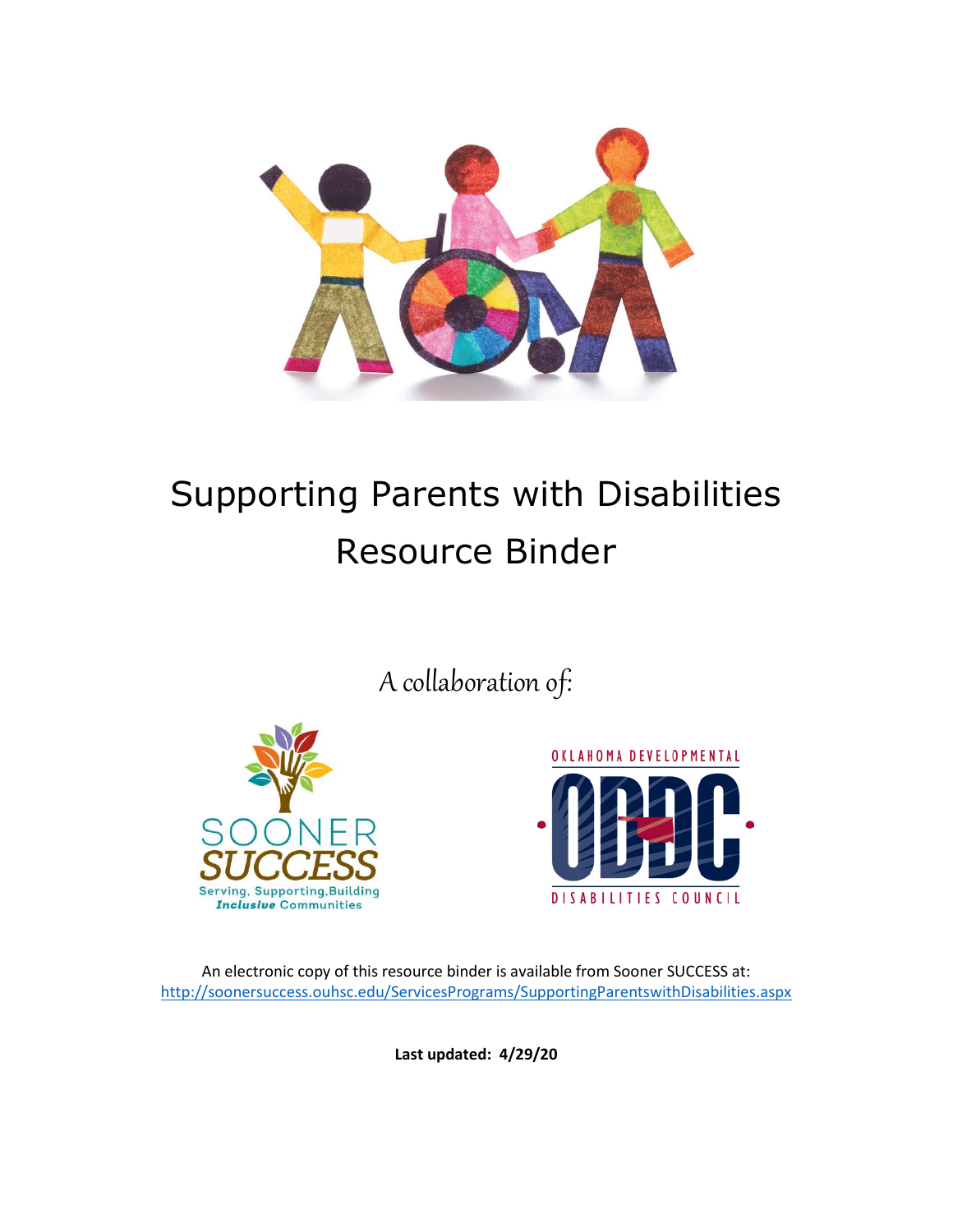# **General Tips & Strategies (for all disability types)**

National Research Center for Parents with Disabilities – resources for parents, social workers, researchers, and legal professionals (available in both English and Spanish <http://heller.brandeis.edu/parents-with-disabilities/>

## El Centro Nacional de Investigación para Padres con Discapacidades

[https://heller.brandeis.edu/spanish/parents-with](https://heller.brandeis.edu/spanish/parents-with-disabilities/index.html?fbclid=IwAR1SnveI6sovD6xrpZ0MIOIVwNMhEd3fA0PbQ_q_7QnYi4peXqrCC3967eM)[disabilities/index.html?fbclid=IwAR1SnveI6sovD6xrpZ0MIOIVwNMhEd3fA0PbQ\\_q\\_7QnYi4peXqrCC3967](https://heller.brandeis.edu/spanish/parents-with-disabilities/index.html?fbclid=IwAR1SnveI6sovD6xrpZ0MIOIVwNMhEd3fA0PbQ_q_7QnYi4peXqrCC3967eM) [eM](https://heller.brandeis.edu/spanish/parents-with-disabilities/index.html?fbclid=IwAR1SnveI6sovD6xrpZ0MIOIVwNMhEd3fA0PbQ_q_7QnYi4peXqrCC3967eM)

1 hour Recorded training webinars each specific to different type of disability (Includes Preparing for Parenthood; Parents with Mental Health Issues; Parents with Intellectual disabilities; Challenges to retaining custody; Deaf parents approaches to parenting and more)

<http://heller.brandeis.edu/parents-with-disabilities/events/past-events.html>

Basic Guidelines for Interacting with People with Disabilities [http://www.mghpcs.org/eed\\_portal/Documents/Disabilities/Etiquette.pdf](http://www.mghpcs.org/eed_portal/Documents/Disabilities/Etiquette.pdf)

Tips for Engaging with Different Disabilities/ People First Language [http://depts.washington.edu/uwdrs/faculty/faculty-resources/tips-for-working-with](http://depts.washington.edu/uwdrs/faculty/faculty-resources/tips-for-working-with-different-disabilities/)[different-disabilities/](http://depts.washington.edu/uwdrs/faculty/faculty-resources/tips-for-working-with-different-disabilities/)

Quick Tips for Interacting with People with Disabilities [http://webhost.westernu.edu/hfcdhp/wp-content/uploads/EtiqBK\\_11\\_16\\_general.pdf](http://webhost.westernu.edu/hfcdhp/wp-content/uploads/EtiqBK_11_16_general.pdf) [http://www.nationaldisabilitynavigator.org/wp-content/uploads/Materials/Fact-Sheet-17-](http://www.nationaldisabilitynavigator.org/wp-content/uploads/Materials/Fact-Sheet-17-Disability-Etiquette.pdf) [Disability-Etiquette.pdf](http://www.nationaldisabilitynavigator.org/wp-content/uploads/Materials/Fact-Sheet-17-Disability-Etiquette.pdf)

Communication Tools [http://www.patientprovidercommunication.org/communication\\_tools.htm](http://www.patientprovidercommunication.org/communication_tools.htm)

Preferred terms regarding people with disabilities <http://webhost.westernu.edu/hfcdhp/wp-content/uploads/Language-Tips.pdf>

Choosing words with dignity <http://ddc.vermont.gov/outreach/choosing-words-with-dignity>

Creating a Care Notebook to organize paperwork [https://www.medicalhomeportal.org/living-with-child/after-a-diagnosis-or-problem-is-identified/caring](https://www.medicalhomeportal.org/living-with-child/after-a-diagnosis-or-problem-is-identified/caring-for-children-with-special-health-care-needs/managing-and-coordinating-care/care-notebook?fbclid=IwAR0_4rapvZSVjW6QLIn6szDwCQ1CQxKHMQujgxT4flNY65uUHe_gj3GoTBM)[for-children-with-special-health-care-needs/managing-and-coordinating-care/care](https://www.medicalhomeportal.org/living-with-child/after-a-diagnosis-or-problem-is-identified/caring-for-children-with-special-health-care-needs/managing-and-coordinating-care/care-notebook?fbclid=IwAR0_4rapvZSVjW6QLIn6szDwCQ1CQxKHMQujgxT4flNY65uUHe_gj3GoTBM)[notebook?fbclid=IwAR0\\_4rapvZSVjW6QLIn6szDwCQ1CQxKHMQujgxT4flNY65uUHe\\_gj3GoTBM](https://www.medicalhomeportal.org/living-with-child/after-a-diagnosis-or-problem-is-identified/caring-for-children-with-special-health-care-needs/managing-and-coordinating-care/care-notebook?fbclid=IwAR0_4rapvZSVjW6QLIn6szDwCQ1CQxKHMQujgxT4flNY65uUHe_gj3GoTBM)

BridgingApps is a program of Easter Seals Greater Houston that provides access to educational and therapeutic tools—anywhere, anytime—allowing parents, teachers, and therapists to effectively use mobile devices and apps to target and improve individual skill development to help children and adults with disabilities reach their highest levels of physical and cognitive development.

<http://bridgingapps.org/bridgingapps-roadmap/>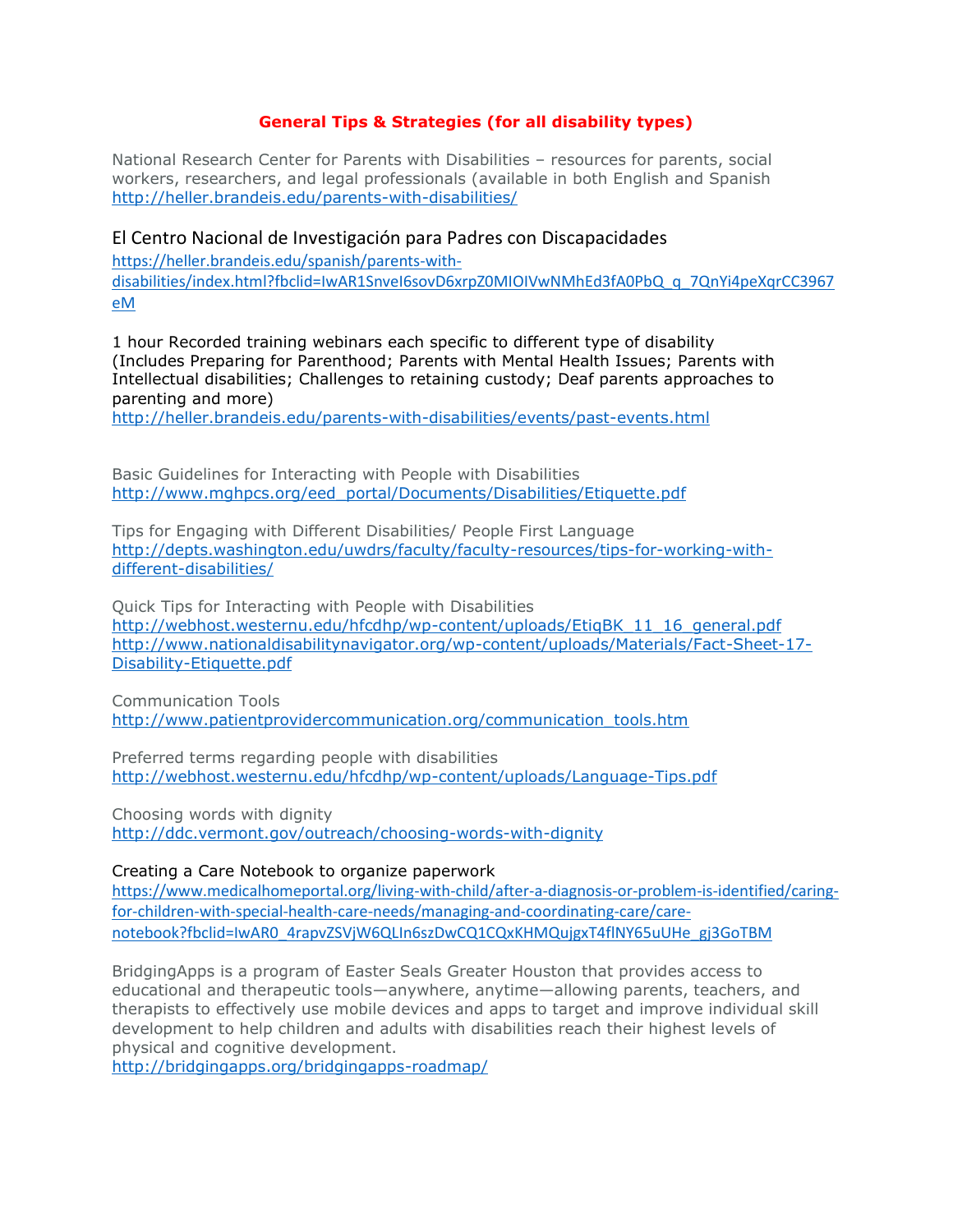Download: Sample Picture Schedules and Visual Planners for common family routines (i.e. going to bed)

[https://www.understood.org/en/learning-attention-issues/understanding-childs](https://www.understood.org/en/learning-attention-issues/understanding-childs-challenges/simple-changes-at-home/download-sample-picture-schedules-and-visual-planners?utm_source=facebook&utm_medium=social&utm_campaign=understoodorg)[challenges/simple-changes-at-home/download-sample-picture-schedules-and-visual](https://www.understood.org/en/learning-attention-issues/understanding-childs-challenges/simple-changes-at-home/download-sample-picture-schedules-and-visual-planners?utm_source=facebook&utm_medium=social&utm_campaign=understoodorg)[planners?utm\\_source=facebook&utm\\_medium=social&utm\\_campaign=understoodorg](https://www.understood.org/en/learning-attention-issues/understanding-childs-challenges/simple-changes-at-home/download-sample-picture-schedules-and-visual-planners?utm_source=facebook&utm_medium=social&utm_campaign=understoodorg)

Resources for PwD who wish to foster or adopt [http://www.adoptuskids.org/adoption-and-foster-care/overview/who-can-adopt](http://www.adoptuskids.org/adoption-and-foster-care/overview/who-can-adopt-foster/people-with-disabilities)[foster/people-with-disabilities](http://www.adoptuskids.org/adoption-and-foster-care/overview/who-can-adopt-foster/people-with-disabilities)

RideConnect- ride sharing app

[http://help.rideconnect.com/index.php?title=Version\\_1.0\\_Press\\_Release](http://help.rideconnect.com/index.php?title=Version_1.0_Press_Release)

First hand stories – Parenting with a disability

[http://www.able-sc.org/what-you-should-know-about-video-series/parenting-with-a](http://www.able-sc.org/what-you-should-know-about-video-series/parenting-with-a-disability/)[disability/](http://www.able-sc.org/what-you-should-know-about-video-series/parenting-with-a-disability/) and

<https://www.facebook.com/Enquirer/videos/10155132191189698/>

The Parent Empowerment Network is an E-mail community of parents with disabilities, people with disabilities who hope someday to become parents, and (where applicable) nondisabled partners of parents with disabilities. It is a means of connecting with other parents, through email.

[http://www.disabledparents.net/?page\\_id=20](http://www.disabledparents.net/?page_id=20)

Planning Accessible Meetings Guide <http://www.adahospitality.org/accessible-meetings-events-conferences-guide/book>

Books Bind Us is a new nonprofit organization in OKC that will provide free libraries to foster children and low income classrooms in Oklahoma. http:/[/www.facebook.com/booksbindus](https://www.facebook.com/booksbindus)

Parents with disabilities often have lives filled with trauma and less than optimal relationships. For those impacted by someone's abuse of alcohol this chart contains behavioral symptoms and accommodations for someone effected by fetal alcohol spectrum disorder

[http://fafasd.org/wp-content/uploads/2017/01/behavioral-symptoms-accommodations-](http://fafasd.org/wp-content/uploads/2017/01/behavioral-symptoms-accommodations-FASD.pdf)[FASD.pdf](http://fafasd.org/wp-content/uploads/2017/01/behavioral-symptoms-accommodations-FASD.pdf)

The 10 Commandments of Communicating with People with Disabilities is a twenty-two (22) minute interactive video which can be used in diversity training, new employee orientation or customer service training. This video provides the audience a brief glance of communicating with people with disabilities in all walks of life. WesternU staff, faculty and students can share this video to stimulate discussion, promote sensitive, respectful treatment of people with disabilities and promote better communication with people with disabilities.

[http://www.westernu.edu/bin/home/10\\_commandments\\_256k.wmv](http://www.westernu.edu/bin/home/10_commandments_256k.wmv)

Casey Life Skills (CLS) is a free tool that assesses the behaviors and competencies youth need to achieve their long term goals. It aims to set youth on their way toward developing healthy, productive lives. Examples of the life skills CLS helps individuals self-evaluate include:

•Maintaining healthy relationships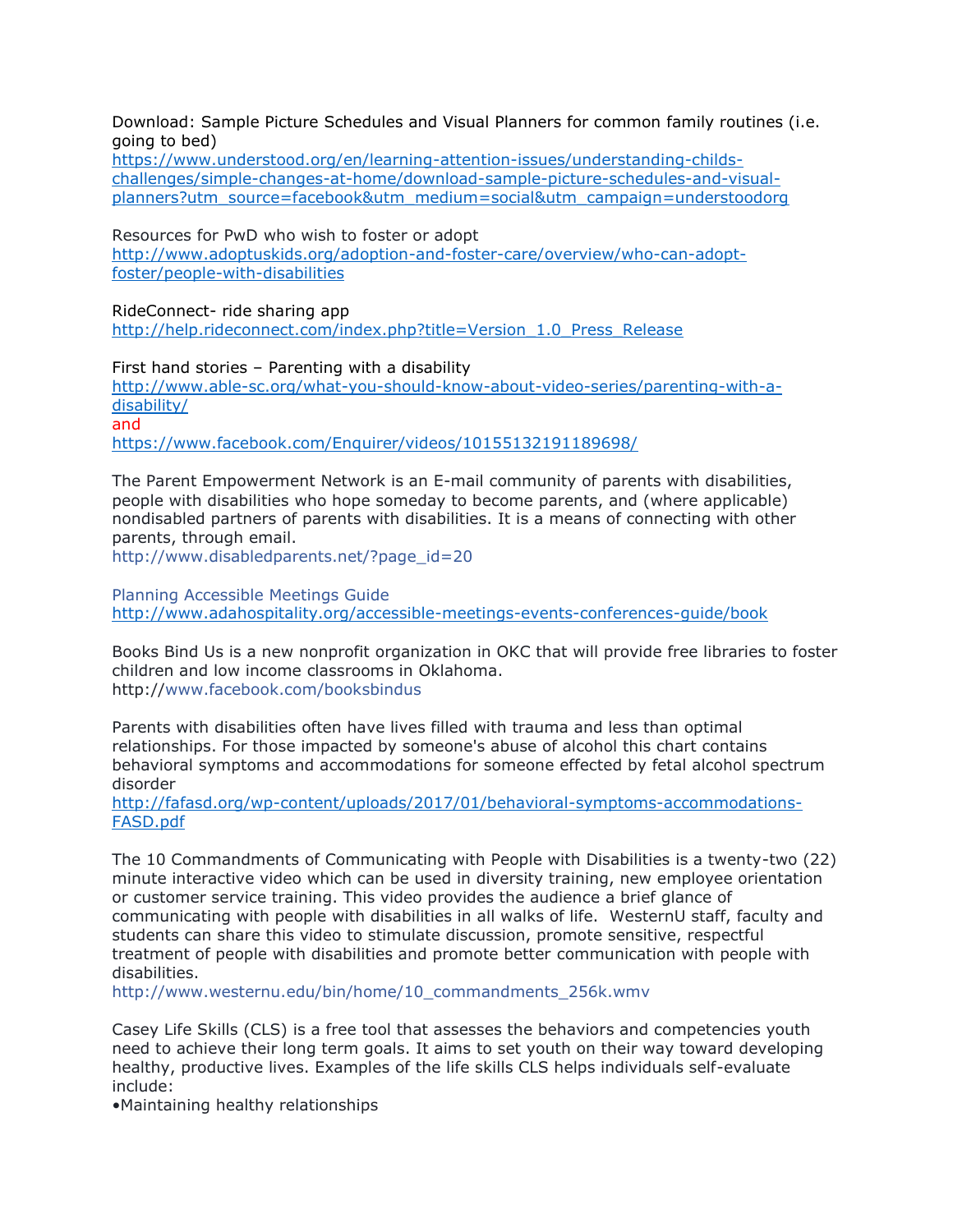•Work and study habits

•Planning and goal-setting

•Using community resources...

- Daily living activities
- Budgeting and paying bills
- Computer literacy
- Their permanent connections to natural supports

Although designed for youth, this tool could also be used to help figure out which skills parents with disabilities may be missing. [http://lifeskills.casey.org/clsa\\_learn\\_provider](http://lifeskills.casey.org/clsa_learn_provider)

A guide to money management for people with disabilities <http://www.fliconline.org/documents/patffinancialeducationbooklet-final.pdf>

Personal Finance Guide for People with Disabilities <https://www.calculators.org/savings/people-with-disabilities.php>

Life After IEPS – Tools for teaching financial literacy skills <http://lifeafterieps.com/tools-for-teaching-financial-literacy-skills/>

Budgeting for Students with Autism and Learning Differences (Plus Helpful Tips for Parents) [http://info.cipworldwide.org/blog/budgeting-for-young-students-with-autism-and-learning](http://info.cipworldwide.org/blog/budgeting-for-young-students-with-autism-and-learning-differences?utm_campaign=Full+Year+Program+Enrollment+2017-2018&utm_source=hs_email&utm_medium=email&utm_content=54669928&_hsenc=p2ANqtz-9KlaZytW8NGtE9cLbW6JF7BWXNocuoxrl3h4GR7mAHIOE-edmtaylMXnKrMdL9TZvUxl57Proh_UeUULs-WZu758-OMg&_hsmi=54670453)[differences?utm\\_campaign=Full+Year+Program+Enrollment+2017-](http://info.cipworldwide.org/blog/budgeting-for-young-students-with-autism-and-learning-differences?utm_campaign=Full+Year+Program+Enrollment+2017-2018&utm_source=hs_email&utm_medium=email&utm_content=54669928&_hsenc=p2ANqtz-9KlaZytW8NGtE9cLbW6JF7BWXNocuoxrl3h4GR7mAHIOE-edmtaylMXnKrMdL9TZvUxl57Proh_UeUULs-WZu758-OMg&_hsmi=54670453) [2018&utm\\_source=hs\\_email&utm\\_medium=email&utm\\_content=54669928&\\_hsenc=p2AN](http://info.cipworldwide.org/blog/budgeting-for-young-students-with-autism-and-learning-differences?utm_campaign=Full+Year+Program+Enrollment+2017-2018&utm_source=hs_email&utm_medium=email&utm_content=54669928&_hsenc=p2ANqtz-9KlaZytW8NGtE9cLbW6JF7BWXNocuoxrl3h4GR7mAHIOE-edmtaylMXnKrMdL9TZvUxl57Proh_UeUULs-WZu758-OMg&_hsmi=54670453) [qtz-9KlaZytW8NGtE9cLbW6JF7BWXNocuoxrl3h4GR7mAHIOE](http://info.cipworldwide.org/blog/budgeting-for-young-students-with-autism-and-learning-differences?utm_campaign=Full+Year+Program+Enrollment+2017-2018&utm_source=hs_email&utm_medium=email&utm_content=54669928&_hsenc=p2ANqtz-9KlaZytW8NGtE9cLbW6JF7BWXNocuoxrl3h4GR7mAHIOE-edmtaylMXnKrMdL9TZvUxl57Proh_UeUULs-WZu758-OMg&_hsmi=54670453)[edmtaylMXnKrMdL9TZvUxl57Proh\\_UeUULs-WZu758-OMg&\\_hsmi=54670453](http://info.cipworldwide.org/blog/budgeting-for-young-students-with-autism-and-learning-differences?utm_campaign=Full+Year+Program+Enrollment+2017-2018&utm_source=hs_email&utm_medium=email&utm_content=54669928&_hsenc=p2ANqtz-9KlaZytW8NGtE9cLbW6JF7BWXNocuoxrl3h4GR7mAHIOE-edmtaylMXnKrMdL9TZvUxl57Proh_UeUULs-WZu758-OMg&_hsmi=54670453)

Financial Literacy for students with disabilities

[https://www.eparent.com/features-3/financial-literacy-students-disabilities-necessary-life](https://www.eparent.com/features-3/financial-literacy-students-disabilities-necessary-life-skill-independent-living/)[skill-independent-living/](https://www.eparent.com/features-3/financial-literacy-students-disabilities-necessary-life-skill-independent-living/)

Twitter Chats on Parenting with a Disability <https://us11.campaign-archive.com/home/?u=7f75f7b1421ef4c72add66a33&id=02c4f0a09f>

Transportation Issues?Consider these options:

<https://www.lyft.com/> <https://www.uber.com/>or<https://www.uber.com/ride/uberwav/>(wheelchair accessible) <http://www.wheelchairgetaways.com/>(accessible van rental) <https://www.medride.com/>

Disabled People Reveal The Things Others Do That Really Don't Help [http://www.huffingtonpost.co.uk/entry/disabled-people-reveal-the-things-others-do-that](http://www.huffingtonpost.co.uk/entry/disabled-people-reveal-the-things-others-do-that-really-dont-help_uk_593564f4e4b075bff0f53401?section=us_good-news&utm_campaign=hp_fb_pages&utm_source=gn_fb&utm_medium=facebook)[really-dont-help\\_uk\\_593564f4e4b075bff0f53401?section=us\\_good](http://www.huffingtonpost.co.uk/entry/disabled-people-reveal-the-things-others-do-that-really-dont-help_uk_593564f4e4b075bff0f53401?section=us_good-news&utm_campaign=hp_fb_pages&utm_source=gn_fb&utm_medium=facebook)[news&utm\\_campaign=hp\\_fb\\_pages&utm\\_source=gn\\_fb&utm\\_medium=facebook](http://www.huffingtonpost.co.uk/entry/disabled-people-reveal-the-things-others-do-that-really-dont-help_uk_593564f4e4b075bff0f53401?section=us_good-news&utm_campaign=hp_fb_pages&utm_source=gn_fb&utm_medium=facebook)

Disability and Child Support

<https://www.thebalance.com/overview-of-disability-and-child-support-2997976>

[https://www.nolo.com/legal-encyclopedia/how-get-child-support-order-modified-because](https://www.nolo.com/legal-encyclopedia/how-get-child-support-order-modified-because-disability.html)[disability.html](https://www.nolo.com/legal-encyclopedia/how-get-child-support-order-modified-because-disability.html)

PACER's Self-Advocacy and Disability Disclosure web page. <http://www.pacer.org/transition/learning-center/employment/self-advocacy.asp>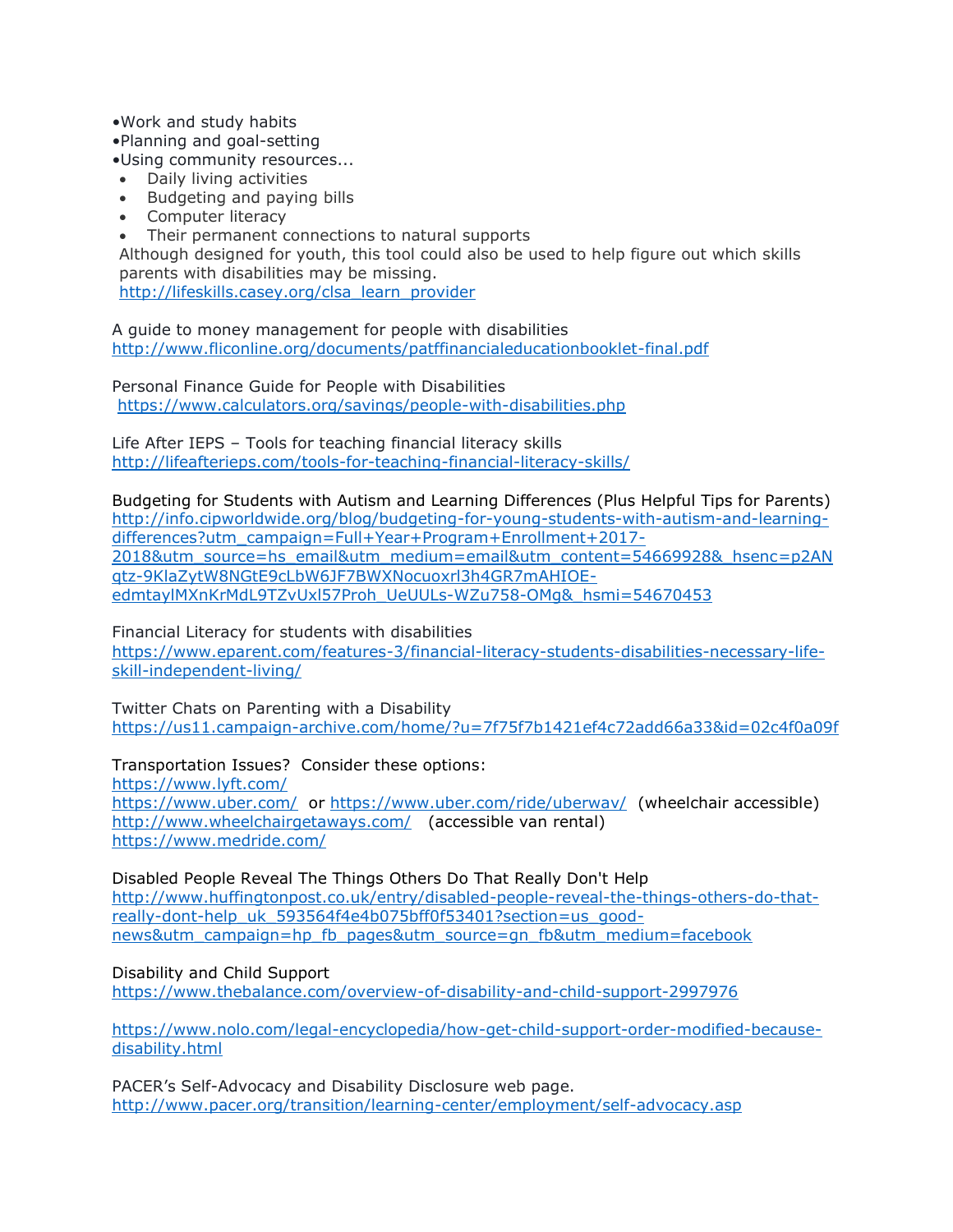411 on Disability Disclosure: A Workbook for Youth with Disabilities (pdf), from The National Collaborative on Workforce and Disability [http://www.ncwd-youth.info/wp](http://www.ncwd-youth.info/wp-content/uploads/2016/10/411_Disability_Disclosure_complete.pdf)[content/uploads/2016/10/411\\_Disability\\_Disclosure\\_complete.pdf](http://www.ncwd-youth.info/wp-content/uploads/2016/10/411_Disability_Disclosure_complete.pdf) or

<https://www.youtube.com/watch?v=iMb5aURm81s> (video)

Disability Sensitivity Training Video

<https://www.youtube.com/watch?v=Gv1aDEFlXq8&feature=youtu.be>

Respite – if your parent with a disability has a child with a disability, money may be available to pay for childcare while mom and/or dad take a break – to learn more contact Robyn at Sooner SUCCESS at [sooner-success@ouhsc.edu](mailto:sooner-success@ouhsc.edu)

Supporting parents with disabilities in the community

**<https://www.ncd.gov/publications/2012/Sep272012/Ch13>**

Disabled Parent Online Community <https://www.disabledparenting.com/>

Disabled Parent Blog – Top 10 posts of the decade [https://disabledparenting.com/disabled-parenting-projects-best-of-the-decade/?fbclid=IwAR25e1-](https://disabledparenting.com/disabled-parenting-projects-best-of-the-decade/?fbclid=IwAR25e1-E6enr7PhmMIg0NqylATD76xl1t6FJip984WbfQQ3ALsiumtKsGeI) [E6enr7PhmMIg0NqylATD76xl1t6FJip984WbfQQ3ALsiumtKsGeI](https://disabledparenting.com/disabled-parenting-projects-best-of-the-decade/?fbclid=IwAR25e1-E6enr7PhmMIg0NqylATD76xl1t6FJip984WbfQQ3ALsiumtKsGeI)

Services for adults with disabilities <http://www.parentcenterhub.org/foradults/>

Social Security Disability Benefit Guide [https://www.thesimpledollar.com/disability-benefits-guide/#social-security-disability](https://www.thesimpledollar.com/disability-benefits-guide/#social-security-disability-benefit-calculator)[benefit-calculator](https://www.thesimpledollar.com/disability-benefits-guide/#social-security-disability-benefit-calculator)

My next move – a career exploration site [https://www.mynextmove.org/?fbclid=IwAR2pJg9ArvWVnPcIYOeLxRkhOyp7cSKRhBZL2nFx](https://www.mynextmove.org/?fbclid=IwAR2pJg9ArvWVnPcIYOeLxRkhOyp7cSKRhBZL2nFx_e15EGlwiwV0KpcDbyM) [\\_e15EGlwiwV0KpcDbyM](https://www.mynextmove.org/?fbclid=IwAR2pJg9ArvWVnPcIYOeLxRkhOyp7cSKRhBZL2nFx_e15EGlwiwV0KpcDbyM)

"Soft Skills to Pay the Bills" - a curriculum developed by the Office of Disability Employment Policy at the U.S. Department of Labor to help teach youth those important soft skills or workforce readiness skills. It is created for youth development professionals as an introduction to workplace interpersonal and professional skills, targeted at youth ages 14 to 21 in both in-school and out-of-school environments. It is a modular, hands-on curriculum with engaging activities and fun games that focus on six key skill areas: communication, enthusiasm and attitude, teamwork, networking, problem solving and critical thinking, and professionalism.1 The curriculum can be used to supplement existing soft skills exercises or used on its own.

[https://youth.gov/feature-article/soft-skills-pay](https://youth.gov/feature-article/soft-skills-pay-bills?fbclid=IwAR0KujRYEtOkC1jnzKvIh6L12Uotx3OCyQveo6K16u68yOMnKp4JpfCU4Wo)[bills?fbclid=IwAR0KujRYEtOkC1jnzKvIh6L12Uotx3OCyQveo6K16u68yOMnKp4JpfCU4Wo](https://youth.gov/feature-article/soft-skills-pay-bills?fbclid=IwAR0KujRYEtOkC1jnzKvIh6L12Uotx3OCyQveo6K16u68yOMnKp4JpfCU4Wo)

Individuals with Disabilities: Career Ideas Based on your Abilities

[https://www.learnhowtobecome.org/career-resource-center/careers-for-disabilities](https://www.learnhowtobecome.org/career-resource-center/careers-for-disabilities-abilities/?fbclid=IwAR3UaDBBLvqFH1OaUfQVwSkmtFROke5HbBsRnQBlkOYtO9MSdieK5mX-yIc)[abilities/?fbclid=IwAR3UaDBBLvqFH1OaUfQVwSkmtFROke5HbBsRnQBlkOYtO9MSdieK5mX-yIc](https://www.learnhowtobecome.org/career-resource-center/careers-for-disabilities-abilities/?fbclid=IwAR3UaDBBLvqFH1OaUfQVwSkmtFROke5HbBsRnQBlkOYtO9MSdieK5mX-yIc)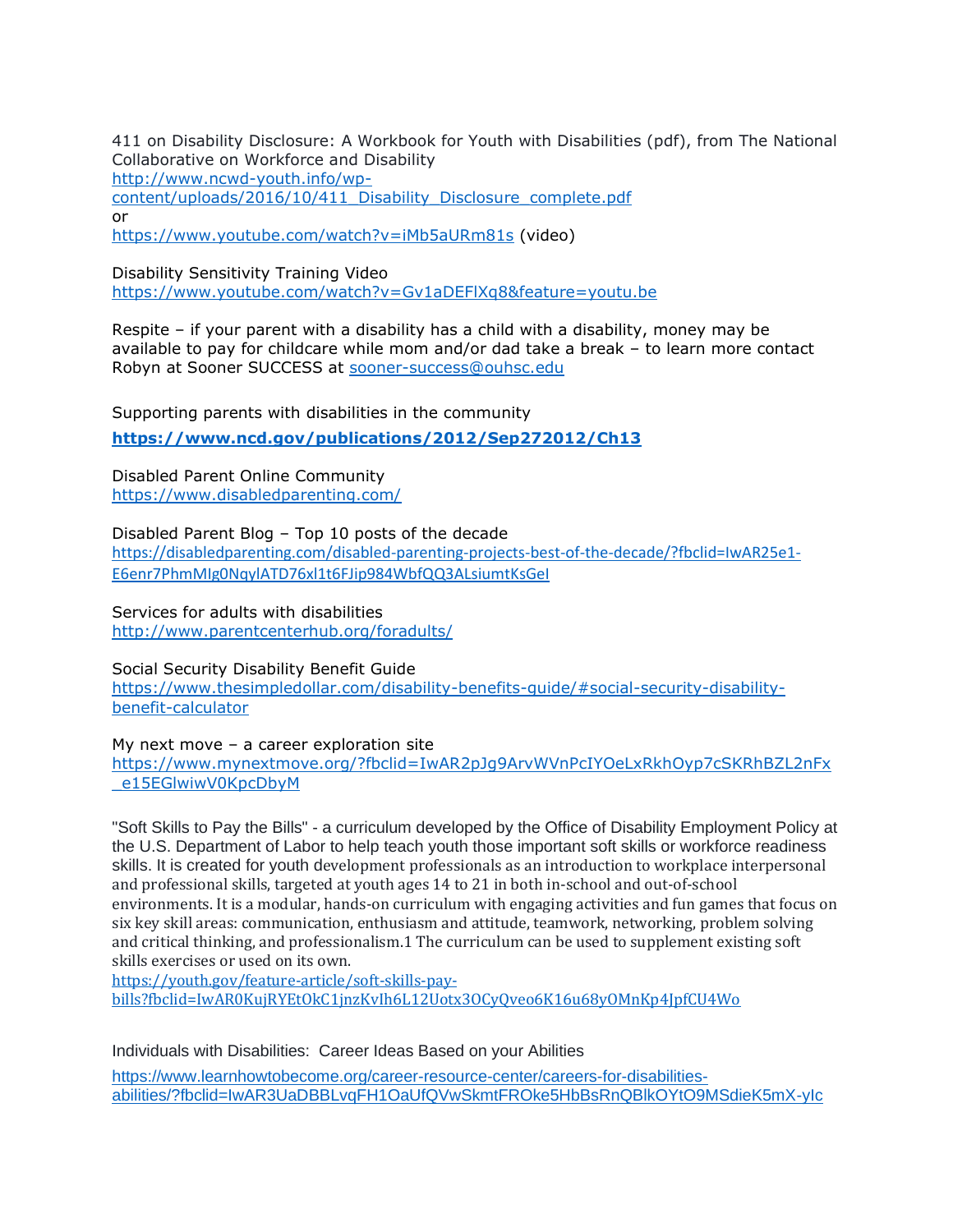Growth Mindset Printables – Future planning and behavioral change visuals to use in parent education. (\$12)

[https://biglifejournal.com/collections/printables/products/growth-mindset-printables-kits-1-](https://biglifejournal.com/collections/printables/products/growth-mindset-printables-kits-1-2) [2](https://biglifejournal.com/collections/printables/products/growth-mindset-printables-kits-1-2)

Growth mindset for kids

[https://www.understood.org/en/friends-feelings/empowering-your-child/building-on](https://www.understood.org/en/friends-feelings/empowering-your-child/building-on-strengths/download-growth-mindset-activities-for-kids?utm_source=fbshare&utm_medium=social&utm_campaign=share)[strengths/download-growth-mindset-activities-for](https://www.understood.org/en/friends-feelings/empowering-your-child/building-on-strengths/download-growth-mindset-activities-for-kids?utm_source=fbshare&utm_medium=social&utm_campaign=share)[kids?utm\\_source=fbshare&utm\\_medium=social&utm\\_campaign=share](https://www.understood.org/en/friends-feelings/empowering-your-child/building-on-strengths/download-growth-mindset-activities-for-kids?utm_source=fbshare&utm_medium=social&utm_campaign=share)

Accessible education materials

make your parent education materials more accessible [https://sde.ok.gov/accessible-educational](https://sde.ok.gov/accessible-educational-materials?fbclid=IwAR22yZJss4UPPcgX1SQ8mp9G354W7JBDX9YK3FQHYfWcwWp_xjHwVwb3F1k)[materials?fbclid=IwAR22yZJss4UPPcgX1SQ8mp9G354W7JBDX9YK3FQHYfWcwWp\\_xjHwVwb](https://sde.ok.gov/accessible-educational-materials?fbclid=IwAR22yZJss4UPPcgX1SQ8mp9G354W7JBDX9YK3FQHYfWcwWp_xjHwVwb3F1k) [3F1k](https://sde.ok.gov/accessible-educational-materials?fbclid=IwAR22yZJss4UPPcgX1SQ8mp9G354W7JBDX9YK3FQHYfWcwWp_xjHwVwb3F1k)

Learn what accommodations work well with different types of disabilities (be sure to page down until you get to the charts for different disabilities)

[https://sde.ok.gov/sites/ok.gov.sde/files/documents/files/Accommodations%20Guide\\_0.pdf](https://sde.ok.gov/sites/ok.gov.sde/files/documents/files/Accommodations%20Guide_0.pdf?fbclid=IwAR3praalqZ28Wz-3EHJnFEhCWoED6tWEl1CkZLjwM_CwqZEy6xMbE77nVC4) [?fbclid=IwAR3praalqZ28Wz-3EHJnFEhCWoED6tWEl1CkZLjwM\\_CwqZEy6xMbE77nVC4](https://sde.ok.gov/sites/ok.gov.sde/files/documents/files/Accommodations%20Guide_0.pdf?fbclid=IwAR3praalqZ28Wz-3EHJnFEhCWoED6tWEl1CkZLjwM_CwqZEy6xMbE77nVC4)

National Resource Center for Supported Decision Making [http://supporteddecisionmaking.org/?fbclid=IwAR0Xj-](http://supporteddecisionmaking.org/?fbclid=IwAR0Xj-PQTmGsyStZjvmctwy4N_07XKVVvcfVyo9WXF2CgRHJxFQpKzQSL_A)[PQTmGsyStZjvmctwy4N\\_07XKVVvcfVyo9WXF2CgRHJxFQpKzQSL\\_A](http://supporteddecisionmaking.org/?fbclid=IwAR0Xj-PQTmGsyStZjvmctwy4N_07XKVVvcfVyo9WXF2CgRHJxFQpKzQSL_A)

## **Healthcare & Wellness for Parents with Disabilities**

Health Care access – Communicating with individuals with sensory disabilities <http://hfcdhp.org/health-care-disable/health-care-access-communication/>

Do you know a fellow Oklahoman with a hearing, vision, mobility or other disability? The Oklahoma Assistive Technology Foundation will install free special alert smoke alarms to qualified applicants. Learn more about this program and how to apply here [http://ow.ly/h3bZ302ONxd](http://l.facebook.com/l.php?u=http%3A%2F%2Fow.ly%2Fh3bZ302ONxd&h=JAQG9Z3P-AQHzY3p8VIIVIakuahr4w6YF6qiebtjix1hICw&enc=AZOfxTVV9kSHA-t0OoyMPGg_CLSsP-yg3NtJfpcWcgWgi03HMrqCTdUlveqyg-eRxVgvHHu6mhUofyU5kWhsk_032Jh3HlgGUhrUqIbyLUQHxFHKFso9pOfbeCQFmFzxkbdZbW7yQijR-yyf_Ocy6mFUjfSkeP1YsSI8SGGGCyP3Mf1RB3_V_okjlRHAQZTOsR8WAPWbn4Gu1XzXClhsmcnC&s=1)

Tools to Empower Clinicians and Women with Disabilities to Interact Effectively Training is an important approach to improving health care interactions between clinicians and patients with disabilities. This online toolkit is available for use by health educators, as well as clinicians and women with disabilities, to improve health care interactions. [http://www.amchp.org/…/…/CliniciansandWomenInteractions.aspx](http://www.amchp.org/programsandtopics/womens-health/Focus%20Areas/WomensHealthDisability/Pages/CliniciansandWomenInteractions.aspx)

Tips for Going to the Doctor <https://vkc.mc.vanderbilt.edu/assets/files/tipsheets/goingdrtips.pdf>

Nutrition 4 All Daily healthy recipes and tips for easy, inexpensive home cooking from Oklahoma UCEDD <https://www.facebook.com/nutr4allOK/> <https://www.pinterest.com/nutr4allOK/>

NIH Easy to read publication page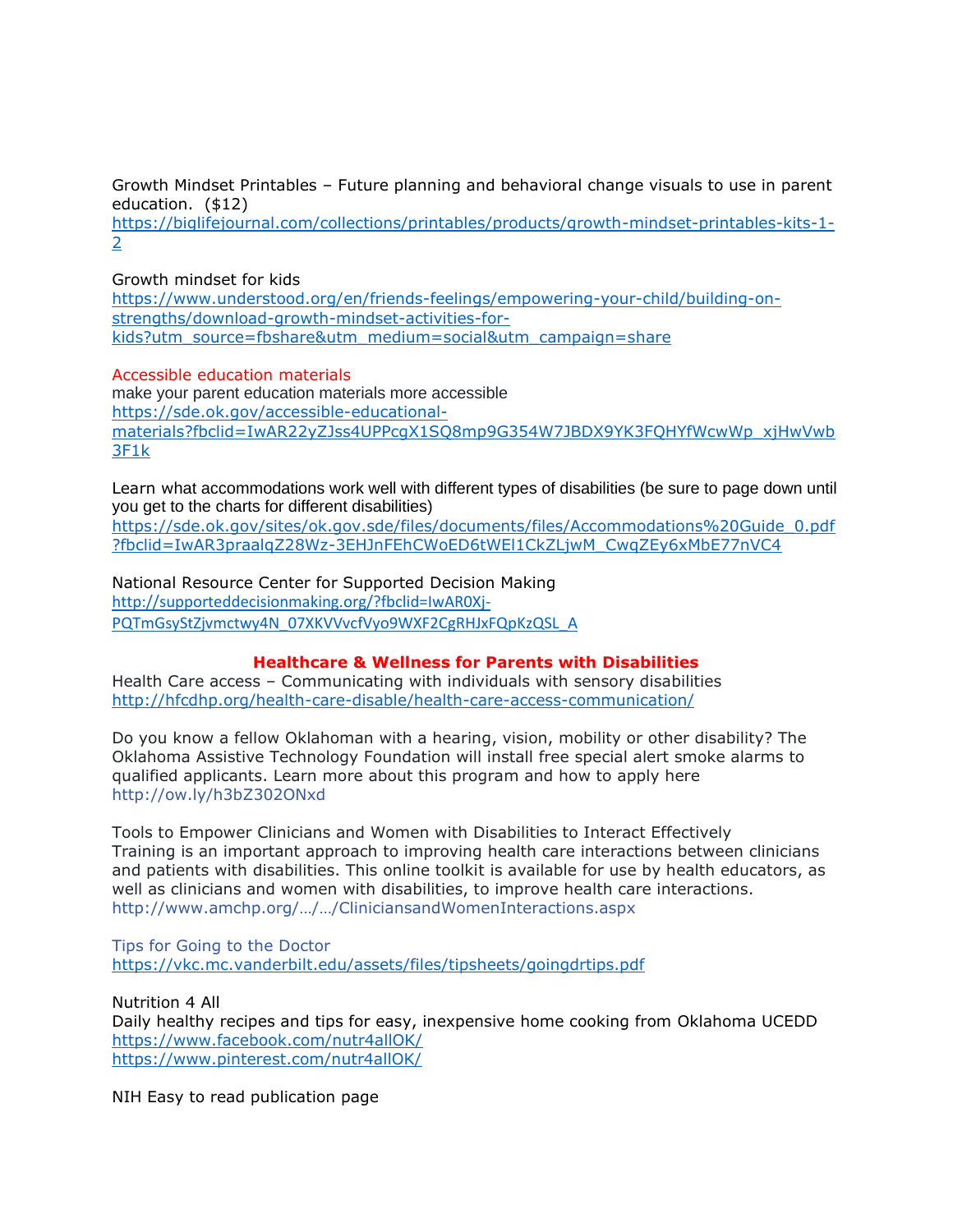<https://www.nimh.nih.gov/health/publications/easy-to-read.shtml>

Easy to Read Medline [https://medlineplus.gov/all\\_easytoread.html](https://medlineplus.gov/all_easytoread.html)

Tips for First Responders <http://cdd.unm.edu/dhpd/pdfs/FifthEditionTipssheet.pdf>

Improving Print Communication to Promote Health Literacy (Plain/Clear Language) [http://www.chcs.org/media/Improving\\_Print\\_Communication1.pdf](http://www.chcs.org/media/Improving_Print_Communication1.pdf)

How to Write Easy-to-Read Health Materials <https://medlineplus.gov/etr.html>

Informational Video on Disability for Healthcare Workers The Florida Center for Inclusive Communities/ Florida UCEDD has released a video for healthcare workers, including reception staff, on providing high quality care for people with intellectual and developmental disabilities. To view the video and read the accompanying fact sheet, visit: <http://www.xcel.flcic.org/>

Here's a great way to increase communication between a parent with a disability and their healthcare provider. It's called a medical encounters board: <https://widgit-health.com/downloads/medical-encounter-board.htm>

Physician House calls <http://www.housecallsok.com/index.php/house-calls.html>

Physicians at Home <http://www.physiciansathomeok.com/>

## **HealthSmart DigiScan Instant Read Infrared Talking Forehead and Ear Thermometer for Babies, Children and Adults**, Black - \$23

This thermometer instantly reads body temperature in Fahrenheit or Celsius with light ear or forehead contact, using the most advanced technology available. Offers READINGS IN SECONDS. Keep it simple. Just lightly touch the thermometer to the forehead or place it gently in their ear to get their temperature. Great for sleeping babies!

IT TALKS! You get specialized audio readings in multiple languages: English, Spanish, French, German, Italian or Russian. INCLUDES: 30-reading memory capacity, auto shutoff, detailed guidebook in English and Spanish.

## Women Be Healthy

For training women with disabilities, Women Be Healthy is an 11-week, 22-hour educational curriculum for use by health educators and advocates. The curriculum teaches women with intellectual disabilities about breast and cervical cancer, recommended screenings, and techniques for coping with procedures and assertiveness in medical situations. The goal is to increase access to and receipt of recommended screenings. Women who participated showed significant improvements in health knowledge, behaviors, beliefs and coping strategies. The website also includes links to a series of YouTube videos developed for women with disabilities.

Audience: Health educators, disability advocates and women with disabilities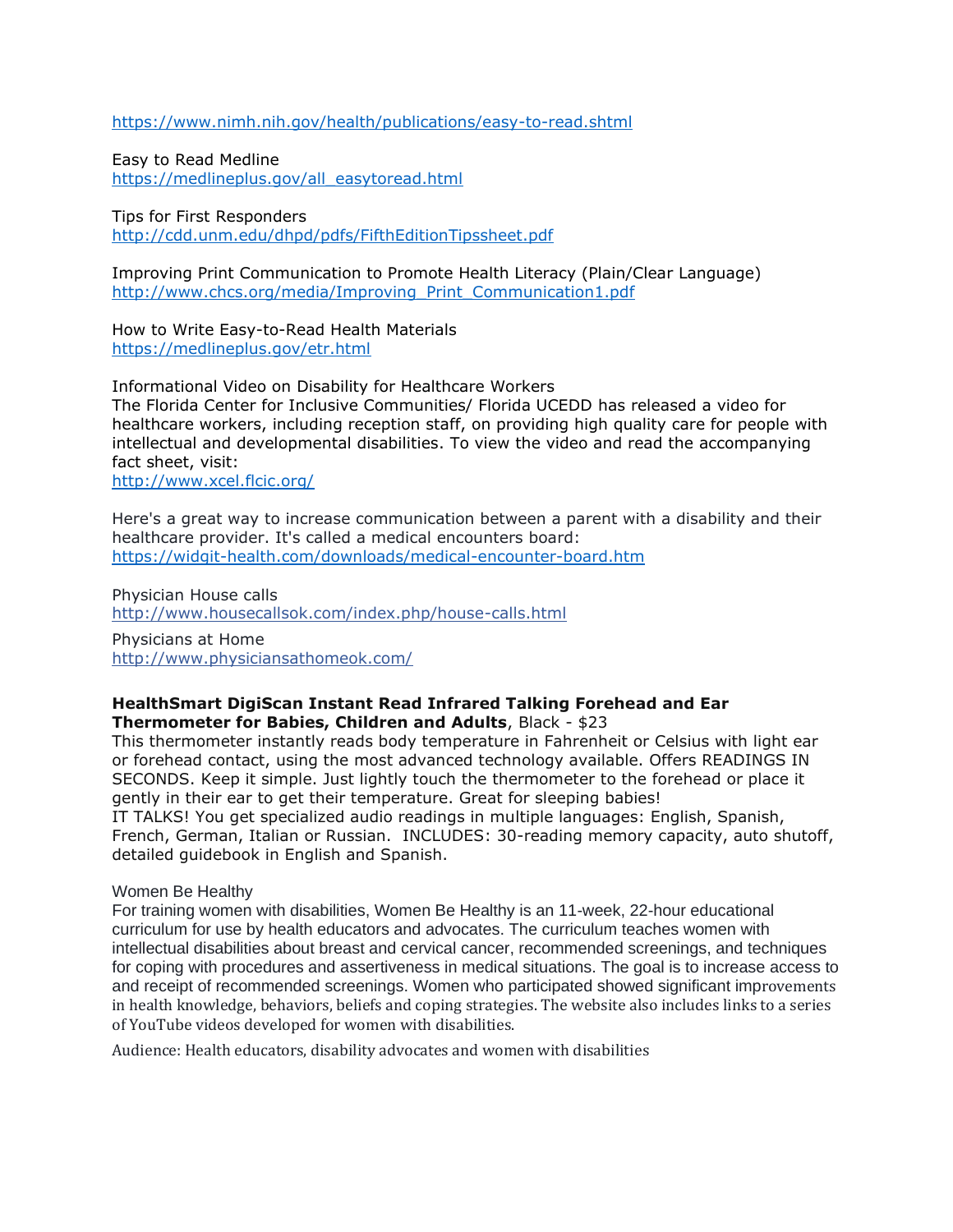[https://www.cds.hawaii.edu/sites/default/files/downloads/resources/womenshealth/Women](https://www.cds.hawaii.edu/sites/default/files/downloads/resources/womenshealth/WomenBeHealthy.pdf?fbclid=IwAR1zo-A4y0hEiq_0TuMspJ2Asx9eZKjAwb5tOpVcu-8o06Rbb8SWiYA5YsU) [BeHealthy.pdf?fbclid=IwAR1zo-A4y0hEiq\\_0TuMspJ2Asx9eZKjAwb5tOpVcu-](https://www.cds.hawaii.edu/sites/default/files/downloads/resources/womenshealth/WomenBeHealthy.pdf?fbclid=IwAR1zo-A4y0hEiq_0TuMspJ2Asx9eZKjAwb5tOpVcu-8o06Rbb8SWiYA5YsU)[8o06Rbb8SWiYA5YsU](https://www.cds.hawaii.edu/sites/default/files/downloads/resources/womenshealth/WomenBeHealthy.pdf?fbclid=IwAR1zo-A4y0hEiq_0TuMspJ2Asx9eZKjAwb5tOpVcu-8o06Rbb8SWiYA5YsU)

Safety Awareness for Empowerment - Developed by the Waisman Center - University of Wisconsin– Madison University Center for Excellence in Developmental Disabilities (free) For youth with special healthcare needs

Covers first aid (a frequent child welfare concern)

Teaches personal safety and healthy relationship skills to prevent victimization and exploitation [https://www2.waisman.wisc.edu/cedd/pdfs/products/health/SAFE.pdf?fbclid=IwAR2HezEas](https://www2.waisman.wisc.edu/cedd/pdfs/products/health/SAFE.pdf?fbclid=IwAR2HezEasoE6eieEwwjj0dWMfput-Sp7TgWGLiEfu0HckC8yV89WKj0GC64) [oE6eieEwwjj0dWMfput-Sp7TgWGLiEfu0HckC8yV89WKj0GC64](https://www2.waisman.wisc.edu/cedd/pdfs/products/health/SAFE.pdf?fbclid=IwAR2HezEasoE6eieEwwjj0dWMfput-Sp7TgWGLiEfu0HckC8yV89WKj0GC64)

Healthy Body Toolkits Puberty can be a stressful and confusing time for you and your child with an Intellectual and/or Developmental Disability (I/DD). In spite of delays in other areas, children with I/DD usually enter puberty around the same time as other children their age. Some children with I/DD, including children with spina bifida and cerebral palsy, may start puberty early (called precocious puberty). This toolkit gives you resources and tips on how to talk to your child about these sensitive topics. The toolkit web version is a pdf version of the printed toolkit that you can print for your reference. Separate toolkits for boys and girls. In English or Spanish

The toolkit appendix has storyboards and visuals that you can use in implementing the methods outlined in the toolkit. This file is not included in the printed manual. You may choose to print the entire appendix, or you may want to print a particular page or set of pictures to laminate for everyday use. You may share these pictures with others who work with or care for your child. [https://vkc.mc.vanderbilt.edu/healthybodies/index.html?fbclid=IwAR3lwpx4oe-](https://vkc.mc.vanderbilt.edu/healthybodies/index.html?fbclid=IwAR3lwpx4oe-2hCmi6CIONs51wpFJNVkIuGdk1FeEiYJcSRTCkETYVHgPXpM)[2hCmi6CIONs51wpFJNVkIuGdk1FeEiYJcSRTCkETYVHgPXpM](https://vkc.mc.vanderbilt.edu/healthybodies/index.html?fbclid=IwAR3lwpx4oe-2hCmi6CIONs51wpFJNVkIuGdk1FeEiYJcSRTCkETYVHgPXpM)

Accessible Healthcare - a self advocate toolkit. Information for parents with disabilities and prospective parents.... learn your rights in the healthcare environment and what to do when you encounter barriers.

[https://equalrightscenter.org/wp-](https://equalrightscenter.org/wp-content/uploads/accessible_healthcare_toolkit.pdf?fbclid=IwAR1pifFpNY0RvpFM6V23EA11i10k7inQeaGrbgEnTKxIUYSK6GpQrrzLw4Q)

[content/uploads/accessible\\_healthcare\\_toolkit.pdf?fbclid=IwAR1pifFpNY0RvpFM6V23EA11i10k7in](https://equalrightscenter.org/wp-content/uploads/accessible_healthcare_toolkit.pdf?fbclid=IwAR1pifFpNY0RvpFM6V23EA11i10k7inQeaGrbgEnTKxIUYSK6GpQrrzLw4Q) [QeaGrbgEnTKxIUYSK6GpQrrzLw4Q](https://equalrightscenter.org/wp-content/uploads/accessible_healthcare_toolkit.pdf?fbclid=IwAR1pifFpNY0RvpFM6V23EA11i10k7inQeaGrbgEnTKxIUYSK6GpQrrzLw4Q)

Oklahoma WIC applications (online) [https://www.ok.gov/health/Family\\_Health/WIC/index.html](https://www.ok.gov/health/Family_Health/WIC/index.html)

Postpartum depression is more likely to occur in mothers with disabilities. If you know a mom who needs support for PPD, check out the support and provider directory at Postpartum Support International – Oklahoma

[https://www.postpartum.net/get-help/locations/united-states/?fbclid=IwAR1rcHhCmZy0NUrQ3kedF](https://www.postpartum.net/get-help/locations/united-states/?fbclid=IwAR1rcHhCmZy0NUrQ3kedF-aa17GuzVCvWx7AHeuOPvrHqqSadAnT_JfYlUQ)[aa17GuzVCvWx7AHeuOPvrHqqSadAnT\\_JfYlUQ](https://www.postpartum.net/get-help/locations/united-states/?fbclid=IwAR1rcHhCmZy0NUrQ3kedF-aa17GuzVCvWx7AHeuOPvrHqqSadAnT_JfYlUQ)

Responding to Seizures: New approaches to seizure first aid

[https://www.epilepsy.com/learn/seizure-first-aid-and-safety/videos-learn-seizure-first](https://www.epilepsy.com/learn/seizure-first-aid-and-safety/videos-learn-seizure-first-aid?fbclid=IwAR0Odt5FDQuQi223vEnFXn73DQjzwhqoNarQUp4XP1UMvnhaLLPVf9T5Te8)[aid?fbclid=IwAR0Odt5FDQuQi223vEnFXn73DQjzwhqoNarQUp4XP1UMvnhaLLPVf9T5Te8](https://www.epilepsy.com/learn/seizure-first-aid-and-safety/videos-learn-seizure-first-aid?fbclid=IwAR0Odt5FDQuQi223vEnFXn73DQjzwhqoNarQUp4XP1UMvnhaLLPVf9T5Te8)

Sex Education for Students with Disabilities

[https://www.parentcenterhub.org/sexed/?fbclid=IwAR0poBe6Oyke4qn7J5AhhvT5CI4nbctzlKOPkJu4e7a](https://www.parentcenterhub.org/sexed/?fbclid=IwAR0poBe6Oyke4qn7J5AhhvT5CI4nbctzlKOPkJu4e7aenenj7GkFEO11v7I) [enenj7GkFEO11v7I](https://www.parentcenterhub.org/sexed/?fbclid=IwAR0poBe6Oyke4qn7J5AhhvT5CI4nbctzlKOPkJu4e7aenenj7GkFEO11v7I)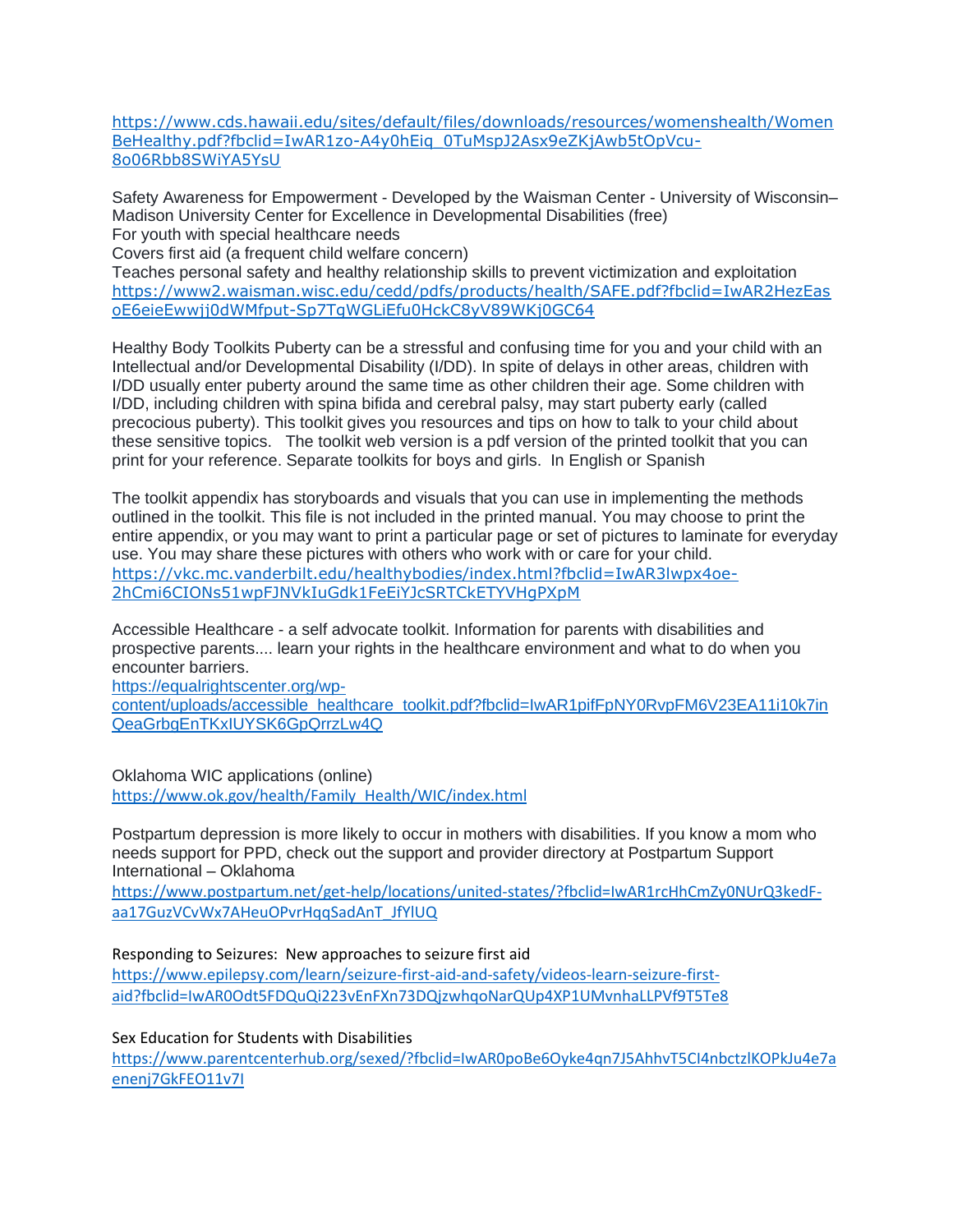## **Information for Child Welfare staff**

Check out this 2015 technical brief from the DOJ and HHS: FAQ on supporting parents with disabilities [https://www.ada.gov/doj\\_hhs\\_ta/child\\_welfare\\_ta.html](https://www.ada.gov/doj_hhs_ta/child_welfare_ta.html)

Indian Child Welfare Act <http://www.narf.org/nill/documents/icwa/>

The Child Welfare System: Removal, Reunification, and Termination <http://www.ncd.gov/publications/2012/Sep272012/Ch5>

Maintaining families when parents have disabilities [http://www.americanbar.org/content/dam/aba/publications/center\\_on\\_children\\_and\\_the\\_la](http://www.americanbar.org/content/dam/aba/publications/center_on_children_and_the_law/parentrepresentation/maintaining_families.authcheckdam.pdf) [w/parentrepresentation/maintaining\\_families.authcheckdam.pdf](http://www.americanbar.org/content/dam/aba/publications/center_on_children_and_the_law/parentrepresentation/maintaining_families.authcheckdam.pdf)

The Intersection of Child Welfare and Disability: Focus on Parents [http://cascw.umn.edu/wp-content/uploads/2013/12/Fall2013\\_CW360\\_WEB.pdf](http://cascw.umn.edu/wp-content/uploads/2013/12/Fall2013_CW360_WEB.pdf)

New Policy Brief — Parental Disability in Child Welfare <http://mailchi.mp/umn/new-policy-brief-parental-disability-in-child-welfare>

## **Including PwD in School Activities**

[https://www.lookingglass.org/pdf/Classroom-Awareness-Parents-with-Disabilities-2013-](https://www.lookingglass.org/pdf/Classroom-Awareness-Parents-with-Disabilities-2013-TLG-.pdf) [TLG-.pdf](https://www.lookingglass.org/pdf/Classroom-Awareness-Parents-with-Disabilities-2013-TLG-.pdf)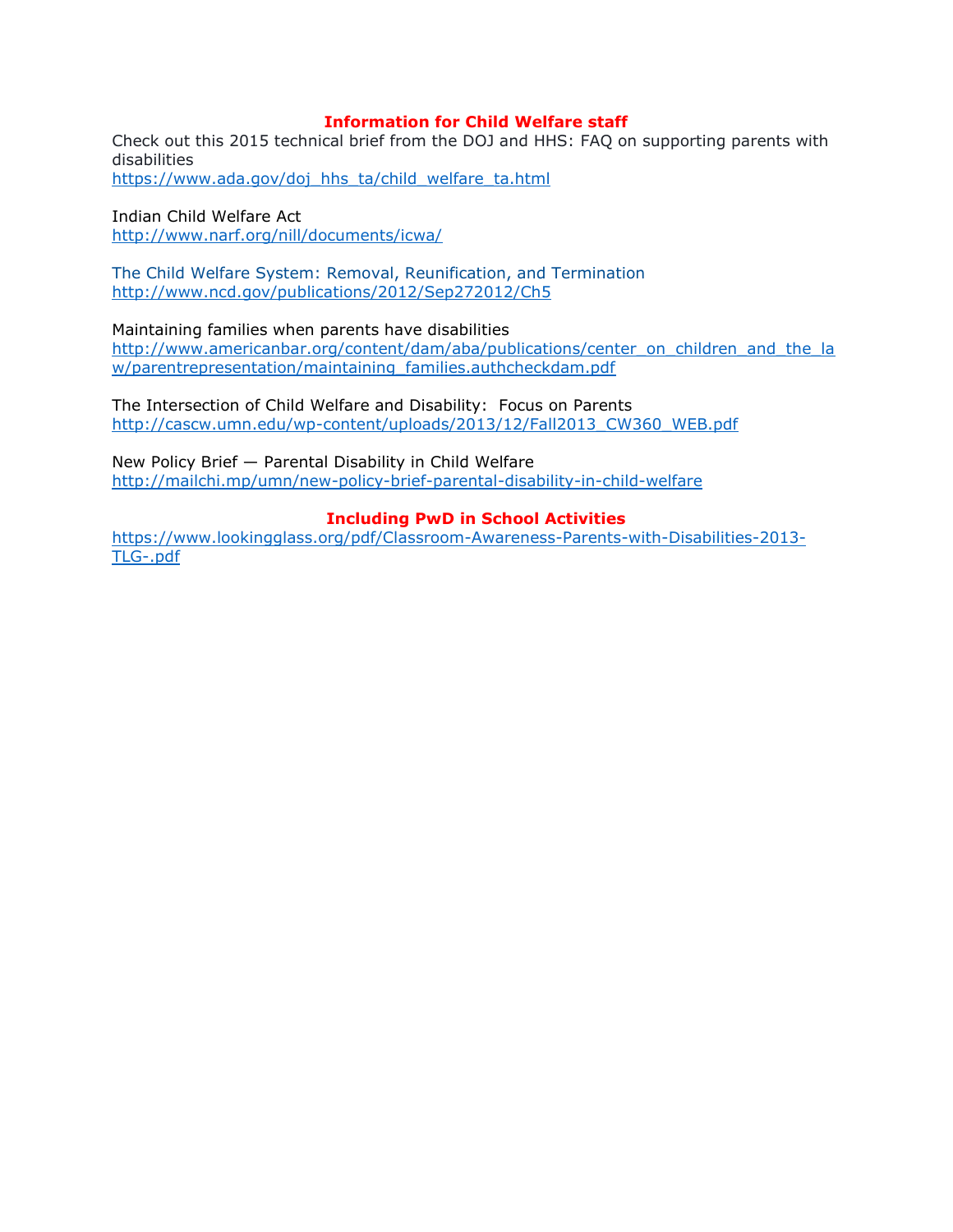## **Assistive Technology**

ABLE Tech Assistive technology resale & recycle program; device financing. Demonstration & reuse program includes parenting aids and equipment. Melissa Goforth Oklahoma State University - Seretean Wellness Center 1514 W. Hall of Fame Stillwater, OK 74078 Local: (405) 744-9748 Toll Free: (888) 885-5588 Fax: (405) 744-2487 <http://okabletech.okstate.edu/> Equipment Resale & Recycling: <http://oec.okstate.edu/> Funding Guide: [http://okabletech-atfunding.org/](https://l.facebook.com/l.php?u=http%3A%2F%2Fokabletech-atfunding.org%2F&h=ATNaB9zeFksLb6SwJSNXPbuwYvtOeBHytmneZBQMhMmfn-6p6aVtNxGJGoAxkbDnwfs9dS1ysF_fJgIPxXyJaJvzzrJqrwF6biRTUJig6lXQrZBRyn3-OGo2zARbaXqfvyD59RsHeC8ykE_1wYZ14kA4BDRwn3B7NuDQVj7IhnjRqtguDnLSamPmC2s6NgkUUCgjuf3wQ0rFLPHkx9op0HGJ91EIkIKyqwMFMqf4A5GmPj3Uy_83-litCw44i2HhpBC1OxE81f7pP51KZHznQRdnViYFOaGuIqrWNUk)

Assistive Technology Training Online Project Internet-based training in both general and specific areas of adapted computer use. They focus on technology that addresses the needs of students with disabilities in elementary classrooms. <http://atto.buffalo.edu/>

DDSD Equipment Recycling Program 907 S Detroit Enid, OK 74106

(918) 561-1357

Described and Captioned Media Program

Provides free-loan, open-captioned videos to deaf and hard of hearing persons. More than 4,000 titles including classic movies, educational videos, and special-interest videos are available. Teachers may use CMP videos and their accompanying lesson guides in the classroom. The CMP videos enhance the literacy value to all students in the classroom, even though only one child may have a hearing loss. Participation is limited to deaf or hard of hearing Americans, their parents, families, teachers, counselors, or others whose use of our collection would benefit a deaf or hard of hearing person. Recently added … Videodescribed media for persons who are blind and visually impaired. <http://www.cfv.org/>

Loan Closet

90-day equipment loans for consumers and persons with a disability. Can also assist with: Info & Referral, Skills Training, Advocacy Training, Peer Counseling, Social/Recreational Activities, Transportation, & Emergency Intervention. Sandra Beasley Independent Living Center 705 S. Oakwood, Ste B-1 Enid, OK 73703 1-800-375-4358 or 580-237-8508 or 580-233-6403 Email: sbilcdirector@coxinet.net [http://www.members.tripod.com/~Lew\\_3/](http://www.members.tripod.com/~Lew_3/)

Rehab Tool's Free Search Service

Assistive technology specialists will conduct personalized product searches, recommend appropriate solutions, and send you relevant links and references to the products that best meet your needs and requirements.

<http://www.rehabtool.com/search.html>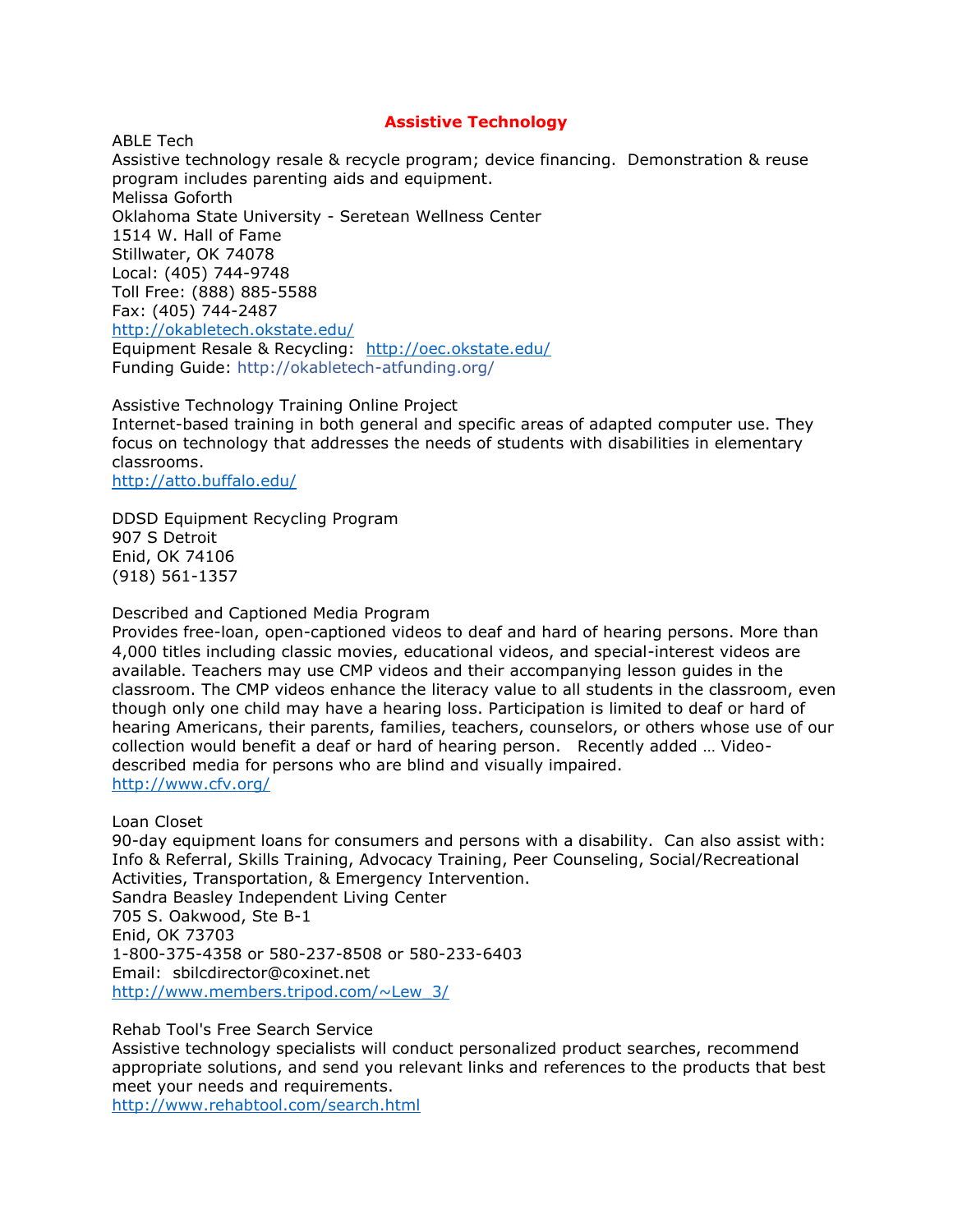No Spill Spoons http://www.assistivetechnologyservices.com/steadyspoon.html

Parenting with assistive technology [http://ilc.com.au/…/03/Parenting](http://ilc.com.au/wp-content/uploads/2015/03/Parenting-with-Assistive-Technology.pdf)-with-Assistive-Technology.…

Genuine Care - Adaptive devices that can help for a variety of disabilities. Check out Genuine Care in OKC <http://www.genuinecareokc.com/>

AT resources for employment, postsecondary education, and independent living. <http://www.pacer.org/transition/learning-center/assistive-technology/>

Re-Vibe For those who are easily distracted? RE-vibe is a new reminder bracelet that gives gentle vibrations to help stay on task or remind adults to do something regularly (lke check on kiddos!).

<https://shop.fokuslabs.com/>

Succeeding on the Job: Using Technology to Boost the Skills Employers Want (webinar transcript & handouts) [https://www.ctdinstitute.org/library/2017-08-31/succeeding-job-using-technology-boost](https://www.ctdinstitute.org/library/2017-08-31/succeeding-job-using-technology-boost-skills-employers-want)[skills-employers-want](https://www.ctdinstitute.org/library/2017-08-31/succeeding-job-using-technology-boost-skills-employers-want)

How to use your smart phone to improve learning, work and life [https://livestream.com/pacercenter/events/7654513/videos/162616634?origin=digest&mix](https://livestream.com/pacercenter/events/7654513/videos/162616634?origin=digest&mixpanel_id=139c0b42cf468d-0af841a4d-2f052f72-1fa400-139c0b42cf5108d&acc_id=10893569&medium=email) [panel\\_id=139c0b42cf468d-0af841a4d-2f052f72-1fa400-](https://livestream.com/pacercenter/events/7654513/videos/162616634?origin=digest&mixpanel_id=139c0b42cf468d-0af841a4d-2f052f72-1fa400-139c0b42cf5108d&acc_id=10893569&medium=email) [139c0b42cf5108d&acc\\_id=10893569&medium=email](https://livestream.com/pacercenter/events/7654513/videos/162616634?origin=digest&mixpanel_id=139c0b42cf468d-0af841a4d-2f052f72-1fa400-139c0b42cf5108d&acc_id=10893569&medium=email)

Firefly – turns a wheelchair into a motorized scooter <https://www.youtube.com/watch?v=za1j6MTQ6iQ>

Videos - AT examples from Oklahoma ABLE Tech [https://www.youtube.com/user/OklahomaABLETech/videos?disable\\_polymer=1](https://www.youtube.com/user/OklahomaABLETech/videos?disable_polymer=1)

Different types of support dogs

[https://www.facebook.com/PTSDog/photos/a.1842811972615517.1073741828.184233563](https://www.facebook.com/PTSDog/photos/a.1842811972615517.1073741828.1842335632663151/2157289044501140/?type=3&theater) [2663151/2157289044501140/?type=3&theater](https://www.facebook.com/PTSDog/photos/a.1842811972615517.1073741828.1842335632663151/2157289044501140/?type=3&theater)

Wearables as Supports for Executive Functioning and Independence (see Café Resources at bottom of page)

[https://www.ctdinstitute.org/events/event-details/wearables-supports-executive](https://www.ctdinstitute.org/events/event-details/wearables-supports-executive-functioning-and-independence?utm_source=Feb+5&utm_campaign=2018+February+5&utm_medium=email)[functioning-and](https://www.ctdinstitute.org/events/event-details/wearables-supports-executive-functioning-and-independence?utm_source=Feb+5&utm_campaign=2018+February+5&utm_medium=email)[independence?utm\\_source=Feb+5&utm\\_campaign=2018+February+5&utm\\_medium=email](https://www.ctdinstitute.org/events/event-details/wearables-supports-executive-functioning-and-independence?utm_source=Feb+5&utm_campaign=2018+February+5&utm_medium=email)

New AT for Baby Care

[https://at3centerblog.com/2018/09/26/new-at-for-baby](https://at3centerblog.com/2018/09/26/new-at-for-baby-care/?fbclid=IwAR2oov5AAC39wCy0MIBj91xPqpAquwikKk7DOiQotky47AYQj6f38c4U_Wg)[care/?fbclid=IwAR2oov5AAC39wCy0MIBj91xPqpAquwikKk7DOiQotky47AYQj6f38c4U\\_Wg](https://at3centerblog.com/2018/09/26/new-at-for-baby-care/?fbclid=IwAR2oov5AAC39wCy0MIBj91xPqpAquwikKk7DOiQotky47AYQj6f38c4U_Wg)

Apps to help those with different types of disabilities [https://www.educatorstechnology.com/2016/01/a-handy-chart-featuring-over-30](https://www.educatorstechnology.com/2016/01/a-handy-chart-featuring-over-30-ipad.html?fbclid=IwAR1Xag28Gc-N6OXNn5cq2yTxiVGYBvhchteSIRJWL-pk7IMtQ0I3PIIzp94) [ipad.html?fbclid=IwAR1Xag28Gc-N6OXNn5cq2yTxiVGYBvhchteSIRJWL-pk7IMtQ0I3PIIzp94](https://www.educatorstechnology.com/2016/01/a-handy-chart-featuring-over-30-ipad.html?fbclid=IwAR1Xag28Gc-N6OXNn5cq2yTxiVGYBvhchteSIRJWL-pk7IMtQ0I3PIIzp94)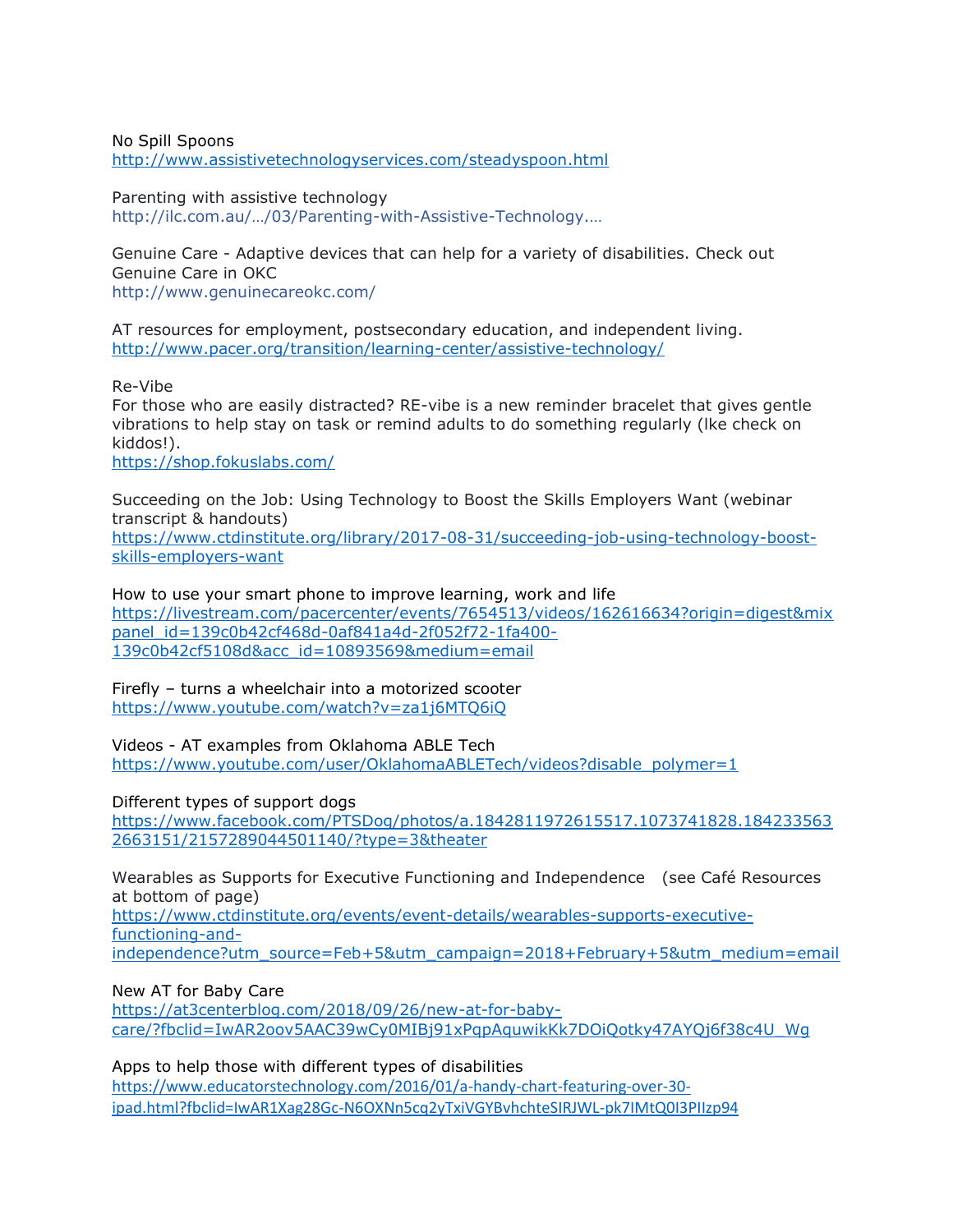ABLE Tech AT Discovery highlights a variety of tools to assist individuals with disabilities in the areas of Computer Access; Daily Living; Environmental Adaptations and Controls; Hearing; Learning, Cognition, and Development; Recreation; Seating, Positioning and Mobility; Speech Communications; Vehicle Modifications; and Vision. Each page includes explanations of available resources, tips, financial information, fact sheets, videos, and links to devices available for shortterm loan from ABLE Tech.

<https://www.okabletech.org/at-discovery/>

#### **Autism**

AutismTalk App — an interactive communication app that helps first responders communicate with people on the autism spectrum through picture-based messaging. <https://themighty.com/2017/06/autismtalk-app-police-autism/>

Supporting a parent with autism [https://asdinfowales.co.uk/resource/2015\\_-supporting-adults-autism-guide\\_eng.pdf](https://asdinfowales.co.uk/resource/2015_-supporting-adults-autism-guide_eng.pdf)

An employer's guide to Autism and Neurodiversity [https://www.differentbrains.org/an-employers-guide-to-autism](https://www.differentbrains.org/an-employers-guide-to-autism-neurodiversity/?fbclid=IwAR2oCbe4bAqWUec0sqo8N3nbtpfagwFoMM4hYm35zJbF4pxjXHWpqFqX_k4)[neurodiversity/?fbclid=IwAR2oCbe4bAqWUec0sqo8N3nbtpfagwFoMM4hYm35zJbF4pxjXHWp](https://www.differentbrains.org/an-employers-guide-to-autism-neurodiversity/?fbclid=IwAR2oCbe4bAqWUec0sqo8N3nbtpfagwFoMM4hYm35zJbF4pxjXHWpqFqX_k4) [qFqX\\_k4](https://www.differentbrains.org/an-employers-guide-to-autism-neurodiversity/?fbclid=IwAR2oCbe4bAqWUec0sqo8N3nbtpfagwFoMM4hYm35zJbF4pxjXHWpqFqX_k4)

Parents make mistakes. Even great parents. For parents with developmental disabilities (think Autism or an intellectual disability) frustration with themselves when things don't go just right can be hard to manage. Here's a toolkit of ways to help parents prepare themselves and respond when things go wrong

[https://www.autismclassroomresources.com/behavioral-tools](https://www.autismclassroomresources.com/behavioral-tools-mistakes/?fbclid=IwAR0R1xcb-qatB_EVe9eHoZtpc97jluVgr2GbFTyMD4s--y8FkPzCPHIfYbk)[mistakes/?fbclid=IwAR0R1xcb-qatB\\_EVe9eHoZtpc97jluVgr2GbFTyMD4s--y8FkPzCPHIfYbk](https://www.autismclassroomresources.com/behavioral-tools-mistakes/?fbclid=IwAR0R1xcb-qatB_EVe9eHoZtpc97jluVgr2GbFTyMD4s--y8FkPzCPHIfYbk)

Presentation by Parent with Autism: True Inclusion in Making a Family [https://www.youtube.com/watch?reload=9&v=xi4CytNlSe0&feature=youtu.be&fbclid=IwAR0QwZryAM](https://www.youtube.com/watch?reload=9&v=xi4CytNlSe0&feature=youtu.be&fbclid=IwAR0QwZryAMqsmcY0y07cKvJzuJ1j-b2KNz4U3n1GLtdAu97SgWq2lNnOdLM) [qsmcY0y07cKvJzuJ1j-b2KNz4U3n1GLtdAu97SgWq2lNnOdLM](https://www.youtube.com/watch?reload=9&v=xi4CytNlSe0&feature=youtu.be&fbclid=IwAR0QwZryAMqsmcY0y07cKvJzuJ1j-b2KNz4U3n1GLtdAu97SgWq2lNnOdLM)

## **Cognitive or Intellectual Disabilities**

Interacting with People with Cognitive, Intellectual or Psychiatric Disabilities [http://depts.washington.edu/uwdrs/faculty/faculty-resources/tips-for-working-with](http://depts.washington.edu/uwdrs/faculty/faculty-resources/tips-for-working-with-different-disabilities/)[different-disabilities/](http://depts.washington.edu/uwdrs/faculty/faculty-resources/tips-for-working-with-different-disabilities/)

Communicating Effectively <http://vkc.mc.vanderbilt.edu/etoolkit/general-issues/communicating-effectively/>

An easy-read guide to pregnancy [https://drive.google.com/file/d/0B4JDKOJZY\\_qORWJ5TGVOVEd5RTg/view](https://drive.google.com/file/d/0B4JDKOJZY_qORWJ5TGVOVEd5RTg/view)

Check for Understanding

[http://www.healthystart.net.au/~healthys/images/resources/01-The-](http://www.healthystart.net.au/~healthys/images/resources/01-The-Basics/Checking_for_Understanding.pdf)[Basics/Checking\\_for\\_Understanding.pdf](http://www.healthystart.net.au/~healthys/images/resources/01-The-Basics/Checking_for_Understanding.pdf)

An Age by Age Guide for What to Expect From Kids – And What They Need From Us <https://zenparent.in/parenting/age-age-guide-expect-kids-need-us>

Milestones in Action - a FREE library of photos and videos of developmental <http://www.cdc.gov/ncbddd/actearly/milestones/milestones-in-action.html>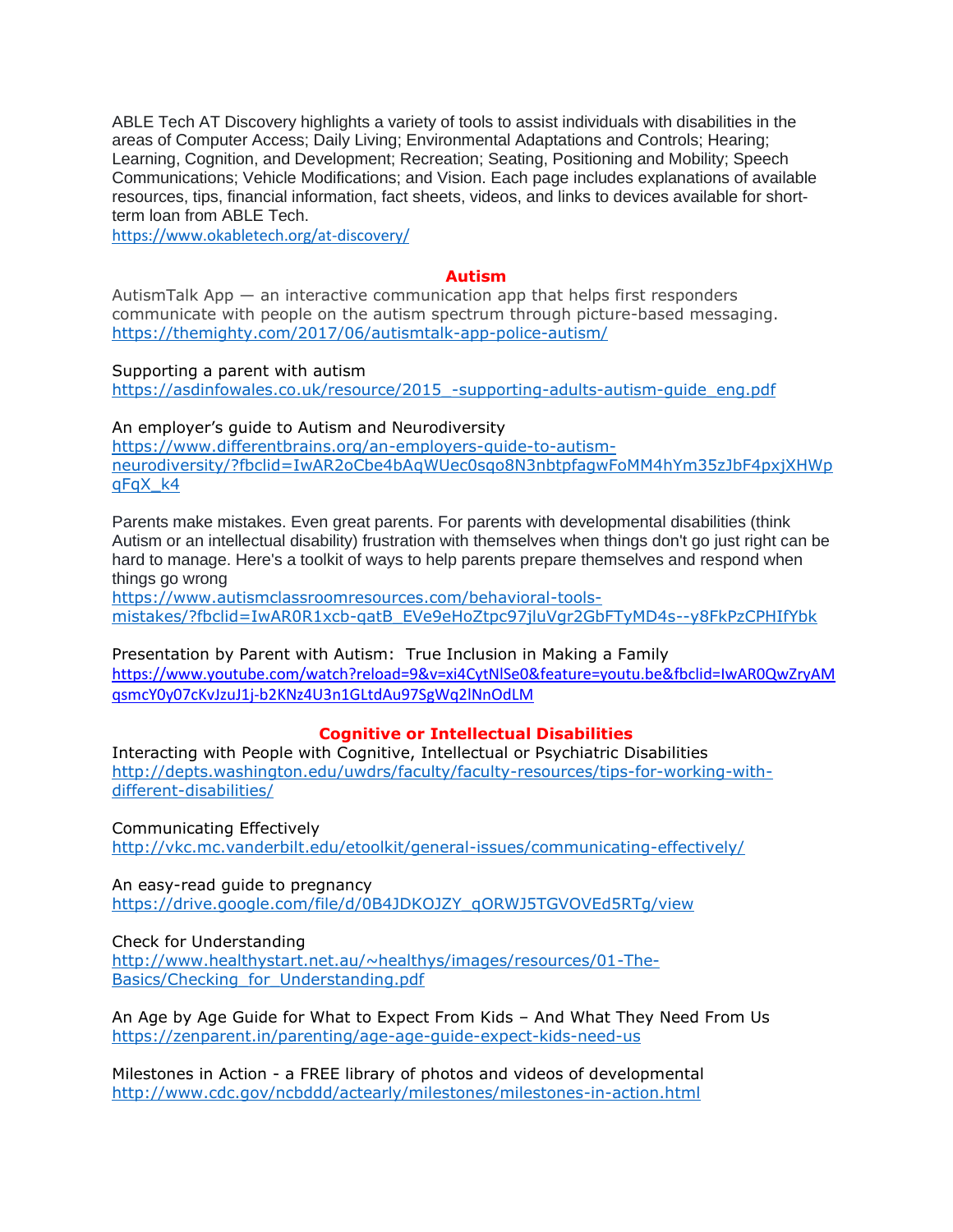A single mom with an intellectual disability reveals how happy and scared she was to raise her daughter. [https://www.facebook.com/hashtag/whoweare?source=feed\\_text](https://www.facebook.com/hashtag/whoweare?source=feed_text)

Adults with I/DD are often verbally, fiscally, physically, and sexually abused. Learn the signs to watch for: <http://www.andwecanstopit.org/#maintitle>

At the Minnowbrook Summer Institute, Aldea LaParr talked with Janice Fitzgerald (Parent to Parent NY) about supporting parents with developmental disabilities. Aldea has developed a 'prevention' portfolio to protect her family from being institutionalized in times of stress. A powerful lesson from an experienced parent. <https://www.youtube.com/watch?v=QZx8dGG7Oys>

Here's a project that can benefit parents with disabilities who need visual tools and struggle with nutrition for themselves and their kiddos -- Find daily healthy recipes and tips for easy and inexpensive home cooking at [www.facebook.com/nutr4allOK](https://www.facebook.com/nutr4allOK) and [www.pinterest.com/nutr4allOK](http://www.pinterest.com/nutr4allOK) Follow the hash tag [#Nutrition4All.](https://www.facebook.com/hashtag/nutrition4all?source=feed_text&story_id=334404583567402)

Donna Nigh Foundation offering grants to Schools, organizations and individuals with ID/DD.

[http://occf.org/nighfoundation/](http://l.facebook.com/l.php?u=http%3A%2F%2Foccf.org%2Fnighfoundation%2F&h=fAQEPYdMlAQFb9CM9ce7MbdmfQ6Ao9mEquQeNmcucsauCrA&enc=AZPSRoBHhd7_JiyK01pw35NDp-OCwjlEv22UrBaYcSZHjGx28qW73dwPX__DDkDzr-j48g0_Vbf_0BaHMYTm_fhpq5qbsO7MFQly9schxAq6s242dcCJQTAx-T2qeHMskqpPnN2C4--f3we6J3o1NSLJmyOTSDkpIwpLNkQI3Zo0AcV4h5o2sxq8XlGgIBz18ZgI91yDQd6C0VJsW_8URhiR&s=1)

Great chart with examples of how to effectively communicate with someone who has an intellectual disability [http://vkc.mc.vanderbilt.edu/…/g…/communicating](http://vkc.mc.vanderbilt.edu/etoolkit/general-issues/communicating-effectively/)-effectively/

IDD Toolkit [www.iddtoolkit.org](http://www.iddtoolkit.org/)

The IDD Toolkit website offers health care information for primary care physicians and nurses to provide improved care to adults with intellectual and developmental disabilities. Checklists and disability specific tables to guide treatment and care. (includes physical and mental health topics)

<http://vkc.mc.vanderbilt.edu/etoolkit/>

Visual schedules/routines can help parents with developmental disabilities sequence the steps in a childcare task or complete all the steps in a daily routine (i.e. their baby's morning wake up routine) <http://www.do2learn.com/picturecards/printcards/>

Parenting in Pictures

Articles on lots of basic parenting skills and situations with both words and pictures. Covers all ages.

[http://raisingchildren.net.au/parenting\\_in\\_pictures/pip\\_landing\\_page.html](http://raisingchildren.net.au/parenting_in_pictures/pip_landing_page.html)

Basics Easy-Read Parenting Guides with Text4Video <http://injoyvideos.com/formats/basics-easy-read-guides-with-text4video-f.html>

Parent Clips for 1 on 1 education (Download list of available clips) <http://injoyvideos.com/formats/new-parent-clips.html>

Designing support groups for parents with intellectual disabilities [http://www.lookingglass.org/store/product\\_info.php?products\\_id=51](http://www.lookingglass.org/store/product_info.php?products_id=51)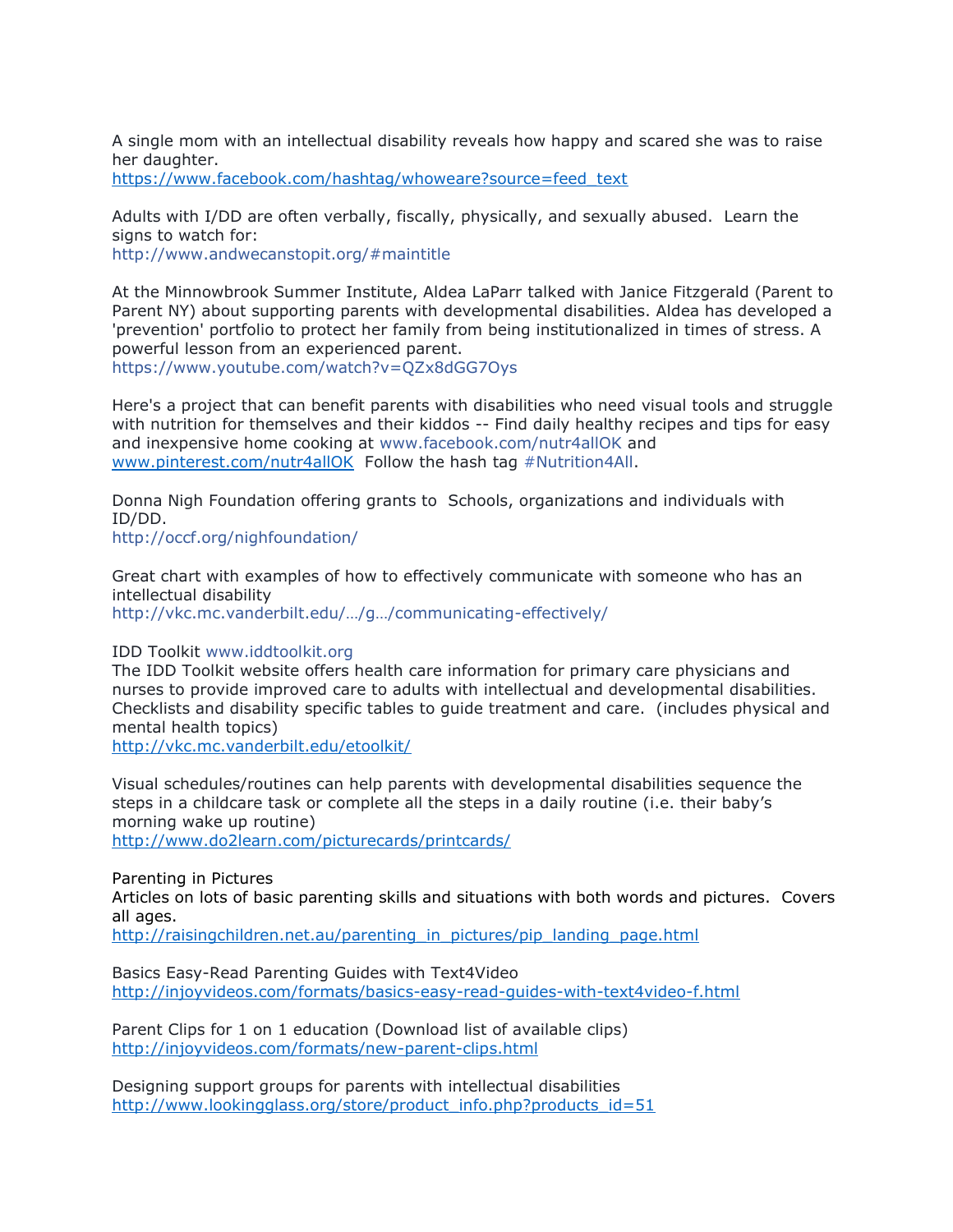Strategies and Adaptations for working with parents with intellectual disabilities [http://www.lookingglass.org/store/product\\_info.php?cPath=21\\_28&products\\_id=47](http://www.lookingglass.org/store/product_info.php?cPath=21_28&products_id=47)

Challenges facing parents with developmental disabilities <http://www.developmentaldisability.org/parents.pdf>

Raising Children – Interactive Tools [http://raisingchildren.net.au/interactive\\_tools/interactive\\_tools\\_landing.html](http://raisingchildren.net.au/interactive_tools/interactive_tools_landing.html)

Home Routines App <http://www.homeroutines.com/>

Tools for working on building relationships between parent & child <http://csefel.vanderbilt.edu/resources/strategies.html> Sample Picture schedules [https://www.understood.org/en/learning-attention-issues/understanding-childs](https://www.understood.org/en/learning-attention-issues/understanding-childs-challenges/simple-changes-at-home/download-sample-picture-schedules-and-visual-planners)[challenges/simple-changes-at-home/download-sample-picture-schedules-and-visual](https://www.understood.org/en/learning-attention-issues/understanding-childs-challenges/simple-changes-at-home/download-sample-picture-schedules-and-visual-planners)[planners](https://www.understood.org/en/learning-attention-issues/understanding-childs-challenges/simple-changes-at-home/download-sample-picture-schedules-and-visual-planners)

Serving Families when Parents have Intellectual Disabilities or Cognitive Challenges [http://www.srcp.org/pdf\\_versions/supportingfamilies.pdf](http://www.srcp.org/pdf_versions/supportingfamilies.pdf)

Adaptive Functioning Level & Communication <http://vkc.mc.vanderbilt.edu/etoolkit/general-issues/adaptive-functioning-communication/>

Guidelines for Practice when working with parents with intellectual disabilities [https://www.lookingglass.org/local-services/services-for-children-with-disabilities/98](https://www.lookingglass.org/local-services/services-for-children-with-disabilities/98-guidelines-for-practice-with-parents-with-intellectual-disabilities-and-their-children) [guidelines-for-practice-with-parents-with-intellectual-disabilities-and-their-children](https://www.lookingglass.org/local-services/services-for-children-with-disabilities/98-guidelines-for-practice-with-parents-with-intellectual-disabilities-and-their-children)

Fact Sheet: Teen Pregnancy and Youth with Disabilities [https://instrc.indiana.edu/pdf/resources/Fact\\_Sheet\\_Teen\\_Pregnancy\\_with\\_Disability.pdf](https://instrc.indiana.edu/pdf/resources/Fact_Sheet_Teen_Pregnancy_with_Disability.pdf)

Sexual Education for Teens with Disabilities <http://missourifamilies.org/features/adolescentsarticles/adolesfeature16.htm>

WAKE UP CALL: PREGNANT AND PARENTING TEENS WITH DISABILITIES <http://eric.ed.gov/?id=EJ846543>

Baby Buddy App <https://www.bestbeginnings.org.uk/baby-buddy>

How developmental disabilities impact the sexual health of young adults [https://public.health.oregon.gov/HealthyPeopleFamilies/Youth/YouthSexualHealth/Documen](https://public.health.oregon.gov/HealthyPeopleFamilies/Youth/YouthSexualHealth/Documents/SexualHealthDisparities-DevelopmentalDisabilities.pdf) [ts/SexualHealthDisparities-DevelopmentalDisabilities.pdf](https://public.health.oregon.gov/HealthyPeopleFamilies/Youth/YouthSexualHealth/Documents/SexualHealthDisparities-DevelopmentalDisabilities.pdf)

Picto selector - a free program to create visual schedules for those who need help learning, understanding, or remembering parts of an activity of the steps of a routine. <https://www.pictoselector.eu/>

Best Practice: Understanding & Supporting Parents with Intellectual Disabilities. This is a resource guide with lots of good stuff from facts sheets to share to actual curriculums to help with teaching parenting skills around different types of challenges.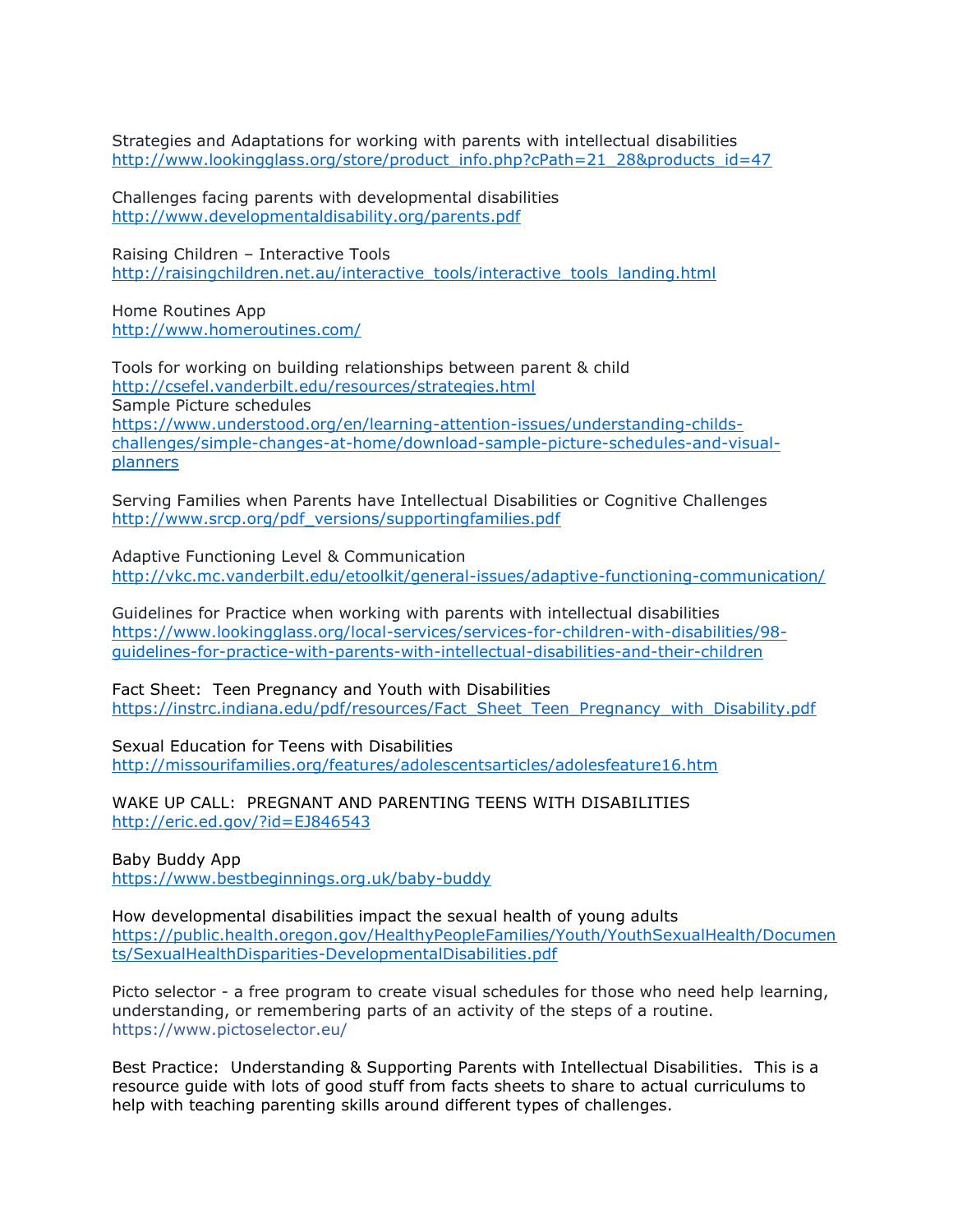[http://www.ct.gov/dds/lib/dds/pwid/pwid\\_resource\\_guide.pdf](http://www.ct.gov/dds/lib/dds/pwid/pwid_resource_guide.pdf)

Sexuality Resource Center – Tools & tips for teaching about human sexuality to those with developmental disabilities [http://www.srcp.org/for\\_some\\_parents/developmental\\_disabilities/index.html](http://www.srcp.org/for_some_parents/developmental_disabilities/index.html)

Post Secondary program for adults with ID <https://academics.nsuok.edu/continuingeducation/RiverHawksScholarProgram.aspx>

Helpful Charts and Great Resources for New Parents! Baby feeding guides, baby food charts, baby sleep guidelines and more! <https://princesspinkygirl.com/parenting-cheat-sheets/>

Visual tool – when I need to keep my child home from school [https://www.facebook.com/CaffeineandKindergarten/photos/a.1638299229784077.107374](https://www.facebook.com/CaffeineandKindergarten/photos/a.1638299229784077.1073741829.1605783066369027/2001363720144291/?type=3&theater) [1829.1605783066369027/2001363720144291/?type=3&theater](https://www.facebook.com/CaffeineandKindergarten/photos/a.1638299229784077.1073741829.1605783066369027/2001363720144291/?type=3&theater)

Visual easy read guide for helping kids prepare for a new school [http://www.parentingacrossscotland.org/media/1113/starting-primary-school-easy-read-](http://www.parentingacrossscotland.org/media/1113/starting-primary-school-easy-read-1st-edition.pdf)[1st-edition.pdf](http://www.parentingacrossscotland.org/media/1113/starting-primary-school-easy-read-1st-edition.pdf)

Parents with Intellectual Disabilities <https://www.thearc.org/what-we-do/resources/fact-sheets/parents-with-idd>

Understanding Slow Processing Speed (this is a twitter chat so scroll down for helpful info and resources).

[https://www.understood.org/en/community-events/experts-live-chats](https://www.understood.org/en/community-events/experts-live-chats-webinars/2018/october/17/twitter-chat-understanding-slow-processing-speed?cm_ven=ExactTarget&cm_cat=092018_ExpertChatsandWebinars_B&cm_pla=All+Subscribers&cm_ite=https%3A%2F%2Fwww.understood.org%2Fen%2Fcommunity-events%2Fexperts-live-chats-webinars%2F2018%2Foctober%2F17%2Ftwitter-chat-understanding-slow-processing-speed&cm_lm=lisa.simmons%40suddenlink.net&cm_ainfo&utm_campaign=outreach&utm_source=weeklychats&utm_medium=email&utm_content=092018_ExpertChatsandWebinars_B&fbclid=IwAR0QhSqUPcsKKb6AMNS5XiHnYD8Ol_cnyGIHofgYu0g2C_f2xiAujbEb-a4)[webinars/2018/october/17/twitter-chat-understanding-slow-processing-](https://www.understood.org/en/community-events/experts-live-chats-webinars/2018/october/17/twitter-chat-understanding-slow-processing-speed?cm_ven=ExactTarget&cm_cat=092018_ExpertChatsandWebinars_B&cm_pla=All+Subscribers&cm_ite=https%3A%2F%2Fwww.understood.org%2Fen%2Fcommunity-events%2Fexperts-live-chats-webinars%2F2018%2Foctober%2F17%2Ftwitter-chat-understanding-slow-processing-speed&cm_lm=lisa.simmons%40suddenlink.net&cm_ainfo&utm_campaign=outreach&utm_source=weeklychats&utm_medium=email&utm_content=092018_ExpertChatsandWebinars_B&fbclid=IwAR0QhSqUPcsKKb6AMNS5XiHnYD8Ol_cnyGIHofgYu0g2C_f2xiAujbEb-a4)

[speed?cm\\_ven=ExactTarget&cm\\_cat=092018\\_ExpertChatsandWebinars\\_B&cm\\_pla=All+Su](https://www.understood.org/en/community-events/experts-live-chats-webinars/2018/october/17/twitter-chat-understanding-slow-processing-speed?cm_ven=ExactTarget&cm_cat=092018_ExpertChatsandWebinars_B&cm_pla=All+Subscribers&cm_ite=https%3A%2F%2Fwww.understood.org%2Fen%2Fcommunity-events%2Fexperts-live-chats-webinars%2F2018%2Foctober%2F17%2Ftwitter-chat-understanding-slow-processing-speed&cm_lm=lisa.simmons%40suddenlink.net&cm_ainfo&utm_campaign=outreach&utm_source=weeklychats&utm_medium=email&utm_content=092018_ExpertChatsandWebinars_B&fbclid=IwAR0QhSqUPcsKKb6AMNS5XiHnYD8Ol_cnyGIHofgYu0g2C_f2xiAujbEb-a4) [bscribers&cm\\_ite=https%3A%2F%2Fwww.understood.org%2Fen%2Fcommunity](https://www.understood.org/en/community-events/experts-live-chats-webinars/2018/october/17/twitter-chat-understanding-slow-processing-speed?cm_ven=ExactTarget&cm_cat=092018_ExpertChatsandWebinars_B&cm_pla=All+Subscribers&cm_ite=https%3A%2F%2Fwww.understood.org%2Fen%2Fcommunity-events%2Fexperts-live-chats-webinars%2F2018%2Foctober%2F17%2Ftwitter-chat-understanding-slow-processing-speed&cm_lm=lisa.simmons%40suddenlink.net&cm_ainfo&utm_campaign=outreach&utm_source=weeklychats&utm_medium=email&utm_content=092018_ExpertChatsandWebinars_B&fbclid=IwAR0QhSqUPcsKKb6AMNS5XiHnYD8Ol_cnyGIHofgYu0g2C_f2xiAujbEb-a4)[events%2Fexperts-live-chats-webinars%2F2018%2Foctober%2F17%2Ftwitter-chat-](https://www.understood.org/en/community-events/experts-live-chats-webinars/2018/october/17/twitter-chat-understanding-slow-processing-speed?cm_ven=ExactTarget&cm_cat=092018_ExpertChatsandWebinars_B&cm_pla=All+Subscribers&cm_ite=https%3A%2F%2Fwww.understood.org%2Fen%2Fcommunity-events%2Fexperts-live-chats-webinars%2F2018%2Foctober%2F17%2Ftwitter-chat-understanding-slow-processing-speed&cm_lm=lisa.simmons%40suddenlink.net&cm_ainfo&utm_campaign=outreach&utm_source=weeklychats&utm_medium=email&utm_content=092018_ExpertChatsandWebinars_B&fbclid=IwAR0QhSqUPcsKKb6AMNS5XiHnYD8Ol_cnyGIHofgYu0g2C_f2xiAujbEb-a4)

[understanding-slow-processing-](https://www.understood.org/en/community-events/experts-live-chats-webinars/2018/october/17/twitter-chat-understanding-slow-processing-speed?cm_ven=ExactTarget&cm_cat=092018_ExpertChatsandWebinars_B&cm_pla=All+Subscribers&cm_ite=https%3A%2F%2Fwww.understood.org%2Fen%2Fcommunity-events%2Fexperts-live-chats-webinars%2F2018%2Foctober%2F17%2Ftwitter-chat-understanding-slow-processing-speed&cm_lm=lisa.simmons%40suddenlink.net&cm_ainfo&utm_campaign=outreach&utm_source=weeklychats&utm_medium=email&utm_content=092018_ExpertChatsandWebinars_B&fbclid=IwAR0QhSqUPcsKKb6AMNS5XiHnYD8Ol_cnyGIHofgYu0g2C_f2xiAujbEb-a4)

[speed&cm\\_lm=lisa.simmons%40suddenlink.net&cm\\_ainfo&utm\\_campaign=outreach&utm\\_s](https://www.understood.org/en/community-events/experts-live-chats-webinars/2018/october/17/twitter-chat-understanding-slow-processing-speed?cm_ven=ExactTarget&cm_cat=092018_ExpertChatsandWebinars_B&cm_pla=All+Subscribers&cm_ite=https%3A%2F%2Fwww.understood.org%2Fen%2Fcommunity-events%2Fexperts-live-chats-webinars%2F2018%2Foctober%2F17%2Ftwitter-chat-understanding-slow-processing-speed&cm_lm=lisa.simmons%40suddenlink.net&cm_ainfo&utm_campaign=outreach&utm_source=weeklychats&utm_medium=email&utm_content=092018_ExpertChatsandWebinars_B&fbclid=IwAR0QhSqUPcsKKb6AMNS5XiHnYD8Ol_cnyGIHofgYu0g2C_f2xiAujbEb-a4) [ource=weeklychats&utm\\_medium=email&utm\\_content=092018\\_ExpertChatsandWebinars\\_](https://www.understood.org/en/community-events/experts-live-chats-webinars/2018/october/17/twitter-chat-understanding-slow-processing-speed?cm_ven=ExactTarget&cm_cat=092018_ExpertChatsandWebinars_B&cm_pla=All+Subscribers&cm_ite=https%3A%2F%2Fwww.understood.org%2Fen%2Fcommunity-events%2Fexperts-live-chats-webinars%2F2018%2Foctober%2F17%2Ftwitter-chat-understanding-slow-processing-speed&cm_lm=lisa.simmons%40suddenlink.net&cm_ainfo&utm_campaign=outreach&utm_source=weeklychats&utm_medium=email&utm_content=092018_ExpertChatsandWebinars_B&fbclid=IwAR0QhSqUPcsKKb6AMNS5XiHnYD8Ol_cnyGIHofgYu0g2C_f2xiAujbEb-a4) B&fbclid=IwAR0OhSqUPcsKKb6AMNS5XiHnYD8Ol\_cnyGIHofgYu0g2C\_f2xiAujbEb-a4

Needs a visual way to teach a new mom what "safe sleep" looks like for her infant? The National Institute for Children's Health has done it for you in a 3 minute video. Check it out at: (you may have to register to view the video)

[https://www.nichq.org/how-safe-sleep-savvy-are-you?submissionGuid=846a506c-1126-4987-8d81-](https://www.nichq.org/how-safe-sleep-savvy-are-you?submissionGuid=846a506c-1126-4987-8d81-81e3775fe73b&fbclid=IwAR1Yif-YTT2WL2HZKICqZdKOK_zeKhVh75TVvNO4y6NOascjMjzqpQOvg70) [81e3775fe73b&fbclid=IwAR1Yif-](https://www.nichq.org/how-safe-sleep-savvy-are-you?submissionGuid=846a506c-1126-4987-8d81-81e3775fe73b&fbclid=IwAR1Yif-YTT2WL2HZKICqZdKOK_zeKhVh75TVvNO4y6NOascjMjzqpQOvg70)

[YTT2WL2HZKICqZdKOK\\_zeKhVh75TVvNO4y6NOascjMjzqpQOvg70](https://www.nichq.org/how-safe-sleep-savvy-are-you?submissionGuid=846a506c-1126-4987-8d81-81e3775fe73b&fbclid=IwAR1Yif-YTT2WL2HZKICqZdKOK_zeKhVh75TVvNO4y6NOascjMjzqpQOvg70)

Graphics: When you feel anxious

[https://www.facebook.com/photo.php?fbid=10215494658230919&set=a.1830162485138&type=3&the](https://www.facebook.com/photo.php?fbid=10215494658230919&set=a.1830162485138&type=3&theater) [ater](https://www.facebook.com/photo.php?fbid=10215494658230919&set=a.1830162485138&type=3&theater)

## **Larger Files Available in Dropbox**

The Step-by-Step Parenting Program Maurice Feldman, PhD, C. Psych., BCBA-D. *The Step by Step Parenting Program* breaks down essential child-care skills for children from birth to about 3 years or age into small steps. A wide-range of parenting skills are covered related to child health, safety, and development, including: newborn care; feeding and nutrition; diapering; bathing; home and sleep safety; first aid; toilet training; parent-child interactions; and positive behavior support. The *Step-by-*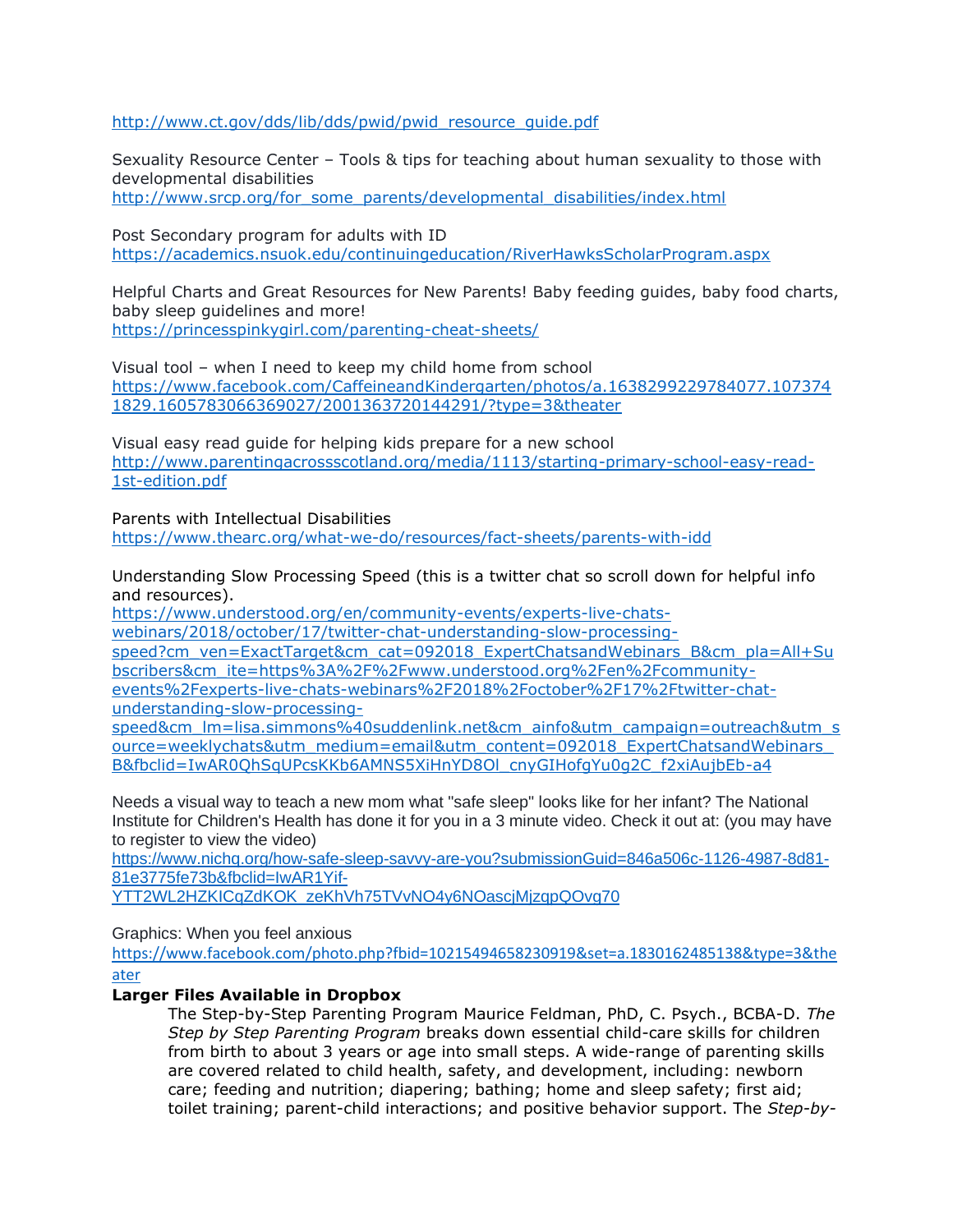*Step Parenting Program©* combines the *Step-by-Step Child-Care Manual*, modelling, roleplaying, and performance feedback to help teach the parents the above skills. The 230-page *Step-by-Step Child-Care Manual* includes over 60 step-by-step childcare checklists developed with the input of pediatric health care professionals and consumers, and corresponding picture books for about half of these skills. [https://www.dropbox.com/s/4uqa6bbl7rey0yz/Step-by-](https://www.dropbox.com/s/4uqa6bbl7rey0yz/Step-by-Step%20Child%20Care%28revised%29.pdf?dl=0)[Step%20Child%20Care%28revised%29.pdf?dl=0](https://www.dropbox.com/s/4uqa6bbl7rey0yz/Step-by-Step%20Child%20Care%28revised%29.pdf?dl=0)

Through the Looking Glass conference call on Parents with Intellectual Disabilities [https://www.dropbox.com/s/8h2j1ucswkgvhxf/Conference%20call%20on%20Intellectual%](https://www.dropbox.com/s/8h2j1ucswkgvhxf/Conference%20call%20on%20Intellectual%20Disabilities.mp3?dl=0) [20Disabilities.mp3?dl=0](https://www.dropbox.com/s/8h2j1ucswkgvhxf/Conference%20call%20on%20Intellectual%20Disabilities.mp3?dl=0)

Through the Looking Glass conference call on Parents with Physical Disabilities and legal issues related to PwD

[https://www.dropbox.com/s/ls4xfnudmyljkbj/Conference%20call%20on%20physical%20dis](https://www.dropbox.com/s/ls4xfnudmyljkbj/Conference%20call%20on%20physical%20disabilities%20and%20legal%20issues.mp3?dl=0) [abilities%20and%20legal%20issues.mp3?dl=0](https://www.dropbox.com/s/ls4xfnudmyljkbj/Conference%20call%20on%20physical%20disabilities%20and%20legal%20issues.mp3?dl=0)

Child Welfare Staff – FAQ and answers related to serving parents with disabilities [https://www.dropbox.com/s/bk4qe3kcjj5mqhq/child\\_welfare\\_ta.pdf?dl=0](https://www.dropbox.com/s/bk4qe3kcjj5mqhq/child_welfare_ta.pdf?dl=0)

Healthy Start for me & my Baby – parent education materials

Facilitator Guide

[https://www.dropbox.com/s/3s26pgbcf46uo06/Healthy%20Start%20for%20Me%20](https://www.dropbox.com/s/3s26pgbcf46uo06/Healthy%20Start%20for%20Me%20and%20My%20Baby%20Facilitator%20Guide.pdf?dl=0) [and%20My%20Baby%20Facilitator%20Guide.pdf?dl=0](https://www.dropbox.com/s/3s26pgbcf46uo06/Healthy%20Start%20for%20Me%20and%20My%20Baby%20Facilitator%20Guide.pdf?dl=0) Parent Booklet [https://www.dropbox.com/s/8x3vm9pclkqvoau/Healthy%20Start%20for%20Me%20](https://www.dropbox.com/s/8x3vm9pclkqvoau/Healthy%20Start%20for%20Me%20and%20My%20Baby%20electronic%20book.pdf?dl=0) [and%20My%20Baby%20electronic%20book.pdf?dl=0](https://www.dropbox.com/s/8x3vm9pclkqvoau/Healthy%20Start%20for%20Me%20and%20My%20Baby%20electronic%20book.pdf?dl=0)

Healthy Bodies for Boys w/Disabilities <https://www.dropbox.com/s/ivwaekxvgpfps0j/HealthyBodiesAppendix-Boys.pdf?dl=0>

Healthy Bodies for Girls w/Disabilities <https://www.dropbox.com/s/6in5odo53bf7nxd/HealthyBodiesAppendix-Girls.pdf?dl=0>

Supporting Families when Parents have Intellectual Disabilities – nice walk through of process

[https://www.dropbox.com/s/hgto0wla3jq2ie3/Supporting%20families%20with%20DD.pdf?d](https://www.dropbox.com/s/hgto0wla3jq2ie3/Supporting%20families%20with%20DD.pdf?dl=0)  $I=0$ 

TASP resource list for parents with cognitive limitations [https://achancetoparent.net/resources-](https://achancetoparent.net/resources-2/?fbclid=IwAR1DFSC0pavMKFuRwLRYyQjayZgu1EgpLehem57FZwF6KC0P0egSjswMvZE)[2/?fbclid=IwAR1DFSC0pavMKFuRwLRYyQjayZgu1EgpLehem57FZwF6KC0P0egSjswMvZE](https://achancetoparent.net/resources-2/?fbclid=IwAR1DFSC0pavMKFuRwLRYyQjayZgu1EgpLehem57FZwF6KC0P0egSjswMvZE)

Accommodating a slow processing speed

[https://www.understood.org/en/school-learning/partnering-with-childs-school/instructional](https://www.understood.org/en/school-learning/partnering-with-childs-school/instructional-strategies/classroom-accommodations-for-slow-processing-speed?utm_source=fbshare&utm_medium=social&utm_campaign=share&fbclid=IwAR1Wb91vVUq5Swe20U6PVaKnFVyKecq1q-7b25nDNcOz2WD5uwQaXfebqHE)[strategies/classroom-accommodations-for-slow-processing-](https://www.understood.org/en/school-learning/partnering-with-childs-school/instructional-strategies/classroom-accommodations-for-slow-processing-speed?utm_source=fbshare&utm_medium=social&utm_campaign=share&fbclid=IwAR1Wb91vVUq5Swe20U6PVaKnFVyKecq1q-7b25nDNcOz2WD5uwQaXfebqHE)

[speed?utm\\_source=fbshare&utm\\_medium=social&utm\\_campaign=share&fbclid=IwAR1Wb91vVUq5Sw](https://www.understood.org/en/school-learning/partnering-with-childs-school/instructional-strategies/classroom-accommodations-for-slow-processing-speed?utm_source=fbshare&utm_medium=social&utm_campaign=share&fbclid=IwAR1Wb91vVUq5Swe20U6PVaKnFVyKecq1q-7b25nDNcOz2WD5uwQaXfebqHE) [e20U6PVaKnFVyKecq1q-7b25nDNcOz2WD5uwQaXfebqHE](https://www.understood.org/en/school-learning/partnering-with-childs-school/instructional-strategies/classroom-accommodations-for-slow-processing-speed?utm_source=fbshare&utm_medium=social&utm_campaign=share&fbclid=IwAR1Wb91vVUq5Swe20U6PVaKnFVyKecq1q-7b25nDNcOz2WD5uwQaXfebqHE)

Lots of interesting information and resources on this page about supporting parents with learning disabilities. The site is British, but most of the information is very practical for the US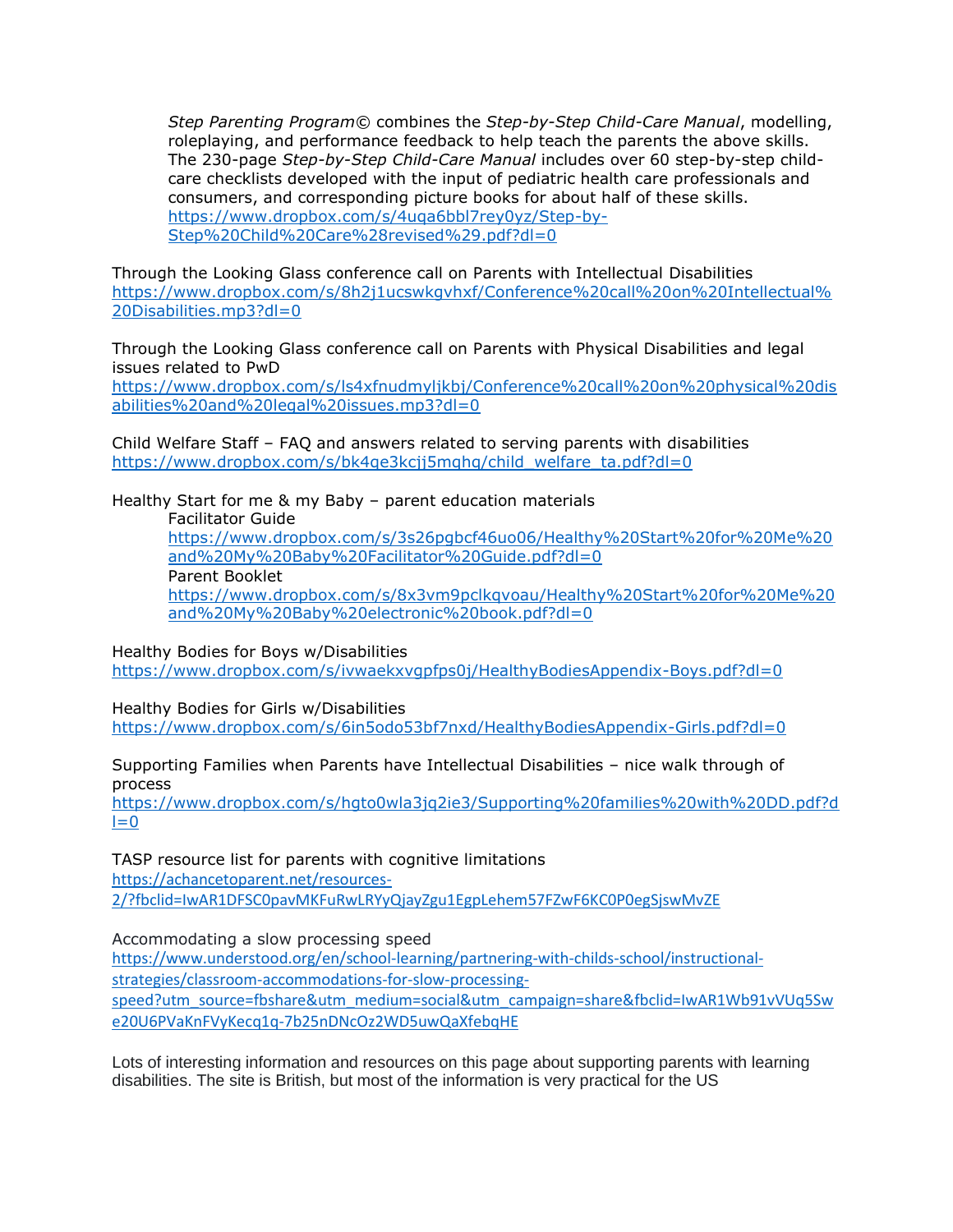[http://www.bristol.ac.uk/sps/wtpn/resources/?fbclid=IwAR0KPDSuJHeTqAVL40oujZ5p0Q-](http://www.bristol.ac.uk/sps/wtpn/resources/?fbclid=IwAR0KPDSuJHeTqAVL40oujZ5p0Q-V2wGDhr_7gmbWBBlry6kMFKRR0-sA93Q)[V2wGDhr\\_7gmbWBBlry6kMFKRR0-sA93Q](http://www.bristol.ac.uk/sps/wtpn/resources/?fbclid=IwAR0KPDSuJHeTqAVL40oujZ5p0Q-V2wGDhr_7gmbWBBlry6kMFKRR0-sA93Q)

• **The Picture Cookbook, No-Cook Recipes for the Special Chef** – Used \$7

[https://www.amazon.com/Picture-Cookbook-No-Cook-Recipes-](https://www.amazon.com/Picture-Cookbook-No-Cook-Recipes-Special/dp/189469452X/ref=sr_1_1?dchild=1&keywords=the+picture+cookbook%2C+no+cook+recipes+for+the+special+chef&qid=1589816067&s=books&sr=1-1)

[Special/dp/189469452X/ref=sr\\_1\\_1?dchild=1&keywords=the+picture+cookbook%2C+no+cook+recipes+](https://www.amazon.com/Picture-Cookbook-No-Cook-Recipes-Special/dp/189469452X/ref=sr_1_1?dchild=1&keywords=the+picture+cookbook%2C+no+cook+recipes+for+the+special+chef&qid=1589816067&s=books&sr=1-1) [for+the+special+chef&qid=1589816067&s=books&sr=1-1](https://www.amazon.com/Picture-Cookbook-No-Cook-Recipes-Special/dp/189469452X/ref=sr_1_1?dchild=1&keywords=the+picture+cookbook%2C+no+cook+recipes+for+the+special+chef&qid=1589816067&s=books&sr=1-1)

# • **Look'n Cook Microwave** - \$39

Provides a microwave cookbook with 68 easy-to-make recipes. Black and white reproducible recipes are illustrated step-by-step so even nonreaders can become successful cooks. [https://www.amazon.com/Lookn-Cook-Microwave-Ellen-](https://www.amazon.com/Lookn-Cook-Microwave-Ellen-Sudol/dp/1578610788/ref=sr_1_1?crid=22DHBVJXOTX8&dchild=1&keywords=look+n+cook+microwave&qid=1589815999&s=books&sprefix=look+n+cook+mic%2Cstripbooks%2C199&sr=1-1)

[Sudol/dp/1578610788/ref=sr\\_1\\_1?crid=22DHBVJXOTX8&dchild=1&keywords=look+n+cook+microwave](https://www.amazon.com/Lookn-Cook-Microwave-Ellen-Sudol/dp/1578610788/ref=sr_1_1?crid=22DHBVJXOTX8&dchild=1&keywords=look+n+cook+microwave&qid=1589815999&s=books&sprefix=look+n+cook+mic%2Cstripbooks%2C199&sr=1-1) [&qid=1589815999&s=books&sprefix=look+n+cook+mic%2Cstripbooks%2C199&sr=1-1](https://www.amazon.com/Lookn-Cook-Microwave-Ellen-Sudol/dp/1578610788/ref=sr_1_1?crid=22DHBVJXOTX8&dchild=1&keywords=look+n+cook+microwave&qid=1589815999&s=books&sprefix=look+n+cook+mic%2Cstripbooks%2C199&sr=1-1)

# • **Life Skills Activities for Secondary Students with Special Needs** - \$10

A unique collection of 190 illustrated activity sheets with related exercises, discussion questions, and evaluation suggestions to help students acquire the basic skills necessary to achieve independence and success in everyday living.

[https://www.amazon.com/Skills-Activities-Secondary-Students-Special-](https://www.amazon.com/Skills-Activities-Secondary-Students-Special-ebook/dp/B00316UMYO/ref=sr_1_1?crid=1FRAI13626QWP&dchild=1&keywords=life+skills+activities+for+secondary+students+with+special+needs&qid=1589816096&s=books&sprefix=life+skills%2Cstripbooks%2C183&sr=1-1)

[ebook/dp/B00316UMYO/ref=sr\\_1\\_1?crid=1FRAI13626QWP&dchild=1&keywords=life+skills+activities+f](https://www.amazon.com/Skills-Activities-Secondary-Students-Special-ebook/dp/B00316UMYO/ref=sr_1_1?crid=1FRAI13626QWP&dchild=1&keywords=life+skills+activities+for+secondary+students+with+special+needs&qid=1589816096&s=books&sprefix=life+skills%2Cstripbooks%2C183&sr=1-1) [or+secondary+students+with+special+needs&qid=1589816096&s=books&sprefix=life+skills%2Cstripboo](https://www.amazon.com/Skills-Activities-Secondary-Students-Special-ebook/dp/B00316UMYO/ref=sr_1_1?crid=1FRAI13626QWP&dchild=1&keywords=life+skills+activities+for+secondary+students+with+special+needs&qid=1589816096&s=books&sprefix=life+skills%2Cstripbooks%2C183&sr=1-1) [ks%2C183&sr=1-1](https://www.amazon.com/Skills-Activities-Secondary-Students-Special-ebook/dp/B00316UMYO/ref=sr_1_1?crid=1FRAI13626QWP&dchild=1&keywords=life+skills+activities+for+secondary+students+with+special+needs&qid=1589816096&s=books&sprefix=life+skills%2Cstripbooks%2C183&sr=1-1)

# • **Social Skills Activities for Secondary Students with Special Needs** - \$20

A collection of 200 ready-to-use worksheets to help adolescents build the social skills they need to interact effectively with others and learn how to apply these skills to various reallife settings, situations, and problems.

[https://www.amazon.com/Darlene-](https://www.amazon.com/Darlene-Mannix/dp/0470259361/ref=sr_1_2?crid=1FRAI13626QWP&dchild=1&keywords=life+skills+activities+for+secondary+students+with+special+needs&qid=1589816112&s=books&sprefix=life+skills%2Cstripbooks%2C183&sr=1-2)

[Mannix/dp/0470259361/ref=sr\\_1\\_2?crid=1FRAI13626QWP&dchild=1&keywords=life+skills+activities+fo](https://www.amazon.com/Darlene-Mannix/dp/0470259361/ref=sr_1_2?crid=1FRAI13626QWP&dchild=1&keywords=life+skills+activities+for+secondary+students+with+special+needs&qid=1589816112&s=books&sprefix=life+skills%2Cstripbooks%2C183&sr=1-2) [r+secondary+students+with+special+needs&qid=1589816112&s=books&sprefix=life+skills%2Cstripbook](https://www.amazon.com/Darlene-Mannix/dp/0470259361/ref=sr_1_2?crid=1FRAI13626QWP&dchild=1&keywords=life+skills+activities+for+secondary+students+with+special+needs&qid=1589816112&s=books&sprefix=life+skills%2Cstripbooks%2C183&sr=1-2) [s%2C183&sr=1-2](https://www.amazon.com/Darlene-Mannix/dp/0470259361/ref=sr_1_2?crid=1FRAI13626QWP&dchild=1&keywords=life+skills+activities+for+secondary+students+with+special+needs&qid=1589816112&s=books&sprefix=life+skills%2Cstripbooks%2C183&sr=1-2)

• **Color Me Healthy**, NC Cooperative Extension and NC Division of Public Health, English Kit - \$88, Spanish Add on \$34

Color Me Healthy is a program developed to reach children ages four and five with fun, interactive learning opportunities on physical activity and healthy eating. It is designed to stimulate all of the senses of young children: touch, smell, sight, sound, and, of course, taste. Through the use of color, music, and exploration of the senses, Color Me Healthy teaches children that healthy food and physical activity are fun. <https://www.colormehealthy.com/>

• **You Make the Difference in Helping Your Child Learn** by Manolson, A., Ward, B. & Dodington, N. (1995) \$25

These well-illustrated guidebooks are designed to help parents with limited literacy skills foster their children's self-esteem and language development. Accompanying DVD to use with parents. Available in Spanish language.

[https://www.amazon.com/You-Make-Difference-Helping-](https://www.amazon.com/You-Make-Difference-Helping-Child/dp/0921145063/ref=sr_1_1?crid=1PCWVXUZC1Y5B&dchild=1&keywords=you+make+the+difference+in+helping+your+child+learn&qid=1589816244&sprefix=you+make+a+difference+in+helping%2Caps%2C195&sr=8-1)

[Child/dp/0921145063/ref=sr\\_1\\_1?crid=1PCWVXUZC1Y5B&dchild=1&keywords=you+make+the+differen](https://www.amazon.com/You-Make-Difference-Helping-Child/dp/0921145063/ref=sr_1_1?crid=1PCWVXUZC1Y5B&dchild=1&keywords=you+make+the+difference+in+helping+your+child+learn&qid=1589816244&sprefix=you+make+a+difference+in+helping%2Caps%2C195&sr=8-1) [ce+in+helping+your+child+learn&qid=1589816244&sprefix=you+make+a+difference+in+helping%2Caps](https://www.amazon.com/You-Make-Difference-Helping-Child/dp/0921145063/ref=sr_1_1?crid=1PCWVXUZC1Y5B&dchild=1&keywords=you+make+the+difference+in+helping+your+child+learn&qid=1589816244&sprefix=you+make+a+difference+in+helping%2Caps%2C195&sr=8-1) [%2C195&sr=8-1](https://www.amazon.com/You-Make-Difference-Helping-Child/dp/0921145063/ref=sr_1_1?crid=1PCWVXUZC1Y5B&dchild=1&keywords=you+make+the+difference+in+helping+your+child+learn&qid=1589816244&sprefix=you+make+a+difference+in+helping%2Caps%2C195&sr=8-1)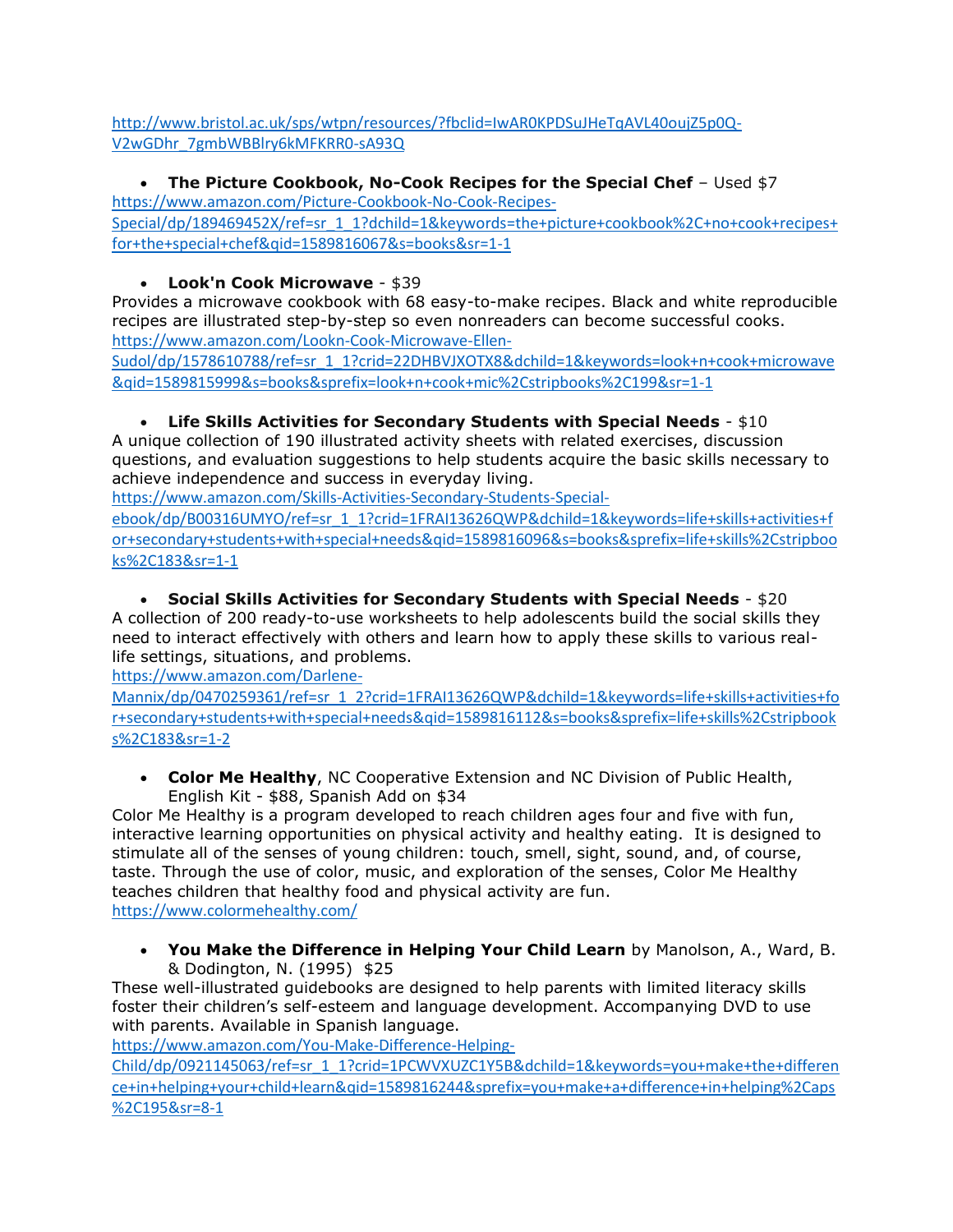Available from Through the Looking Glass:

- a. 3 DVD Set of **Parenting Adaptations for physical limitations** \$40.00
- b. **Strategies and Adaptations in Working with Parents with Intellectual Disabilities** \$15.00
- c. Training Module: **Designing Support Groups for Parents with Intellectual Disabilities** - \$100.00
- d. **The Family Court Experience: A Guide for Parents with Disabilities and their Advocates** - \$15.00

<https://lookingglass.org/publications>

.

• **A Fair Chance** - \$125.00 plus \$15.00 shipping and handling

This is a training video for providers that hears from six families with parents with developmental disabilities who talk frankly about their hopes and fears as parents. It is organized into six segments, each about eight minutes in length, this program profiles the strengths and limitations of six parents who have developmental disabilities. These challenging stories lead one to ask "are parents being given a fair chance to raise their own children?" If not, what systematic changes would be helpful?

[https://www.disabilitytraining.com/product-info.php?A\\_Fair\\_Chance\\_DVD-pid169.html](https://www.disabilitytraining.com/product-info.php?A_Fair_Chance_DVD-pid169.html)

• **My Safety, My Responsibility, My Plan** is AbleLink's cognitively accessible, independently usable informational App designed for self-paced learning of six different emergency preparedness modules. For this App AbleLink has again partnered with staff at the Westchester Institute for Human Development (WIHD), a leader in promoting health and well-being for individuals with intellectual and other cognitive disabilities. This program is designed to be used directly by individuals with special needs (the App is not dependent on having literacy skills) to learn about what to expect and what to do in natural disasters - \$10

[https://www.wihd.org/resources/resource/emergency-preparedness-my-safety-my](https://www.wihd.org/resources/resource/emergency-preparedness-my-safety-my-responsibility-my-plan)[responsibility-my-plan](https://www.wihd.org/resources/resource/emergency-preparedness-my-safety-my-responsibility-my-plan)

• **Everyday Skills** provides self-directed learning sessions for 40 important skills necessary for living independently and accessing the community based on proven content developed by the Attainment Company. Everyday Skills provides an accessible learning tool that is specifically designed to be used directly by individuals with autism, learning or other developmental disabilities at their own pace on the coolest technology platform there is - the iPad! Everyday Skills is powered by Visual Impact, AbleLink's highly effective cognitively accessible learning tool. - \$30

<http://www.ablelinktech.com/index.php?id=16>

- **Living Safely** provides self-directed learning sessions for 27 important safety skills topics based on proven content developed by the Attainment Company. Living Safely provides an accessible learning tool that is specifically designed to be used directly by individuals with autism, learning or other developmental disabilities at their own pace on the coolest technology platform there is – the iPad! - \$30 <http://www.ablelinktech.com/index.php?id=16>
- The *Step-by-Step Parenting Program©* combines the *Step-by-Step Child-Care Manual*, modelling, roleplaying, and performance feedback to help teach the parents the above skills. Two Step-by-Step manuals are available free of charge (contact Prof. Feldman at [mfeldman@brocku.ca\)](mailto:mfeldman@brocku.ca). The Step-by-Step manual is for teaching child-care and interaction skills to parents with newborns, infants, toddlers and preschoolers. The 230 page manual consists of task analysis checklists and picture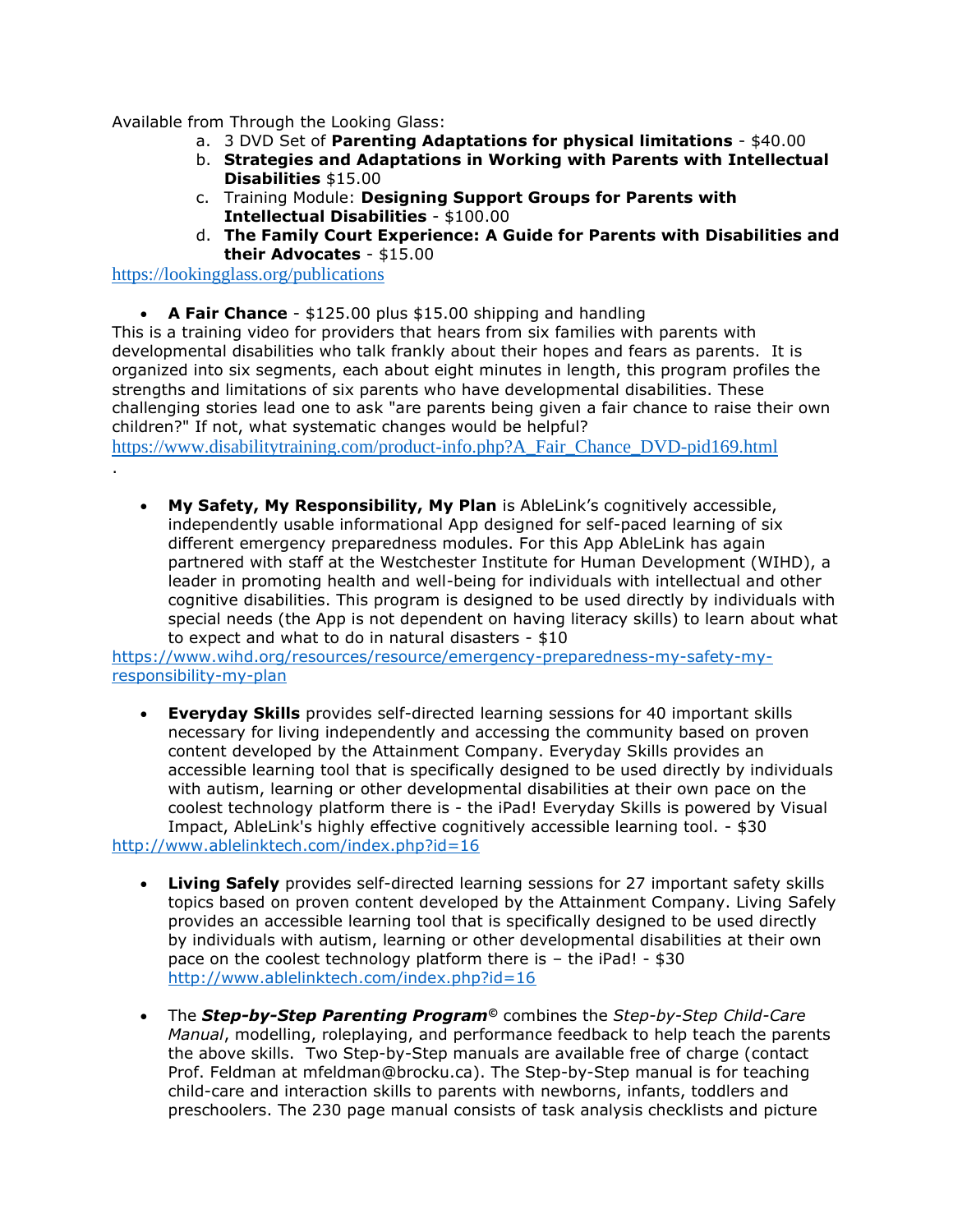books illustrating step-by-step parenting skills. The Family Game© is the second manual. It is for teaching parents of children from 2 to 10 years old how to promote positive parent-child relationships and prosocial child behavior.

• **STARS Social Skills Training Guide (book \$18)** - Educate young adults and build their self-esteem so they can make informed choices! Specially designed for teaching adolescents and adults with developmental disabilities, the STARS model focuses on four areas: Understanding Relationships, Social Skills Training, Sexual Awareness, and Assertiveness—with the goals of promoting positive sexuality and preventing sexual abuse. Assessment tools help identify the strengths and needs of each individual, and then the activities can be catered to address specific needs.

Goals and activities cover a variety of important skills:

- o Building a Positive Self-Image
- o Making Choices
- o Learning Relationship-Appropriate Behaviors
- o Engaging in Mature Relationships
- o Identifying Body Parts and Understanding Their Functions
- o Understanding Public and Private Behavior
- o Understanding Sexual Feelings and Behaviors
- o Understanding Reproduction
- o Health Issues Related to Sexual Awareness
- o Recognizing a Situation as Potentially Unsafe
- o Learning to Say "No" and Using Basic Self-Protect

<https://www.amazon.com/S-T-R-S-Assertiveness-Relationship-Building-Awareness/dp/1932565256>

# **Deaf or Hearing impaired**

Interacting with people with Hearing Disabilities [http://webhost.westernu.edu/hfcdhp/wp-content/uploads/Etiq\\_BK\\_11\\_16\\_Tips\\_hearing.pdf](http://webhost.westernu.edu/hfcdhp/wp-content/uploads/Etiq_BK_11_16_Tips_hearing.pdf)

Devise - Vibrating bed alarm to alert for fires-

Video – Why using an interpreter is important [https://www.youtube.com/watch?v=PHwkFydp1ps&feature=player\\_embedded](https://www.youtube.com/watch?v=PHwkFydp1ps&feature=player_embedded)

Do you know a fellow Oklahoman with a hearing, vision, mobility or other disability? The Oklahoma Assistive Technology Foundation will install free special alert smoke alarms to qualified applicants. Learn more about this program and how to apply here [http://ow.ly/h3bZ302ONxd](http://l.facebook.com/l.php?u=http%3A%2F%2Fow.ly%2Fh3bZ302ONxd&h=JAQG9Z3P-AQHzY3p8VIIVIakuahr4w6YF6qiebtjix1hICw&enc=AZOfxTVV9kSHA-t0OoyMPGg_CLSsP-yg3NtJfpcWcgWgi03HMrqCTdUlveqyg-eRxVgvHHu6mhUofyU5kWhsk_032Jh3HlgGUhrUqIbyLUQHxFHKFso9pOfbeCQFmFzxkbdZbW7yQijR-yyf_Ocy6mFUjfSkeP1YsSI8SGGGCyP3Mf1RB3_V_okjlRHAQZTOsR8WAPWbn4Gu1XzXClhsmcnC&s=1)

Adapting early intervention services for Deaf Parents <https://www.lookingglass.org/pdf/Intervention-Model-for-Deaf-Parents-Project-TLG.pdf>

ADA Questions and Answers for Health Care Providers—Auxiliary Aids and Services [http://webhost.westernu.edu/hfcdhp/wp-content/uploads/Q-and-A-Effective-](http://webhost.westernu.edu/hfcdhp/wp-content/uploads/Q-and-A-Effective-Communication-FINAL.doc)[Communication-FINAL.doc](http://webhost.westernu.edu/hfcdhp/wp-content/uploads/Q-and-A-Effective-Communication-FINAL.doc)

For someone who is deaf, but needs to hear a crying child... check out a baby cry sound signaler [https://www.amazon.com/TeleDynamics-BC400-](https://www.amazon.com/TeleDynamics-BC400-Baby-Cry-Signaler/dp/B00494MBK0)Baby…/…/B00494MBK0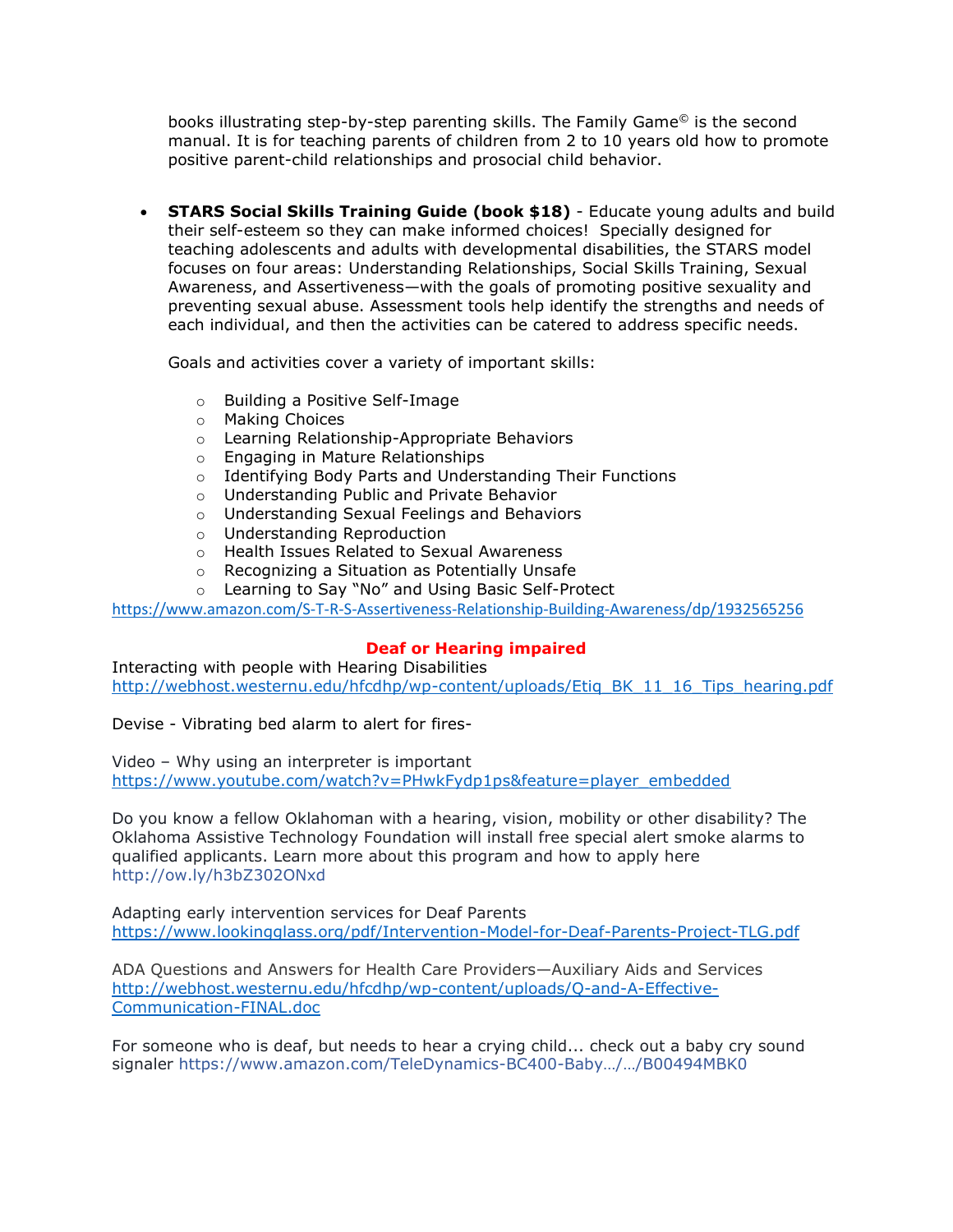Ava is a new app that makes conversations accessible for the deaf <https://www.producthunt.com/posts/ava-5>

How to Help Someone Who Lip Reads [https://h2g2.com/edited\\_entry/A65193924](https://h2g2.com/edited_entry/A65193924)

[http://www.ox.ac.uk/media/global/wwwoxacuk/localsites/studentgateway/documents/disabi](http://www.ox.ac.uk/media/global/wwwoxacuk/localsites/studentgateway/documents/disabilityadvisoryservice/Hearing_impairment_-_working_with_students_who_lip_read.pdf) lityadvisoryservice/Hearing\_impairment - working\_with\_students\_who\_lip\_read.pdf

12 tips to help hearing people communicate with deaf people <http://limpingchicken.com/2014/07/10/communication-tips/>

Central Oklahoma Association for the Deaf & Hard of Hearing <https://occf.org/coadhi/>

Jeenie app – gives deaf users an on-demand ASL interpreter for just \$1/minute <https://www.youtube.com/watch?v=WVsHfHX2Pbk> [https://play.google.com/store/apps/details?id=com.newsolo&hl=en\\_US](https://play.google.com/store/apps/details?id=com.newsolo&hl=en_US) <https://apps.apple.com/us/app/jeenie-on-call-language-help/id1341871432>

17 free sign language learning resources <https://www.lifewire.com/free-sign-language-classes-online-1357048>

AUDIENT program

Telephone: 1-866-956-5400 x2 Website: [www.audientalliance.org](http://www.audientalliance.org/)

Audient is an affiliate of the Northwest Lions Foundation for Sight and Hearing and it's administered by EPIC Hearing Healthcare. They provide hearing aids at partial cost to lowincome individuals across the U.S.

Starkey Hearing Foundation: Hear Now program

Toll Free: 1-800-328-8602

Website: [www.starkeyhearingfoundation.org/hearnow](https://www.starkeyhearingfoundation.org/hear-now)

Hear Now is a national non-profit program committed to assisting permanent U.S. residents who are deaf or hard-of-hearing and have limited financial resources. Eligibility requirements, program details, and applications can be found on their website.

Easter Seals

Website: [www.easterseals.com](http://www.easterseals.com/)

Over 400 local service centers with varying services; some assist low-income adults and children with hearing aids and other rehabilitative devices. Visit their website and find your local office to get contact information.

Travelers Protective Association of America Scholarship Trust for the Hearing Impaired 3755 Lindell Boulevard, St. Louis, MO 63108

Website:<http://www.tpahq.org/scholarship-trust-for-the-hearing-impaired/>

The TPA Scholarship Trust for the Hearing Impaired provides financial aid to children and adults with hearing impairment who need assistance obtaining devices, medical treatment or specialized education or services. There are no age restrictions or requirements for degree of hearing loss; grants are based solely on financial need.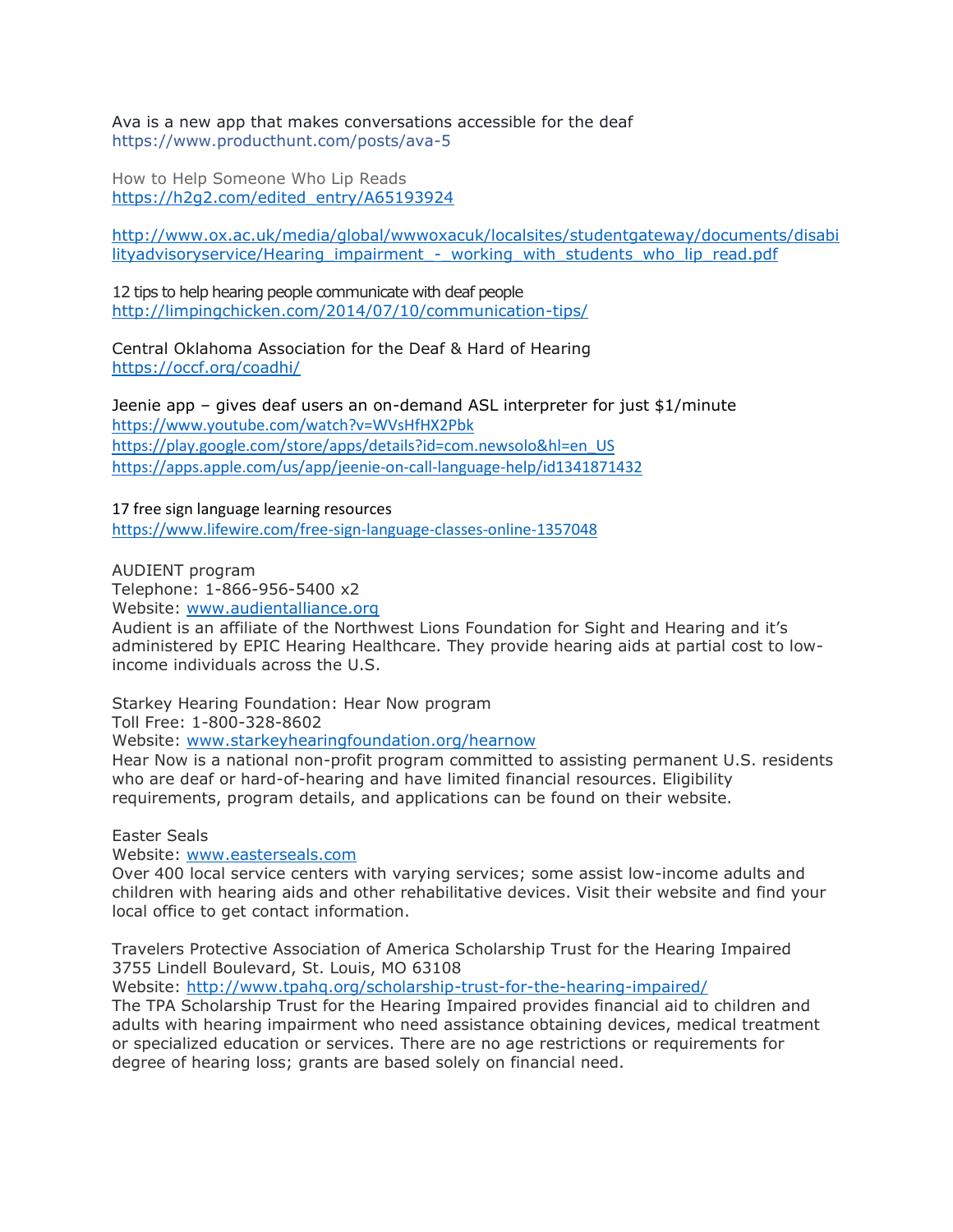DRS Services for the Deaf and Hard of Hearing offices in Tulsa and Oklahoma City have free visor cards available to place in vehicles to identify people who are Deaf or hard of hearing for law enforcement officers. These cards allow quick and easy access should you be pulled over, or they can be used in various other settings and situations as needed. Cards are available in the Tulsa or OKC offices, or staff will mail cards to deaf or hard of hearing people. You can email [SDHH@okdrs.gov,](mailto:SDHH@okdrs.gov) call by videophone 405-543-2646 or voice call 918-836-5556 for more information.

OKC SDHH Office Shepherd Mall 2401 NW 23rd St. Ste. 51, OKC Monday - Friday 8 a.m. - 5 p.m.

Tulsa SDHH Office 8740 E 11th St., Ste. F, Tulsa Monday - Thursday 8 a.m. - 6 p.m.

Deaf Fairy Tales - Readers are transported into the enchanting world of fairy tales in this full-color book — with one slight twist: all the stories have characters who are Deaf or sign. Designed for the reader who uses American Sign Language or wants to learn about sign language and Deaf culture

[https://www.amazon.com/gp/product/0986355259/ref=ox\\_sc\\_sfl\\_image\\_2?ie=UTF8&psc=](https://www.amazon.com/gp/product/0986355259/ref=ox_sc_sfl_image_2?ie=UTF8&psc=1&smid=ATVPDKIKX0DER) [1&smid=ATVPDKIKX0DER](https://www.amazon.com/gp/product/0986355259/ref=ox_sc_sfl_image_2?ie=UTF8&psc=1&smid=ATVPDKIKX0DER)

Learn useful phrases in sign language by following the AI media facebook page [https://www.facebook.com/aimediaAUS/?hc\\_ref=ARRFqRHrHMZsSW8rVBK2DvKgSVDRXLw7](https://www.facebook.com/aimediaAUS/?hc_ref=ARRFqRHrHMZsSW8rVBK2DvKgSVDRXLw7yWcAWPcWZNFLkVK2vQEuW1VYx529b5cxie8&fref=nf) [yWcAWPcWZNFLkVK2vQEuW1VYx529b5cxie8&fref=nf](https://www.facebook.com/aimediaAUS/?hc_ref=ARRFqRHrHMZsSW8rVBK2DvKgSVDRXLw7yWcAWPcWZNFLkVK2vQEuW1VYx529b5cxie8&fref=nf)

Top ASL Signs for Medical Emergencies

[https://www.facebook.com/aimediaAUS/videos/10155480937894220/UzpfSTMwNjgxNTQ0M](https://www.facebook.com/aimediaAUS/videos/10155480937894220/UzpfSTMwNjgxNTQ0Mjk5Mjk4Mzo1MzkxMjE1NTY0MjkwMzY/) [jk5Mjk4Mzo1MzkxMjE1NTY0MjkwMzY/](https://www.facebook.com/aimediaAUS/videos/10155480937894220/UzpfSTMwNjgxNTQ0Mjk5Mjk4Mzo1MzkxMjE1NTY0MjkwMzY/)

Workplace resources for the Deaf

https://disability.workforcegps.org/resources/2018/01/10/16/38/Workplace\_Resources\_for [the\\_Deaf?fbclid=IwAR0ao5Z5wwMcKPk9Y6hMnvtL1EwT-waIbpcvE](https://disability.workforcegps.org/resources/2018/01/10/16/38/Workplace_Resources_for_the_Deaf?fbclid=IwAR0ao5Z5wwMcKPk9Y6hMnvtL1EwT-waIbpcvE-kleBN5vumNbbEgOygcMvg)[kleBN5vumNbbEgOygcMvg](https://disability.workforcegps.org/resources/2018/01/10/16/38/Workplace_Resources_for_the_Deaf?fbclid=IwAR0ao5Z5wwMcKPk9Y6hMnvtL1EwT-waIbpcvE-kleBN5vumNbbEgOygcMvg)

ASL Connect: Learn ASL for free – basic vocabulary [https://www.gallaudet.edu/asl-connect/asl-for](https://www.gallaudet.edu/asl-connect/asl-for-free?fbclid=IwAR0Vt3dhoR2D5BfNN01Gf5acSMiUZGSzRQRpaMKxGpk4A0MbEOKQcbsnO8A)[free?fbclid=IwAR0Vt3dhoR2D5BfNN01Gf5acSMiUZGSzRQRpaMKxGpk4A0MbEOKQcbsnO8A](https://www.gallaudet.edu/asl-connect/asl-for-free?fbclid=IwAR0Vt3dhoR2D5BfNN01Gf5acSMiUZGSzRQRpaMKxGpk4A0MbEOKQcbsnO8A)

ASL University Lessons – click on individual lessons to activate

[https://www.lifeprint.com/asl101/lessons/lessons.htm?fbclid=IwAR3XxILO0ZAOFlDDZgLwZM\\_V75d51M](https://www.lifeprint.com/asl101/lessons/lessons.htm?fbclid=IwAR3XxILO0ZAOFlDDZgLwZM_V75d51M9dBaA0bYO3jNg2ZyGQZdxWApuP5NM) [9dBaA0bYO3jNg2ZyGQZdxWApuP5NM](https://www.lifeprint.com/asl101/lessons/lessons.htm?fbclid=IwAR3XxILO0ZAOFlDDZgLwZM_V75d51M9dBaA0bYO3jNg2ZyGQZdxWApuP5NM)

## **Learning disabilities**

Working with a parent that has memory issues? Here's a simple strategy if they have a smart phone. Model the parenting task you want them to learn with their child in their environment. Talk through the task as you do it. Let them video you on their phone and help them label the video with the task name. Next time they need help remembering all the steps -- you can be there in living color to boost their memory!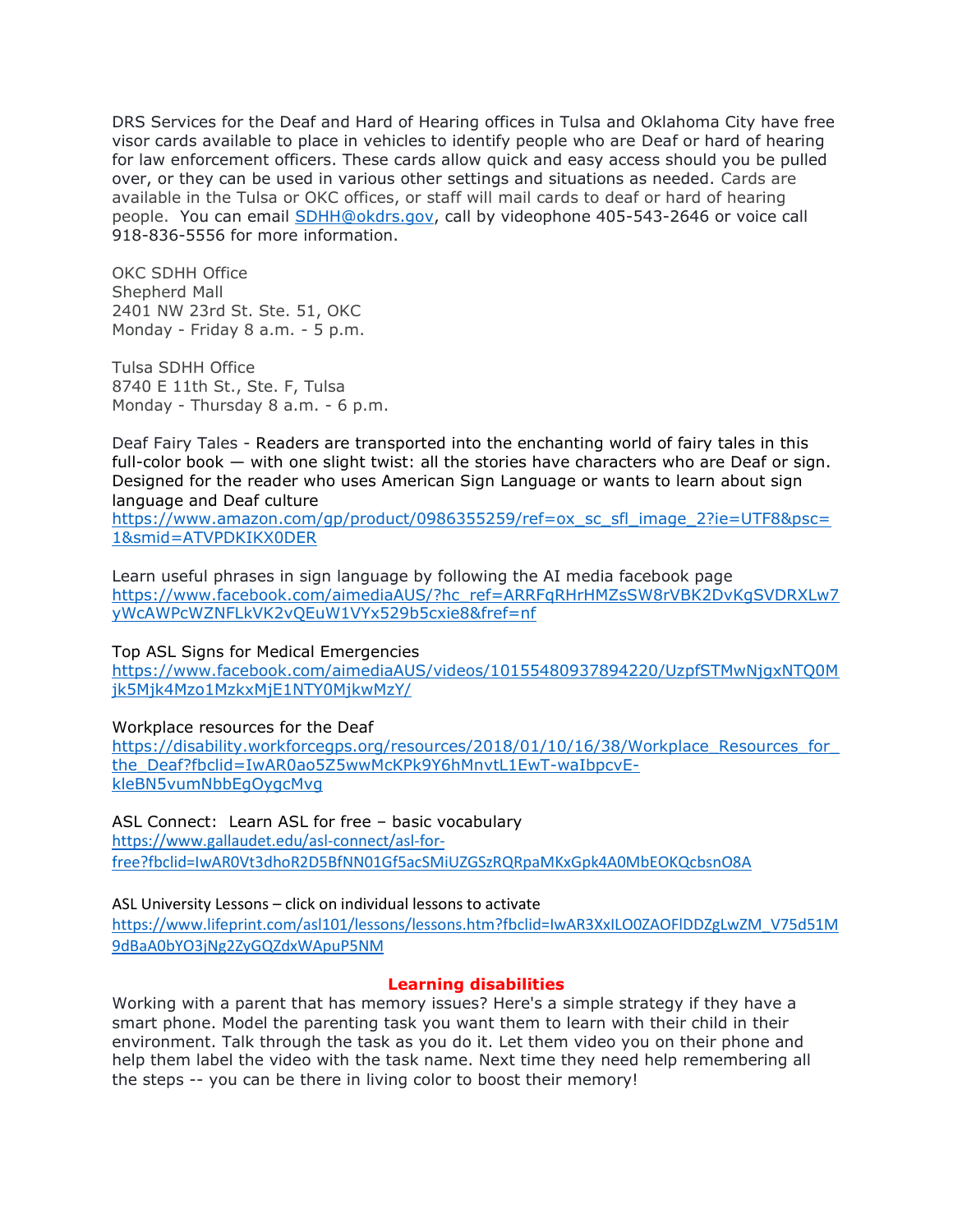## 10 Apps to Help With organizing and taking notes

[https://www.understood.org/en/school-learning/assistive-technology/finding-an-assistive](https://www.understood.org/en/school-learning/assistive-technology/finding-an-assistive-technology/)[technology/](https://www.understood.org/en/school-learning/assistive-technology/finding-an-assistive-technology/)

Supporting parents with learning disabilities – Parent & Family Support [http://www.fdsa.ualberta.ca/en/AboutUs/SupportingParentswithIntellectualDisabilities/Practi](http://www.fdsa.ualberta.ca/en/AboutUs/SupportingParentswithIntellectualDisabilities/PracticePoints.aspx) [cePoints.aspx](http://www.fdsa.ualberta.ca/en/AboutUs/SupportingParentswithIntellectualDisabilities/PracticePoints.aspx)

For each parent you work with, assume that they have the ability to be good parents. The vast majority will. Beyond that you need to work with the parent to identify how their particular disability is impacting their parenting, make sure they have access to sound parent education that is in a format they can understand (this is often the key ingredient to success), and then problem solve the identified issues. For most individuals with learning disabilities you will be better off giving them information in smaller chunks, visually or verbally. Some of the resources below are general community resources but set up for low literacy levels or to offer information verbally. Others are for you as a provider to give you helpful tips.

## Medline Plus

Help when explaining health issues to individuals with low literacy levels is available at [http://medlineplus.gov](http://l.facebook.com/l.php?u=http%3A%2F%2Fmedlineplus.gov%2F&h=XAQEb_nzPAQGhxdBorR2Z7-n0DnJpbZL-Q9WdoFzNXjcP5g&enc=AZPiN1Ssd7B90L9D4Amu0O2K7KGD2nfGREcSkb24qj6lMGDIULyWfdBo_iVEAeFOaTLYBlWWwu39mwQM0ylXuhYy0QyNwA3i-BRvpBOWMKF3-q2W5iTbo2un34T41FKI6K1ocJph5FeNcrfpqNpZR1dvTIypUaR3FnQrr0-WbeOk9Jgdgy1J4kZ16clbWAjqp1G5IANIG9qLkUl0rE6l_ZT9&s=1) The site includes:

- ¨ Easy-to-Read materials
- ¨ Medical Dictionary
- ¨ Understanding Medical Words tutorial
- ¨ Interactive tutorials

¨ How to write easy-to-read materials

[http://www.nlm.nih.gov/medlineplus/etr.html](http://l.facebook.com/l.php?u=http%3A%2F%2Fwww.nlm.nih.gov%2Fmedlineplus%2Fetr.html&h=5AQFiTt4TAQEwR0BebApWUY3LB6IP0HgnFEULIbpOBreAZg&enc=AZNszjglwmDIQJfzjPNIWv0QTlra5t4l7ExY7QjyXnDRErf5vsOwY1IqpWE08uFm6hapZ7LXKq7FQUI2jU5SWg3Bq6qC3OvBj2vN_ThsQapd-Yb-if8vx5o6k3lTpjnR0JhThMyje1B_i9Tv16or7MCTvj8RZ4wbZ-Z4p20cNFio7VZ6CeuTYoooSIl4KtTHILiItBku8tFivVYO3w-ybL9H&s=1)

You Make the Difference in Helping Your Child Learn by Manolson, A., Ward, B. & Dodington, N. (1995)

These well-illustrated guidebooks are designed to help parents with limited literacy skills foster their children's self-esteem and language development. Accompanying DVD to use with parents. Available in Spanish language. Available at Amazon for \$24.95 plus \$3.99 shipping and handling. Spanish language version (Usted Hace LA Diferencia: Para Que Su Hijo Pueda Aprender) is \$24.41

HELP When the Parent has Disabilities (\$39.95)

This unique and pioneering resource offers thousands of activities and training techniques for directly involving parents who are blind, deaf, have physical or learning disabilities, or have cognitive delays. Benefits:

· Comprehensive: Cross-referenced to the HELP skills (for ages birth-2 years)

· Thousands of activities for parents to support, encourage, and facilitate their child's growth and development.

· Special adaptations for parent training and involvement.

· Helpful for meeting IEP/IFSP requirements.

· Provides an effective basis for the involvement of all parents.

[http://www.vort.com/HELP-When-the-Parent-has-Disabi](http://l.facebook.com/l.php?u=http%3A%2F%2Fwww.vort.com%2FHELP-When-the-Parent-has-Disabilities.html&h=3AQH0bR6vAQHn6albKF4zGks7rMTlRMERTD9_N5NDjcdXKg&enc=AZP0kgDGK6hvA1oXCEHEP8NcGSq5IQstC2URxNLYxl6oUl8HEorXDpzxN6-9Q4TqrW3pkJJDxQ-675fxn-MxEzS3B71FD9FYSsHqufxeqXrYj8Eg9-nHx0dpC92t8IXC0LkqiS2uc_Ui7PeD02u0z_cFytoBLZeJB0Bt8BM9MeVfl7rdJiKUfzH3hm2JfI80jnyHlEovT6zyz4EdmL-3OMvD&s=1)lities.h…

Oklahoma Center for Poison & Drug Information

Parents can call both in emergencies and when they are giving medication to their children and have questions or would like someone to walk them through the process to prevent mistakes.

[http://oklahomapoison.publishpath.com/](http://l.facebook.com/l.php?u=http%3A%2F%2Foklahomapoison.publishpath.com%2F&h=pAQEdLwHvAQHNvJLmciMI1isIsgRzRiodg0crmyijnpAypA&enc=AZM8-Kphm3YBXzNVP9pfzWEZCTRDWl1k9czDGPN3uOdnid8SBWb2xmbrYSIz7dr0H2aMHKHH54CKr8DrRSMCqEzqLaThTGR-1mWv7858PYnMcQUUhbpyIlL52U0QjtnJhM_-X5jfMJIMT0OgZIrLHsqWdoY82iVY1GapKakvCLpr1IRNns5m2K_UhFbfZCcxGNlvbeSTMezR7qSDjz4ix86m&s=1)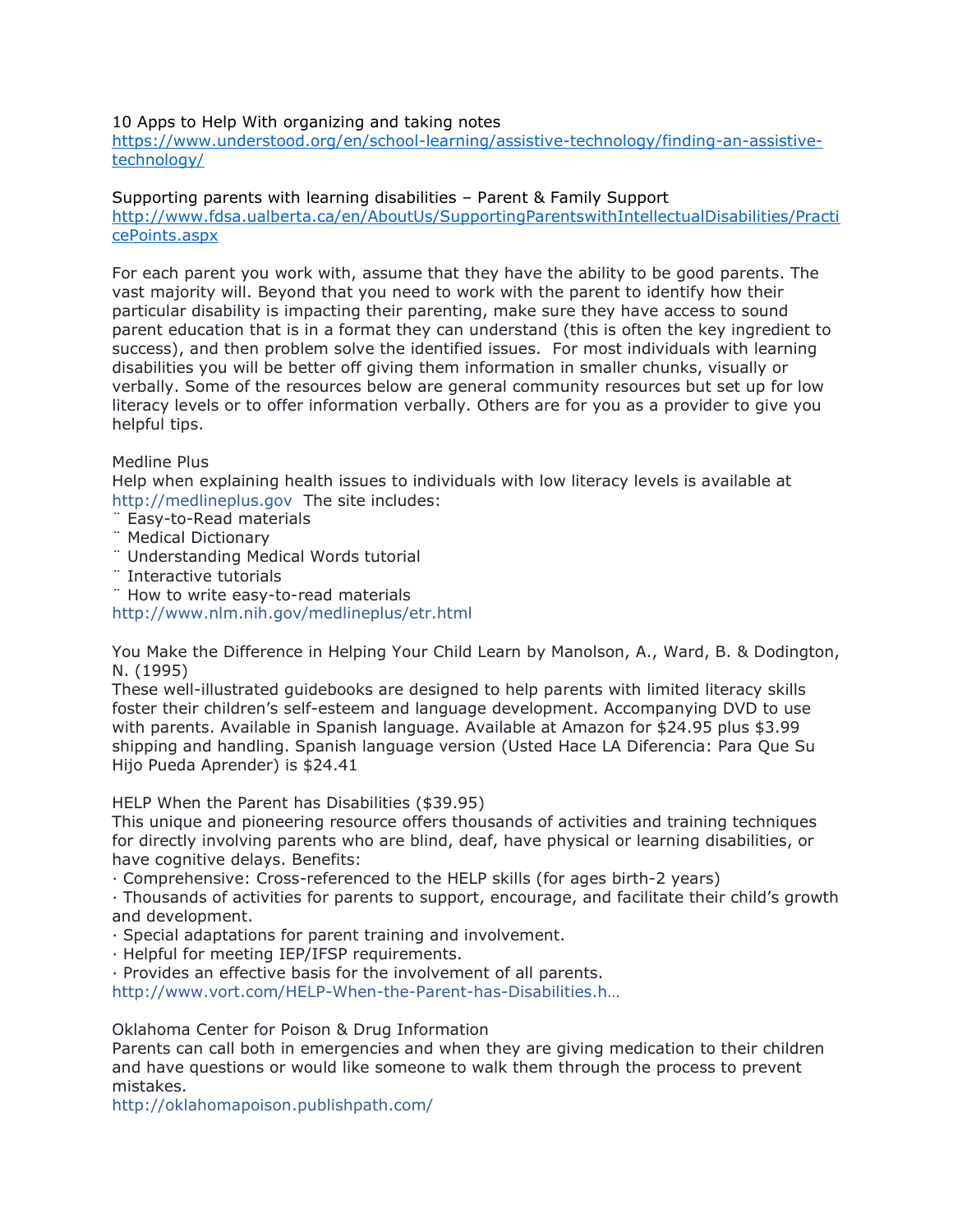WIC Plus Parent Line

One of the cool features that caregivers at the WIC+ sites have access to is the Parent Line. This Parent Line is a modification to the existing Child Care Warmline. This number is answered by a live person Monday-Friday from 8 AM to 5 PM, but it also has some automated options that are available 24/7. Parents can call this number and either talk to a trained Warmline/Parent Line consultant (during their operating hours), or they can contact the line after hours and get automated information about a variety of topics that are applicable to families of young children, such as Hand, Foot, and Mouth Disease, Strep Throat, Teething, Biting in the Toddler Years, Bedwetting in Children, etc.,

The Baby Buddy App can help with parent education in bite size amounts plus other practical info. and tips are included here. [https://www.bestbeginnings.org.uk/parents-with-learning-](https://www.bestbeginnings.org.uk/parents-with-learning-disabilities)dis…

What works for parents with learning disabilities – a Summary <http://www.barnardos.org.uk/wwparwld.pdf>

Communicating with Parents that have learning disabilities – includes tips to check for understanding

[http://www.fdsa.ualberta.ca/…/F…/Documents/communicating.pdf](http://www.fdsa.ualberta.ca/AboutUs/SupportingParentswithIntellectualDisabilities/~/media/Family%20and%20Disability%20Studies%20Initiatives/Documents/communicating.pdf)

Supporting parents with learning disabilities: Good practice Guidance [http://www.changepeople.org/…/CHANGE\\_good\\_practice\\_guidance…](http://www.changepeople.org/Change/media/Change-Media-Library/Project%20Media/CHANGE_good_practice_guidance_2006.pdf) The organization above has also created several books in "easy read" – they teach parenting skills and life skills in a style that was developed with input from parents with LD to ensure the information was accessible. [http://www.changepeople.org/shop/products](http://l.facebook.com/l.php?u=http%3A%2F%2Fwww.changepeople.org%2Fshop%2Fproducts&h=7AQFGC-vPAQHnVYwycDj044rCmmgXXwADHb4I8LtVktk7xQ&enc=AZM8bE7mfIGbl0woP9_OmIdUEUC1Re0KZ_OwwRCqOce2potwoQ6Cc6UkQh4fUM0VVmh3jzcvgXlitzz-s9fz3Z0wqqMspXUMFlFaeTV6YDGhKeUyteL7HVqWXXDo964WYoHGouBXdtVIPIweZOtBwZI_eD0qP38r3dzDuGjv33F68XrZKB4n4dQWJk7v3VprcO8EDtUIE_hqFG8JgPC-KazP&s=1)

#### Digital reading tool

An hour of homework easily turns into three for students with dyslexia. By reading text aloud, the Read 'n Style pen decreases homework time while increasing the amount of material students are able to digest and comprehend. Learn more at [www.hiddenabilities.org](http://www.hiddenabilities.org/)

Once Upon An Accommodation: A Book About Learning Disabilities addresses questions children and adults may have about Learning Disabilities, accommodations, and how to go about self-advocacy. These issues are the same whether you are 8 or 88. [http://www.specialneedsbookreview.com/2014/05/25/upon-accommodation-book-learning](http://www.specialneedsbookreview.com/2014/05/25/upon-accommodation-book-learning-disabilities-nina-g/)[disabilities-nina-g/](http://www.specialneedsbookreview.com/2014/05/25/upon-accommodation-book-learning-disabilities-nina-g/)

AT for struggling readers – see powerpoint and video in Café Resources at bottom of page <https://www.ctdinstitute.org/events/event-details/i-can-read-supports-struggling-readers>

Strategies for Short-Term Memory Loss

[https://www.bafound.org/patient-resources/recovery/strategies-for-short-term-memory](https://www.bafound.org/patient-resources/recovery/strategies-for-short-term-memory-loss/)[loss/](https://www.bafound.org/patient-resources/recovery/strategies-for-short-term-memory-loss/)

Resources for advocates working with Parents with Learning Disabilities: A roadmap for a complex journey

<http://www.bh-impetus.org/2017/11/27/roadmap-for-a-complex-journey/>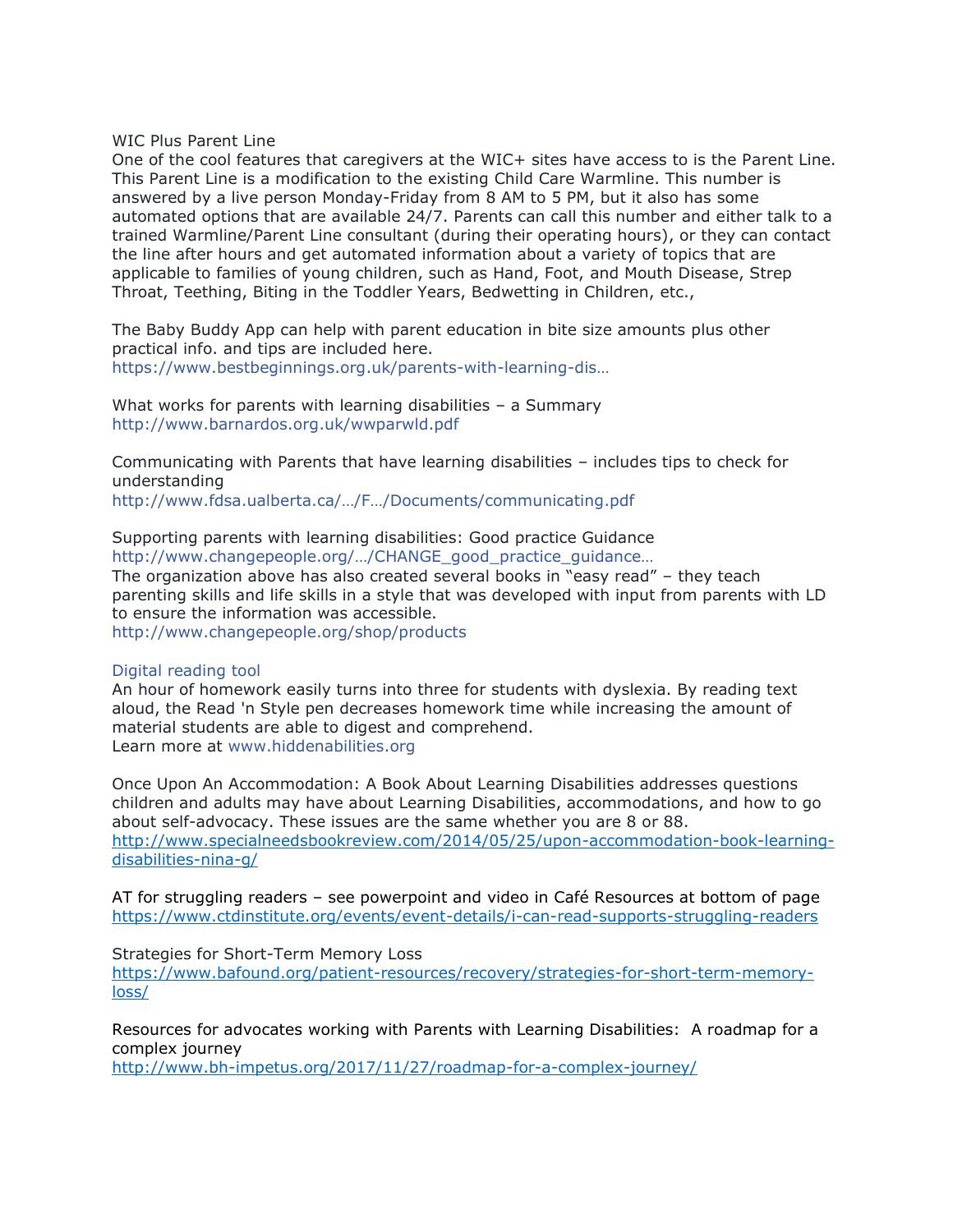An easy-read guide to pregnancy

[https://drive.google.com/file/d/0B4JDKOJZY\\_qORWJ5TGVOVEd5RTg/view](https://drive.google.com/file/d/0B4JDKOJZY_qORWJ5TGVOVEd5RTg/view)

Mobile apps to assist with school tasks and employment tasks <http://www.pacer.org/transition/resource-library/publications/NPC-59.pdf>

Mobile accommodation app from the Job Accommodation Network <https://itunes.apple.com/app/id1291959434>

Baby care equipment on the market that supports parents with disabilities <https://www.lookingglass.org/pdf/Baby-care-products-chart-TLG-9-2016.pdf>

Working from home ADHD: a guide to telecommuting [https://www.additudemag.com/working-from-home-adhd/?fbclid=IwAR3vENXKjblD9CBOurDr-](https://www.additudemag.com/working-from-home-adhd/?fbclid=IwAR3vENXKjblD9CBOurDr-AUBhmv6gQ9KOg-agzE_fOLPsdVvUh5Zeu7EnZc)[AUBhmv6gQ9KOg-agzE\\_fOLPsdVvUh5Zeu7EnZc](https://www.additudemag.com/working-from-home-adhd/?fbclid=IwAR3vENXKjblD9CBOurDr-AUBhmv6gQ9KOg-agzE_fOLPsdVvUh5Zeu7EnZc)

How to build a consistent daily routine to support a child and/or parent with ADHD [https://www.additudemag.com/slideshows/daily-routine-for-adhd](https://www.additudemag.com/slideshows/daily-routine-for-adhd-child/?fbclid=IwAR27QyUvVi3NyA0sM16mxEjPSOKx4W4CmhBxyqzAsLC97f-lxXGxKpoJ3g0)[child/?fbclid=IwAR27QyUvVi3NyA0sM16mxEjPSOKx4W4CmhBxyqzAsLC97f-lxXGxKpoJ3g0](https://www.additudemag.com/slideshows/daily-routine-for-adhd-child/?fbclid=IwAR27QyUvVi3NyA0sM16mxEjPSOKx4W4CmhBxyqzAsLC97f-lxXGxKpoJ3g0)

6 Great Alarm Clocks for Adults with ADD

Including extra-loud models designed to rouse the deepest sleepers and progression clocks for those who need to be coaxed into wakefulness.

[https://www.additudemag.com/alarm-clocks-for-](https://www.additudemag.com/alarm-clocks-for-adhd/?utm_source=eletter&utm_medium=email&utm_campaign=best_november_2019&utm_content=111519&goal=0_d9446392d6-f85763de14-288192433&fbclid=IwAR0gZ5L87AWE5RmzzJgFoJEMxh3EXxCDow83h-L1-h5KrcJOV3gIVOqxD8M)

[adhd/?utm\\_source=eletter&utm\\_medium=email&utm\\_campaign=best\\_november\\_2019&utm\\_content](https://www.additudemag.com/alarm-clocks-for-adhd/?utm_source=eletter&utm_medium=email&utm_campaign=best_november_2019&utm_content=111519&goal=0_d9446392d6-f85763de14-288192433&fbclid=IwAR0gZ5L87AWE5RmzzJgFoJEMxh3EXxCDow83h-L1-h5KrcJOV3gIVOqxD8M) [=111519&goal=0\\_d9446392d6-f85763de14-](https://www.additudemag.com/alarm-clocks-for-adhd/?utm_source=eletter&utm_medium=email&utm_campaign=best_november_2019&utm_content=111519&goal=0_d9446392d6-f85763de14-288192433&fbclid=IwAR0gZ5L87AWE5RmzzJgFoJEMxh3EXxCDow83h-L1-h5KrcJOV3gIVOqxD8M)

[288192433&fbclid=IwAR0gZ5L87AWE5RmzzJgFoJEMxh3EXxCDow83h-L1-h5KrcJOV3gIVOqxD8M](https://www.additudemag.com/alarm-clocks-for-adhd/?utm_source=eletter&utm_medium=email&utm_campaign=best_november_2019&utm_content=111519&goal=0_d9446392d6-f85763de14-288192433&fbclid=IwAR0gZ5L87AWE5RmzzJgFoJEMxh3EXxCDow83h-L1-h5KrcJOV3gIVOqxD8M)

## **Mental Health Concerns**

Interacting with People with Cognitive, Intellectual or Psychiatric Disabilities [http://depts.washington.edu/uwdrs/faculty/faculty-resources/tips-for-working-with](http://depts.washington.edu/uwdrs/faculty/faculty-resources/tips-for-working-with-different-disabilities/)[different-disabilities/](http://depts.washington.edu/uwdrs/faculty/faculty-resources/tips-for-working-with-different-disabilities/)

Parenting with a mental illness: programs & resources [http://tucollaborative.org/pdfs/Toolkits\\_Monographs\\_Guidebooks/parenting/Parenting\\_with](http://tucollaborative.org/pdfs/Toolkits_Monographs_Guidebooks/parenting/Parenting_with_a_Mental_Illness_Programs_and_Resources.pdf) [\\_a\\_Mental\\_Illness\\_Programs\\_and\\_Resources.pdf](http://tucollaborative.org/pdfs/Toolkits_Monographs_Guidebooks/parenting/Parenting_with_a_Mental_Illness_Programs_and_Resources.pdf)

Be the best parent you can <http://www.mentalhealthamerica.net/parenting>

Parenting Well When You're Depressed: A Complete Resource for Maintaining a Healthy Family.

[https://www.amazon.com/Parenting-Well-When-Youre-](https://www.amazon.com/Parenting-Well-When-Youre-Depressed/dp/1572242515/psychcentral)[Depressed/dp/1572242515/psychcentral](https://www.amazon.com/Parenting-Well-When-Youre-Depressed/dp/1572242515/psychcentral)

Tips for Parenting with a mental illness <http://psychcentral.com/lib/tips-for-parenting-with-a-mental-illness/>

Smartphone App Found to Help Users Cope with Emotional Difficulties <http://alert.psychnews.org/2016/11/smartphone-app-found-to-help-users-cope.html>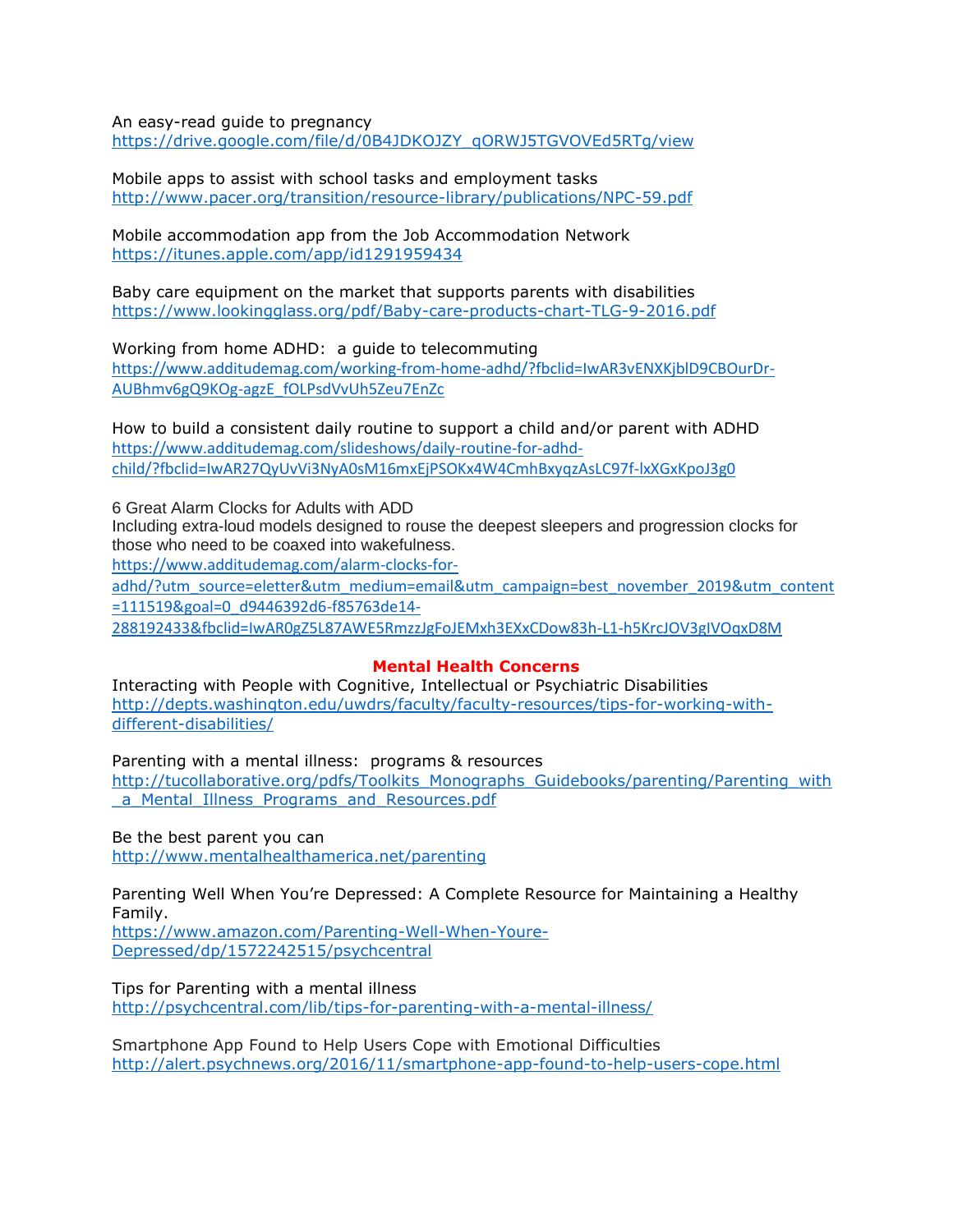Other recommended apps: Insight Timer has hundreds of guided meditations for free. The meditation I am Safe is very effective with victims of trauma and abuse. These apps may be just the support needed by a parent with mental health concerns.

Practical tips for supporting both the child and the parent when a parent has a mental health condition.

<https://www.mentalhealth.org.uk/a-to-z/p/parents>

How to help someone in crisis de-escalate <https://www.nami.org/Blogs/NAMI-Blog/September-2017/How-to-Help-Someone-in-Crisis>

Mental Health and Transition-age Youth: Preparing for the Future is a recent livestream inservice presented by PACER Center that highlights strategies that workforce development professionals can use to work effectively with transition-age youth with mental health needs.

<https://livestream.com/pacercenter/events/8155154>

Resources from the Temple University Collaboration on ways to support parents with mental illness.

<http://tucollaborative.org/parenting/>

Tips and language to help you talk with the kids about their parent's condition. "What does it mean to have a parent with bipolar disorder" [https://www.healthline.com/health/bipolar-disorder/how-to-deal-with-a-bipolar](https://www.healthline.com/health/bipolar-disorder/how-to-deal-with-a-bipolar-parent#answers)[parent#answers](https://www.healthline.com/health/bipolar-disorder/how-to-deal-with-a-bipolar-parent#answers)

Center for Technology & Behavioral Health [http://www.c4tbh.org/program](http://www.c4tbh.org/program-reviews/?f=true&category=mix&commercially_available=mix)[reviews/?f=true&category=mix&commercially\\_available=mix](http://www.c4tbh.org/program-reviews/?f=true&category=mix&commercially_available=mix)

Supporting parents with fetal alcohol syndrome [http://www.communitylivingbc.ca/wp-content/uploads/Supporting-Success-for-Adults-with-](http://www.communitylivingbc.ca/wp-content/uploads/Supporting-Success-for-Adults-with-FASD.pdf)[FASD.pdf](http://www.communitylivingbc.ca/wp-content/uploads/Supporting-Success-for-Adults-with-FASD.pdf)

Navigating a Mental Health Crisis: A NAMI Resource Guide for Those Experiencing a Mental Health **Emergency** 

[https://www.nami.org/About-NAMI/Publications-Reports/Guides/Navigating-a-Mental-](https://www.nami.org/About-NAMI/Publications-Reports/Guides/Navigating-a-Mental-Health-Crisis?fbclid=IwAR0ACw_Qzhb_2S-Xd6_ofW07TUKEG2CieYXma2xOSi6cBP30wIJj6RBGgg0)[Health-Crisis?fbclid=IwAR0ACw\\_Qzhb\\_2S-](https://www.nami.org/About-NAMI/Publications-Reports/Guides/Navigating-a-Mental-Health-Crisis?fbclid=IwAR0ACw_Qzhb_2S-Xd6_ofW07TUKEG2CieYXma2xOSi6cBP30wIJj6RBGgg0)[Xd6\\_ofW07TUKEG2CieYXma2xOSi6cBP30wIJj6RBGgg0](https://www.nami.org/About-NAMI/Publications-Reports/Guides/Navigating-a-Mental-Health-Crisis?fbclid=IwAR0ACw_Qzhb_2S-Xd6_ofW07TUKEG2CieYXma2xOSi6cBP30wIJj6RBGgg0)

Learn more about different types of mental health conditions. NAMI offers quick guides to treatment and support at

[https://www.nami.org/Learn-More/Mental-Health-](https://www.nami.org/Learn-More/Mental-Health-Conditions?fbclid=IwAR0mRu8HKC1g59Jxdl2Lj-pHrlxr4OZ53H22beK8XN0QwmaLJWe1wvtp1yY)[Conditions?fbclid=IwAR0mRu8HKC1g59Jxdl2Lj](https://www.nami.org/Learn-More/Mental-Health-Conditions?fbclid=IwAR0mRu8HKC1g59Jxdl2Lj-pHrlxr4OZ53H22beK8XN0QwmaLJWe1wvtp1yY)[pHrlxr4OZ53H22beK8XN0QwmaLJWe1wvtp1yY](https://www.nami.org/Learn-More/Mental-Health-Conditions?fbclid=IwAR0mRu8HKC1g59Jxdl2Lj-pHrlxr4OZ53H22beK8XN0QwmaLJWe1wvtp1yY)

Social support is critical for most parents to have long term success. Check out this fact sheet for ideas on how a parent can build emotional, instrumental, and information support [https://outandabout.ctb.ku.edu/wp-content/uploads/Social-Support-and-Networking-Fact-](https://outandabout.ctb.ku.edu/wp-content/uploads/Social-Support-and-Networking-Fact-Sheet-tagged-version.pdf?fbclid=IwAR2H8UpsKd95Usehy7XxMTbteRgPIzXqVDYbYa9Bdj5rSrHZGbqGfzD1rns)[Sheet-tagged-](https://outandabout.ctb.ku.edu/wp-content/uploads/Social-Support-and-Networking-Fact-Sheet-tagged-version.pdf?fbclid=IwAR2H8UpsKd95Usehy7XxMTbteRgPIzXqVDYbYa9Bdj5rSrHZGbqGfzD1rns)

[version.pdf?fbclid=IwAR2H8UpsKd95Usehy7XxMTbteRgPIzXqVDYbYa9Bdj5rSrHZGbqGfzD1r](https://outandabout.ctb.ku.edu/wp-content/uploads/Social-Support-and-Networking-Fact-Sheet-tagged-version.pdf?fbclid=IwAR2H8UpsKd95Usehy7XxMTbteRgPIzXqVDYbYa9Bdj5rSrHZGbqGfzD1rns) [ns](https://outandabout.ctb.ku.edu/wp-content/uploads/Social-Support-and-Networking-Fact-Sheet-tagged-version.pdf?fbclid=IwAR2H8UpsKd95Usehy7XxMTbteRgPIzXqVDYbYa9Bdj5rSrHZGbqGfzD1rns)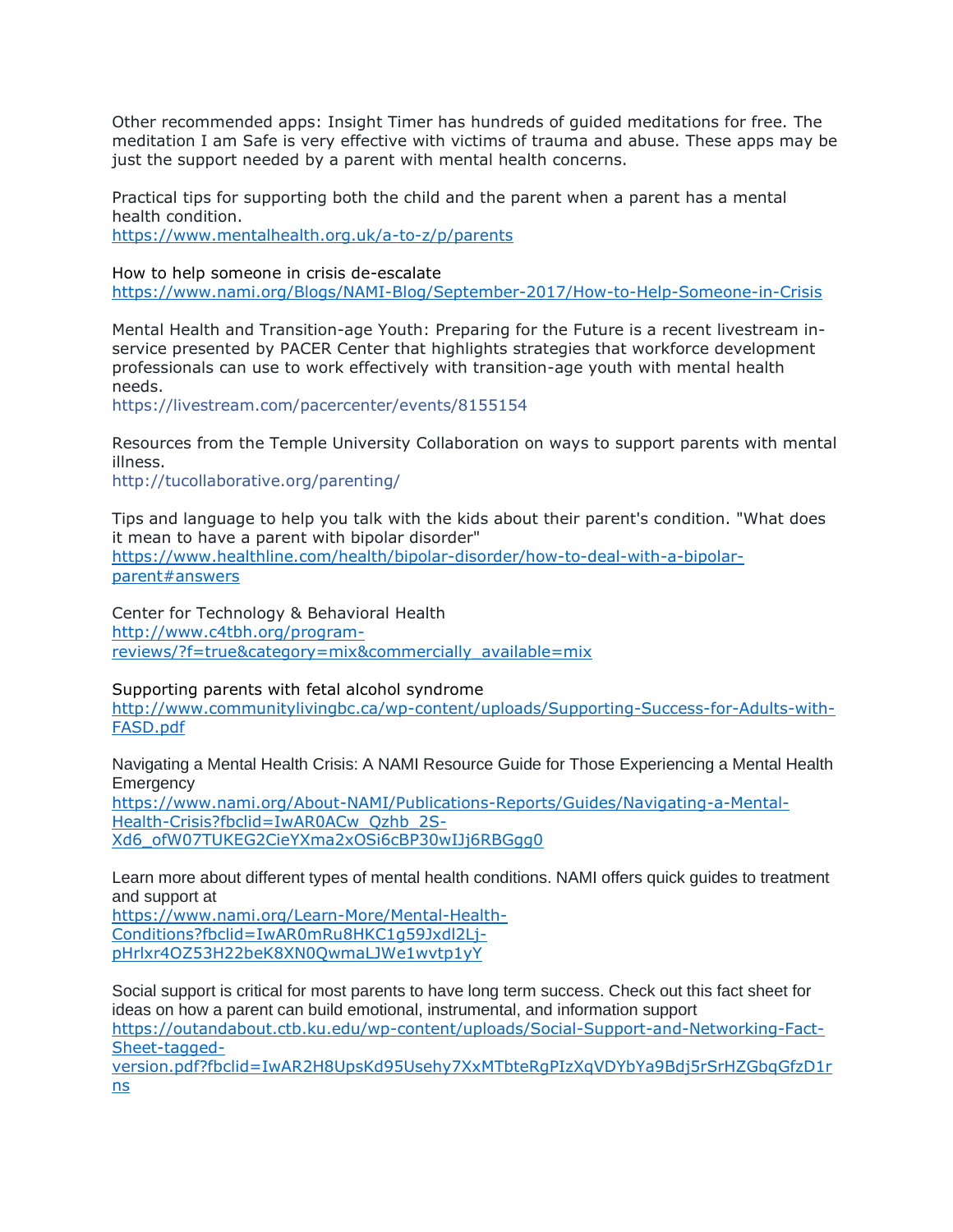This brief features information on creating and implementing interventions for parents with mental illness that encompass the entire family.

[http://heller.brandeis.edu/parents-with-disabilities/pdfs/biebel-creating-capacity-](http://heller.brandeis.edu/parents-with-disabilities/pdfs/biebel-creating-capacity-1.pdf?fbclid=IwAR3_GN3elkccKsrpRxRJsRuh8b5gbtrWtlgHYHAi3OBNDv25iEb_635-okk)[1.pdf?fbclid=IwAR3\\_GN3elkccKsrpRxRJsRuh8b5gbtrWtlgHYHAi3OBNDv25iEb\\_635-okk](http://heller.brandeis.edu/parents-with-disabilities/pdfs/biebel-creating-capacity-1.pdf?fbclid=IwAR3_GN3elkccKsrpRxRJsRuh8b5gbtrWtlgHYHAi3OBNDv25iEb_635-okk)

ParentingWell® is an approach to routine practice that makes talking about parenting, children, and family experiences a natural part of the conversation and of an adult's recovery process. Appropriate, effective treatment for an adult's specific behavioral health condition is paramount. However, recovery does not occur in isolation. Family can provide motivation for change. Family members can encourage and support individuals to seek help. Parenting provides opportunities to be part of a community – in the neighborhood or through participation at children's school events, for example. ParentingWell promotes a parent's ability to live interdependently and to pursue recovery in the context of family life.

The ParentingWell practice approach promotes opportunities to conduct family-focused conversations, to generate a family-informed service plan, or simply to provide services to an adult living with a mental health condition or addiction, taking parenting and family circumstances into account.

[https://heller.brandeis.edu/parents-with-disabilities/training/parenting](https://heller.brandeis.edu/parents-with-disabilities/training/parenting-well/index.html?fbclid=IwAR2gm_UuVk4GT0uzYZO-hWHL0dS31heXfKuiR8WjYRlcVP4mgxZsIoRsl3w)[well/index.html?fbclid=IwAR2gm\\_UuVk4GT0uzYZO-hWHL0dS31heXfKuiR8WjYRlcVP4mgxZsIoRsl3w](https://heller.brandeis.edu/parents-with-disabilities/training/parenting-well/index.html?fbclid=IwAR2gm_UuVk4GT0uzYZO-hWHL0dS31heXfKuiR8WjYRlcVP4mgxZsIoRsl3w)

Free virtual support groups from the Mental Health Association of Oklahoma [https://mhaok.org/support-groups?fbclid=IwAR16gzz0NJebKbs-](https://mhaok.org/support-groups?fbclid=IwAR16gzz0NJebKbs-GzV7dqQY8JN_FGKA0yXvbC4h_5PqO6ql0JnIXfKVsww)[GzV7dqQY8JN\\_FGKA0yXvbC4h\\_5PqO6ql0JnIXfKVsww](https://mhaok.org/support-groups?fbclid=IwAR16gzz0NJebKbs-GzV7dqQY8JN_FGKA0yXvbC4h_5PqO6ql0JnIXfKVsww)

Anger Management: Calming Strategy Cards (Visuals)

[http://www.lizs-early-learning-spot.com/anger-management-23-calming-strategy](http://www.lizs-early-learning-spot.com/anger-management-23-calming-strategy-cards/?fbclid=IwAR0Bc9EmoC6cWfjQQZLNlmvMpDapY8bP_IGtomxiThX8y9fCCl-Jj-6WVOg)[cards/?fbclid=IwAR0Bc9EmoC6cWfjQQZLNlmvMpDapY8bP\\_IGtomxiThX8y9fCCl-Jj-6WVOg](http://www.lizs-early-learning-spot.com/anger-management-23-calming-strategy-cards/?fbclid=IwAR0Bc9EmoC6cWfjQQZLNlmvMpDapY8bP_IGtomxiThX8y9fCCl-Jj-6WVOg)

**Mobility issues or other physical disabilities**

Disability etiquette from the United Spinal Association <https://www.unitedspinal.org/pdf/DisabilityEtiquette.pdf>

Quick Tips for Interacting with People with physical disabilities [http://webhost.westernu.edu/hfcdhp/wp](http://webhost.westernu.edu/hfcdhp/wp-content/uploads/EtiquetteBK_11_14_Tips_Physical.pdf)[content/uploads/EtiquetteBK\\_11\\_14\\_Tips\\_Physical.pdf](http://webhost.westernu.edu/hfcdhp/wp-content/uploads/EtiquetteBK_11_14_Tips_Physical.pdf)

Tips for Interacting with people with Speech Disabilities [http://webhost.westernu.edu/hfcdhp/wp-content/uploads/Etiquette\\_BK\\_11\\_14\\_speech.pdf](http://webhost.westernu.edu/hfcdhp/wp-content/uploads/Etiquette_BK_11_14_speech.pdf)

Parents and Grandparents with Disabilities: Using Public Transportation with Your Child. <https://www.facebook.com/lookingglass.org/videos/10153735663691656/>

Oklahoma ABLE Tech is proud to announce that it has received a Quality of Life grant from the Christopher and Dana Reeve Foundation. The award will be used for adaptive baby care equipment.

[http://okabletech.okstate.edu/ABC or call 888.885.5588](http://okabletech.okstate.edu/ABC%20or%20call%20888.885.5588) for information Read more about program at: [https://ok.gov/triton/modules/newsroom/newsroom\\_article.php?id=119&article\\_id=25021](https://ok.gov/triton/modules/newsroom/newsroom_article.php?id=119&article_id=25021)

Ideas for adaptive parenting aides [http://www.disabledparents.net/?page\\_id=89](http://www.disabledparents.net/?page_id=89)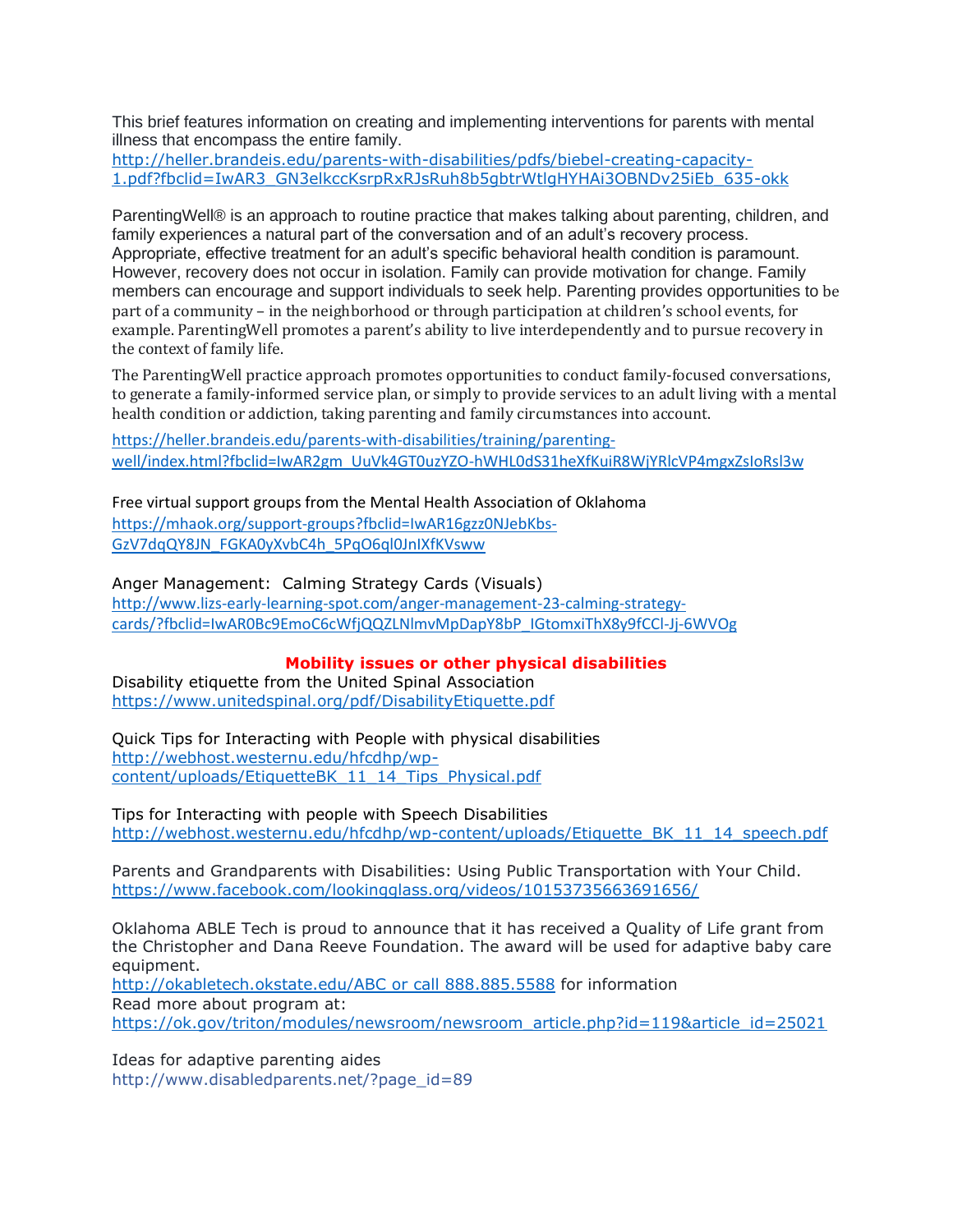Pedialift accessible crib <http://www.pedialift.com/>

Wheeled walker with an attached baby carrier so that parents with physical disabilities can safely transport their child.

Oklahoma Library for the Blind and Physically Handicapped 300 Northeast 18th Oklahoma City, OK 73105 Tel: 405/521-3514 800/523-0288 www.library.state.ok.us

Adaptive Baby Care equipment: Prototypes & Resources [http://www.lookingglass.org/store/product\\_info.php?products\\_id=30](http://www.lookingglass.org/store/product_info.php?products_id=30)

You May Be Able to Adopt: A Guide to the Adoption Process for Prospective Mothers with **Disabilities** [http://www.lookingglass.org/store/product\\_info.php?products\\_id=45](http://www.lookingglass.org/store/product_info.php?products_id=45)

The Adoption Experience: A Prospective Guide for Parents with Disabilities and their Advocates

[http://www.lookingglass.org/store/product\\_info.php?products\\_id=59](http://www.lookingglass.org/store/product_info.php?products_id=59)

ACOG resources for clinicians serving women with disabilities <http://www.acog.org/About-ACOG/ACOG-Departments/Women-with-Disabilities>

If you are supporting a parent with physical disabilities I've found a great resource! The entire document has good information, but for practical ideas be sure to check out section 2. It has specific examples of AT for parents both by area of need and then a wonderful chart listing "possible problems" in one column and potential solutions in the next column and offers helpful home modifications room by room based on tasks usually performed there. Really practical and helpful!

http://idahoat.o[rg/…/Servi…/Resources/AT\\_ParentsHandbook.pdf](http://idahoat.org/Portals/60/Documents/Services/Resources/AT_ParentsHandbook.pdf)

Accessibility Tips for Healthcare providers

[https://phhp-fodh.sites.medinfo.ufl.edu/files/2011/03/Accessibility-Tips-for-HealthCare-](https://phhp-fodh.sites.medinfo.ufl.edu/files/2011/03/Accessibility-Tips-for-HealthCare-Providers-9-6-13.pdf)[Providers-9-6-13.pdf](https://phhp-fodh.sites.medinfo.ufl.edu/files/2011/03/Accessibility-Tips-for-HealthCare-Providers-9-6-13.pdf)

A Pinterest board with ideas for those parenting with a physical disability <https://www.pinterest.com/lmswedberg/parenting-with-a-disability/>

Using a swivel base car seat can help a parent with physical disabilities more easily get their child in/out of the seat. Here are the top recommended seats: <http://www.pushchairexpert.com/en/news/five-of-the-best-swivel-car-seats/>

Google maps now shows wheelchair accessibility under "amenities" [http://www.theverge.com/2016/12/15/13968054/google-maps-twenty-percent-wheelchair](http://www.theverge.com/2016/12/15/13968054/google-maps-twenty-percent-wheelchair-accessible)[accessible](http://www.theverge.com/2016/12/15/13968054/google-maps-twenty-percent-wheelchair-accessible)

Free Smoke Alarms and Alert Equipment for Oklahomans with a Disability [https://www.ok.gov/abletech/Fire\\_Safety/index.html](https://www.ok.gov/abletech/Fire_Safety/index.html)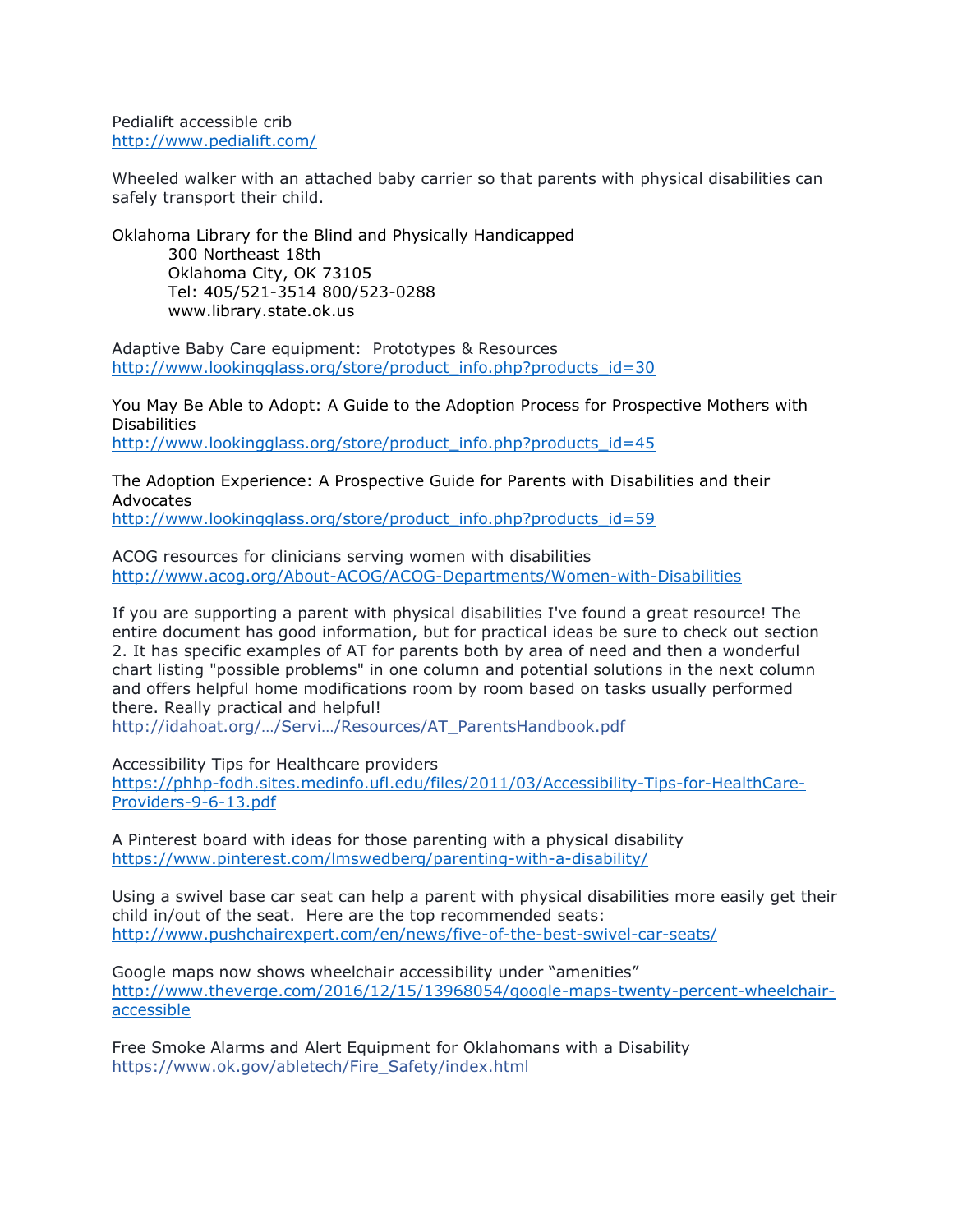Grants for Home Modification: 16 Resources for Homeowners with Disabilities. This guide is designed to provide information on available grants to improve the quality of home life for people with disabilities. Provides info on nationwide and state specific programs as welll as suggestions on what modifications may be the most helpful for individuals. [http://www.parentcenterhub.org/grants-for-home-modification-16-resources-for](http://www.parentcenterhub.org/grants-for-home-modification-16-resources-for-homeowners-with-disabilities/)[homeowners-with-disabilities/](http://www.parentcenterhub.org/grants-for-home-modification-16-resources-for-homeowners-with-disabilities/)

#### **or**

<https://www.homeadvisor.com/r/grants-for-home-modification/#.Wa9thJpOmEe>

National Library Service for the Blind and Physically Handicapped – Free talking books [https://www.loc.gov/programs/national-library-service-for-the-blind-and-physically](https://www.loc.gov/programs/national-library-service-for-the-blind-and-physically-handicapped/about-this-service/)[handicapped/about-this-service/](https://www.loc.gov/programs/national-library-service-for-the-blind-and-physically-handicapped/about-this-service/)

Sexuality Resource Center – Tools & tips for teaching about human sexuality to those with developmental disabilities

[http://www.srcp.org/for\\_some\\_parents/physical\\_disabilities/index.html](http://www.srcp.org/for_some_parents/physical_disabilities/index.html)

2017 Wheelchair ramp plans and cost guide <https://www.improvenet.com/r/costs-and-prices/handicap-ramp-cost>

Pinterest page for Moms with disabilities <https://www.pinterest.com/restministries/mom-products-when-ill-or-disabled/>

WheelMate gives you an instant overview of your nearest wheelchair-friendly toilets and parking spaces on an interactive map. It is powered by wheelchair users who add and verify every single location themselves, ensuring it works the way it should. It is easy and simple to use, and it is free!

<https://itunes.apple.com/us/app/wheelmate/id515277627?mt=8>

Seizure alert devices [http://www.childneurologyfoundation.org/wp](http://www.childneurologyfoundation.org/wp-content/uploads/2017/05/Seizure_Alert_Device_Handout.pdf)[content/uploads/2017/05/Seizure\\_Alert\\_Device\\_Handout.pdf](http://www.childneurologyfoundation.org/wp-content/uploads/2017/05/Seizure_Alert_Device_Handout.pdf)

<https://sudep.org/epilepsy-safety-devices>

<https://www.epilepsy.com/learn/early-death-and-sudep/sudep/role-seizure-alerts>

Parenting with epilepsy <https://www.epilepsysociety.org.uk/parenting-and-epilepsy-caring-your-child>

<https://www.epilepsy.org.uk/info/caring-children> <https://www.webmd.com/epilepsy/guide/parenting-concerns-women-epilepsy#1>

Parenting with a Disability: Know your rights toolkit

[https://ncd.gov/sites/default/files/Documents/Final%20508\\_Parenting%20Toolkit\\_Standard](https://ncd.gov/sites/default/files/Documents/Final%20508_Parenting%20Toolkit_Standard_0.pdf) [\\_0.pdf](https://ncd.gov/sites/default/files/Documents/Final%20508_Parenting%20Toolkit_Standard_0.pdf)

Making Homes Visitable: A Guide for Wheelchair Users and Hosts, which provides tips for making visits possible.

[http://rtcil.drupal.ku.edu/sites/rtcil.drupal.ku.edu/files/docs/Making%20Homes%20Visitable](http://rtcil.drupal.ku.edu/sites/rtcil.drupal.ku.edu/files/docs/Making%20Homes%20Visitable%20with%20TAGS.pdf?fbclid=IwAR3YJnIZdDvMdZOyR1dtIxmPjLyClE6VM1NfzYx0JkxYkvxgUjRA3bZ4Vxw) [%20with%20TAGS.pdf?fbclid=IwAR3YJnIZdDvMdZOyR1dtIxmPjLyClE6VM1NfzYx0JkxYkvxg](http://rtcil.drupal.ku.edu/sites/rtcil.drupal.ku.edu/files/docs/Making%20Homes%20Visitable%20with%20TAGS.pdf?fbclid=IwAR3YJnIZdDvMdZOyR1dtIxmPjLyClE6VM1NfzYx0JkxYkvxgUjRA3bZ4Vxw) [UjRA3bZ4Vxw](http://rtcil.drupal.ku.edu/sites/rtcil.drupal.ku.edu/files/docs/Making%20Homes%20Visitable%20with%20TAGS.pdf?fbclid=IwAR3YJnIZdDvMdZOyR1dtIxmPjLyClE6VM1NfzYx0JkxYkvxgUjRA3bZ4Vxw)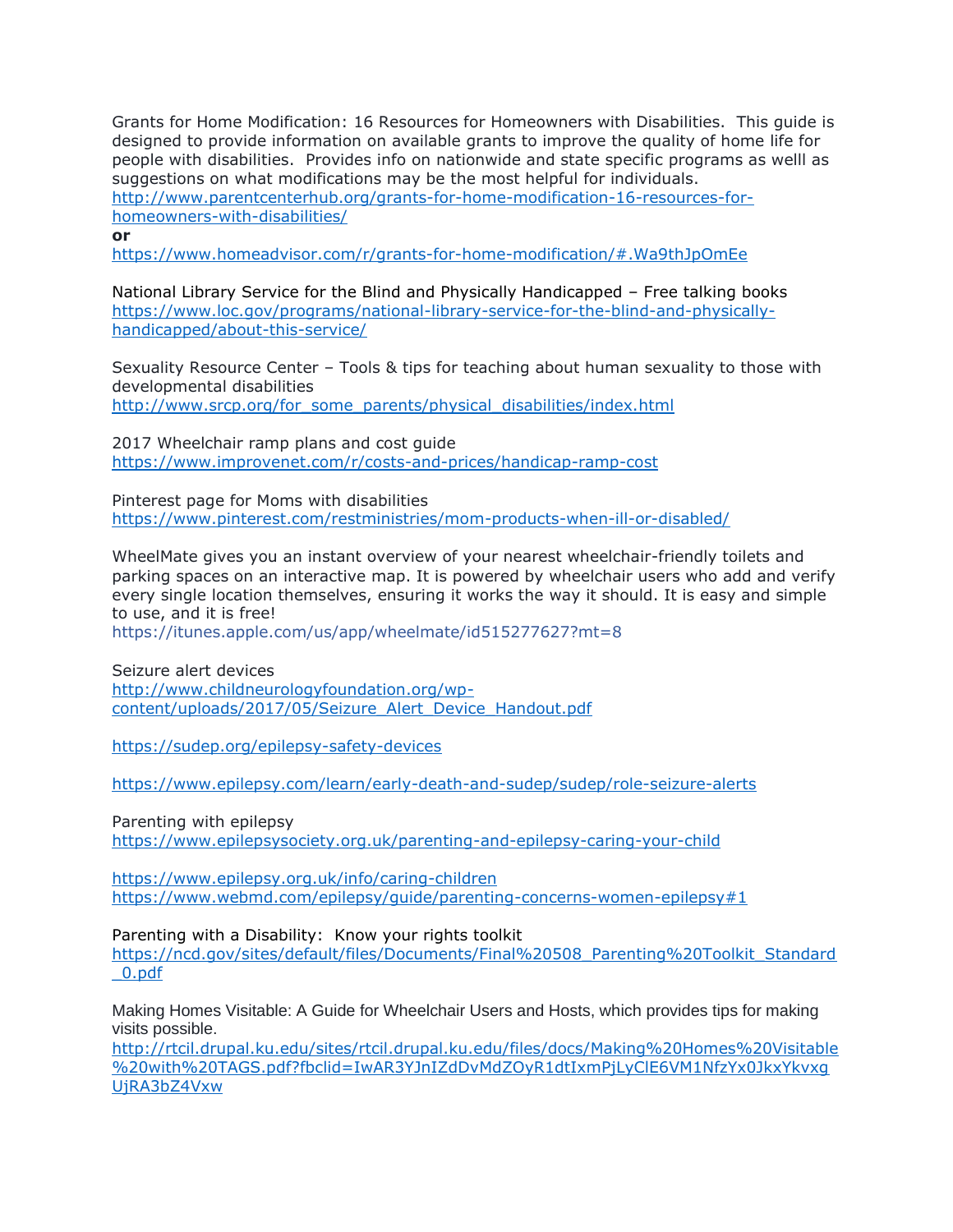Ford Mobility Motoring offers Reimbursement grants of up to \$1,000 to USA individuals, organizations, churches, nursing homes, and municipalities for installation of equipment that will help people with disabilities. Funding is intended for equipment that is clearly related to a specific medical need, such as aftermarket alert hearing devices, swivel seats, pedal extensions and running boards, and will require original medical documentation clearly detailing the physical disability or permanent impairment for which the equipment is intended. This documentation must be prepared by a licensed, certified medical professional.

Mobility Program Steps:

[https://www.fordmobilitymotoring.com/HowToGetStarted/MobilityProgramSteps?fbclid=IwAR1cezMs](https://www.fordmobilitymotoring.com/HowToGetStarted/MobilityProgramSteps?fbclid=IwAR1cezMsJaqtQbAiU-xy9xNLdF3YVf0Wfgj5eCBXr312uJZz5Fw2d2rlcGM#.W89472hKiUk) [JaqtQbAiU-xy9xNLdF3YVf0Wfgj5eCBXr312uJZz5Fw2d2rlcGM#.W89472hKiUk](https://www.fordmobilitymotoring.com/HowToGetStarted/MobilityProgramSteps?fbclid=IwAR1cezMsJaqtQbAiU-xy9xNLdF3YVf0Wfgj5eCBXr312uJZz5Fw2d2rlcGM#.W89472hKiUk)

Adaptive Parenting Strategies Used by Mothers with Physical Disabilities Caring for Infants and Toddlers

[https://heller.brandeis.edu/parents-with-disabilities/research-briefs/powell-adaptive](https://heller.brandeis.edu/parents-with-disabilities/research-briefs/powell-adaptive-parenting-pd-infant-toddler.html?fbclid=IwAR2M-OAK0wNadUH-Zta1Cj-_hmSMnqIVB4DLjlak4UryEOHF5Te366by9T4)[parenting-pd-infant-toddler.html?fbclid=IwAR2M-OAK0wNadUH-Zta1Cj-](https://heller.brandeis.edu/parents-with-disabilities/research-briefs/powell-adaptive-parenting-pd-infant-toddler.html?fbclid=IwAR2M-OAK0wNadUH-Zta1Cj-_hmSMnqIVB4DLjlak4UryEOHF5Te366by9T4) [\\_hmSMnqIVB4DLjlak4UryEOHF5Te366by9T4](https://heller.brandeis.edu/parents-with-disabilities/research-briefs/powell-adaptive-parenting-pd-infant-toddler.html?fbclid=IwAR2M-OAK0wNadUH-Zta1Cj-_hmSMnqIVB4DLjlak4UryEOHF5Te366by9T4)

# **Traumatic Brain Injuries**

Resources and information about Traumatic Brain Injury [https://www.ok.gov/health/Protective\\_Health/Injury\\_Prevention\\_Service/Traumatic\\_Brain\\_I](https://www.ok.gov/health/Protective_Health/Injury_Prevention_Service/Traumatic_Brain_Injury/IPS-TBI-Links.html) [njury/IPS-TBI-Links.html](https://www.ok.gov/health/Protective_Health/Injury_Prevention_Service/Traumatic_Brain_Injury/IPS-TBI-Links.html)

Brainline.org – information for individuals, family & professionals on TBI <http://www.brainline.org/>

VALIR Rehab. – TBI program <http://valir.com/services/valir-rehabilitation-hospital/traumatic-brain-injuries/>

Using Augmentative Communication with those who have brain injuries [http://blog.asha.org/2017/08/31/tips-on-aac-systems-for-clients-with-acquired-brain](http://blog.asha.org/2017/08/31/tips-on-aac-systems-for-clients-with-acquired-brain-injury/)[injury/](http://blog.asha.org/2017/08/31/tips-on-aac-systems-for-clients-with-acquired-brain-injury/)

Support for parent with TBI or PTSD who is active or past military – find Homeland class through NAMI

<https://www.namioklahoma.org/nami-programs>

Grants to USA military service members and veterans with disabilities who require special housing adaptations. Individuals may be entitled to a grant for the construction or purchase of an adapted home. Funding is also available for the modification of an existing home to accommodate a disability.

Two grant programs exist: the Specially Adapted Housing (SAH) grant and the Special Housing Adaptation (SHA) grant. In addition, the Temporary Residence Adaptation (TRA) Grant may be available to SAH/SHA eligible Veterans and Servicemembers who are or will be temporarily residing in a home owned by a family member.

Applicants may wish to view the following videos for more information:

Navy Veteran Mike Gillies:

[https://www.youtube.com/watch?v=EGV0Ev9q6](https://www.youtube.com/watch?v=EGV0Ev9q6-g&fbclid=IwAR2MXiV3ZBA8Xg3K0k8k4M2_LvzdFpFVLD9h83iZ_6qRd2JenLTCGGOeZBg) [g&fbclid=IwAR2MXiV3ZBA8Xg3K0k8k4M2\\_LvzdFpFVLD9h83iZ\\_6qRd2JenLTCGGOeZBg](https://www.youtube.com/watch?v=EGV0Ev9q6-g&fbclid=IwAR2MXiV3ZBA8Xg3K0k8k4M2_LvzdFpFVLD9h83iZ_6qRd2JenLTCGGOeZBg)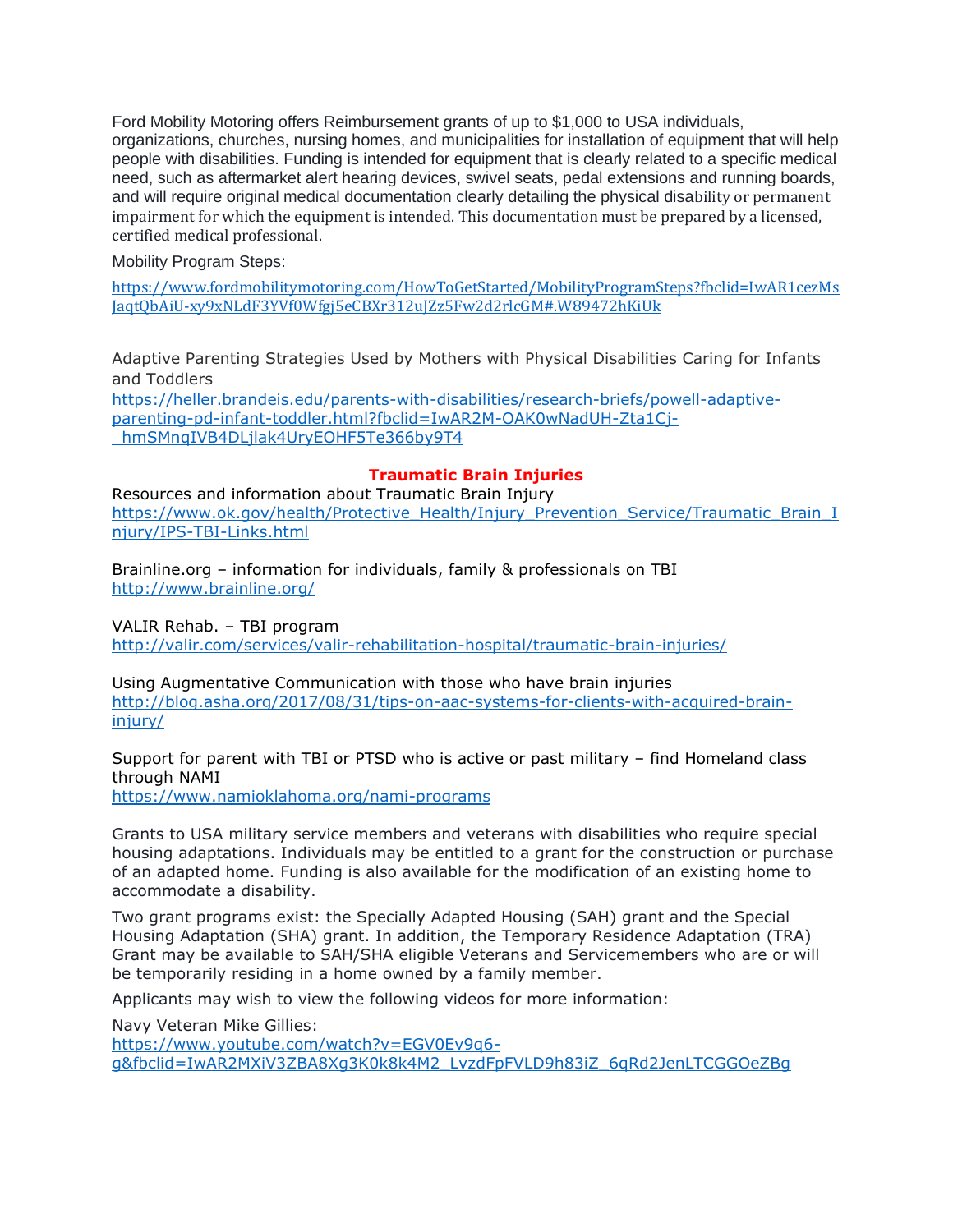Specially Adapted Housing:

[https://www.youtube.com/watch?v=EN5QMihyuhY&fbclid=IwAR1WY1ZGB5zMuWqtCarmph](https://www.youtube.com/watch?v=EN5QMihyuhY&fbclid=IwAR1WY1ZGB5zMuWqtCarmphNBjGeY1fBmZ-ZadoePukWdcLFkE65kXiFRHE0) [NBjGeY1fBmZ-ZadoePukWdcLFkE65kXiFRHE0](https://www.youtube.com/watch?v=EN5QMihyuhY&fbclid=IwAR1WY1ZGB5zMuWqtCarmphNBjGeY1fBmZ-ZadoePukWdcLFkE65kXiFRHE0)

Expanded Eligibility:

[https://www.youtube.com/watch?v=AKZjGmvJJ6c&fbclid=IwAR1ueiJtdreYXjpfFusCKf7RwZ](https://www.youtube.com/watch?v=AKZjGmvJJ6c&fbclid=IwAR1ueiJtdreYXjpfFusCKf7RwZmqikVnIiPaKXfQA0FHd1FrD3QjLHyuvPI) [mqikVnIiPaKXfQA0FHd1FrD3QjLHyuvPI](https://www.youtube.com/watch?v=AKZjGmvJJ6c&fbclid=IwAR1ueiJtdreYXjpfFusCKf7RwZmqikVnIiPaKXfQA0FHd1FrD3QjLHyuvPI)

SAH Overview: [https://www.youtube.com/watch?v=gbJSFFS4z3o&fbclid=IwAR0T\\_\\_MoOSTP7d7vy56MCJri6](https://www.youtube.com/watch?v=gbJSFFS4z3o&fbclid=IwAR0T__MoOSTP7d7vy56MCJri6Zhpm6oJcdXI-UYF6ZrlDgXasDGKeLpgm0c) [Zhpm6oJcdXI-UYF6ZrlDgXasDGKeLpgm0c](https://www.youtube.com/watch?v=gbJSFFS4z3o&fbclid=IwAR0T__MoOSTP7d7vy56MCJri6Zhpm6oJcdXI-UYF6ZrlDgXasDGKeLpgm0c)

You can call the VA toll free at 1-800-827-1000 to have a claim form mailed to you or you can visit the nearest VA regional office. For more information, contact a Specially Adapted Housing (SAH) staff member at: (877) 827-3702 sahinfo.vbaco@va.gov

## **Visual impairments**

Quick tips for interacting with people with visual disabilities [http://webhost.westernu.edu/hfcdhp/wp-content/uploads/EtiquetteBK\\_11\\_14\\_Visual.pdf](http://webhost.westernu.edu/hfcdhp/wp-content/uploads/EtiquetteBK_11_14_Visual.pdf)

Talking thermometer—so parents who are blind can monitor the health of their child... This one can be ordered to talk in English or Spanish <https://www.activeforever.com/talking-clinical-thermometer>

Parenting without sight -- what attorneys and social workers should know https[://nfb.org/…/b…/BlindParents/ParentingWithoutSight.html](https://nfb.org/Images/nfb/Publications/brochures/BlindParents/ParentingWithoutSight.html)

Parenting With a Visual Impairment Advice For Raising Babies and Young Children - Book [https://shop.aph.org/…/Product\\_Parenting%20With%20a%20Visua…](https://shop.aph.org/webapp/wcs/stores/servlet/Product_Parenting%20With%20a%20Visual%20Impairment%20%20%20%20Advice%20For%20Raising%20Babies%20and%20Young%20Children_22531P_10001_11051) More about this book:<https://www.youtube.com/watch?v=xU-oskwIpmw>

Video – Ways for PwD to use public transportation with their children <https://www.facebook.com/lookingglass.org/videos/10153735663691656/>

Oklahoma Library for the Blind and Physically Handicapped

300 Northeast 18th Oklahoma City, OK 73105 Tel: 405/521-3514 800/523-0288 [www.library.state.ok.us](http://www.library.state.ok.us/)

Check out the Facebook group for Low Vision Blind Parents <https://www.facebook.com/groups/1322245404456277/>

Hands on Parenting: For Parents who are Blind or Partially Sighted [http://www.lookingglass.org/store/product\\_info.php?products\\_id=63&osCsid=df74ec1c60d3](http://www.lookingglass.org/store/product_info.php?products_id=63&osCsid=df74ec1c60d3383382904d4e2d033be1) [383382904d4e2d033be1](http://www.lookingglass.org/store/product_info.php?products_id=63&osCsid=df74ec1c60d3383382904d4e2d033be1)

9 essential tips for working with people who are blind [http://www.perkins.org/stories/blog/nine-essential-tips-for-working-with-people-who-are](http://www.perkins.org/stories/blog/nine-essential-tips-for-working-with-people-who-are-blind)[blind](http://www.perkins.org/stories/blog/nine-essential-tips-for-working-with-people-who-are-blind)

Visually impaired parents raising sighted children <http://www.vickieparkermft.com/viparents.php>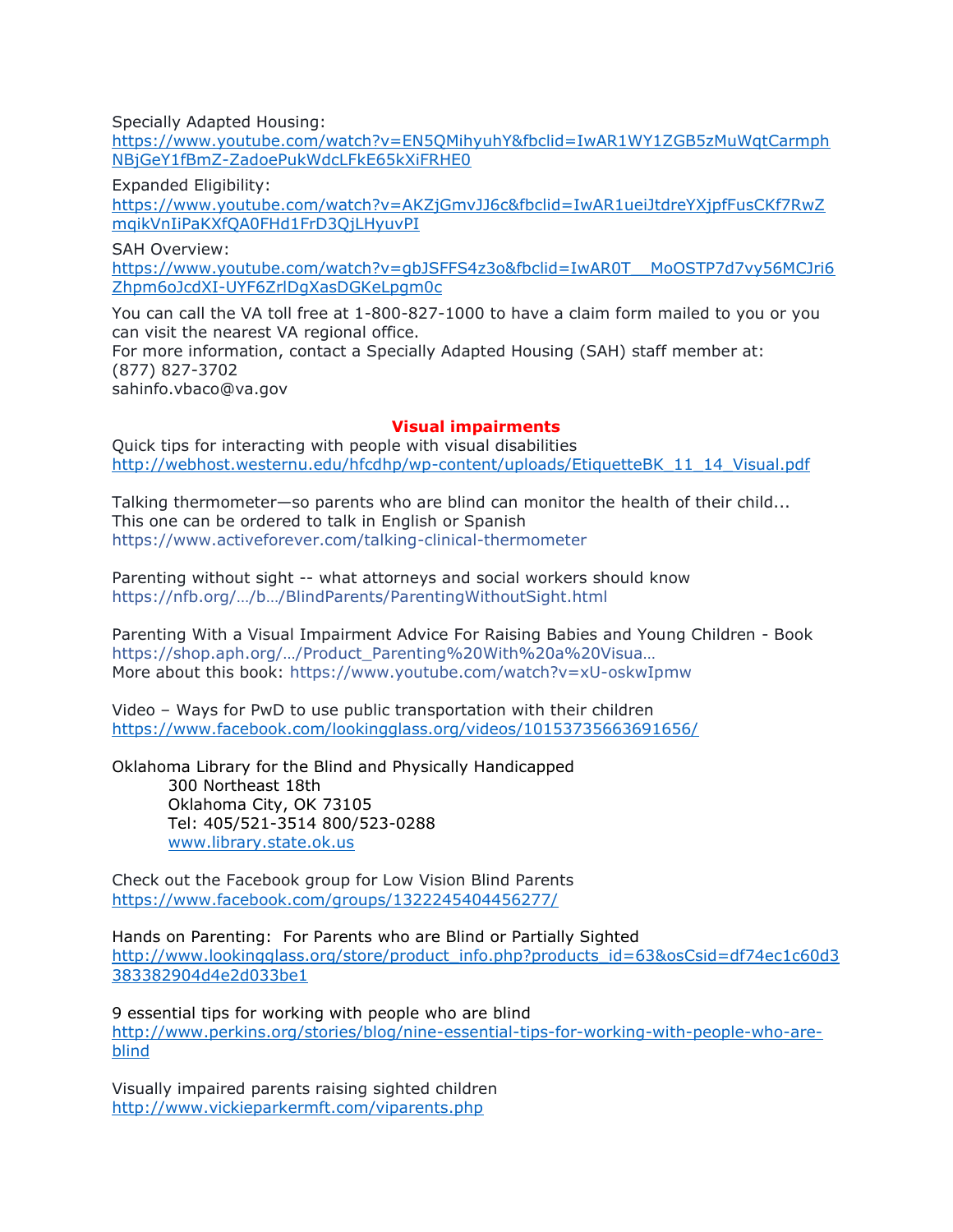Parenting with a visual impairment: Advice for raising babies & young children [https://shop.aph.org/webapp/wcs/stores/servlet/Product\\_Parenting%20With%20a%20Visu](https://shop.aph.org/webapp/wcs/stores/servlet/Product_Parenting%20With%20a%20Visual%20Impairment%20%20%20%20Advice%20For%20Raising%20Babies%20and%20Young%20Children_22531P_10001_11051) [al%20Impairment%20%20%20%20Advice%20For%20Raising%20Babies%20and%20Youn](https://shop.aph.org/webapp/wcs/stores/servlet/Product_Parenting%20With%20a%20Visual%20Impairment%20%20%20%20Advice%20For%20Raising%20Babies%20and%20Young%20Children_22531P_10001_11051) [g%20Children\\_22531P\\_10001\\_11051](https://shop.aph.org/webapp/wcs/stores/servlet/Product_Parenting%20With%20a%20Visual%20Impairment%20%20%20%20Advice%20For%20Raising%20Babies%20and%20Young%20Children_22531P_10001_11051)

Grandparenting with vision loss [http://www.visionaware.org/info/get-connected/family-involvement/parenting-or](http://www.visionaware.org/info/get-connected/family-involvement/parenting-or-grandparenting-with-vision-loss/125)[grandparenting-with-vision-loss/125](http://www.visionaware.org/info/get-connected/family-involvement/parenting-or-grandparenting-with-vision-loss/125)

Technology resources for people with vision loss <http://www.afb.org/info/living-with-vision-loss/using-technology/12>

NFB information for blind parents <https://nfb.org/blindparents>

Supporting with a new visual impairment or one that is deteriorating. Check out the free white cane program from the National Federation of the Blind <https://nfb.org/free-cane-program>

Would you like a parent with a visual impairment to encourage literacy skills in their young child? You can pick up magnetic alphabet letters for the fridge with braille markings at Walmart

[https://www.walmart.com/ip/Braille-Alphabet-Magnets-26-Upper-Case-](https://www.walmart.com/ip/Braille-Alphabet-Magnets-26-Upper-Case-Letters/103973660?wmlspartner=wlpa&selectedSellerId=1854&adid=22222222227046813637&wmlspartner=wmtlabs&wl0=&wl1=g&wl2=c&wl3=146930344444&wl4=pla-286705457964&wl5=9026402&wl6=&wl7=&wl8=&wl9=pla&wl10=112561751&wl11=online&wl12=103973660&wl13=&veh=sem)[Letters/103973660?wmlspartner=wlpa&selectedSellerId=1854&adid=22222222227046813](https://www.walmart.com/ip/Braille-Alphabet-Magnets-26-Upper-Case-Letters/103973660?wmlspartner=wlpa&selectedSellerId=1854&adid=22222222227046813637&wmlspartner=wmtlabs&wl0=&wl1=g&wl2=c&wl3=146930344444&wl4=pla-286705457964&wl5=9026402&wl6=&wl7=&wl8=&wl9=pla&wl10=112561751&wl11=online&wl12=103973660&wl13=&veh=sem) [637&wmlspartner=wmtlabs&wl0=&wl1=g&wl2=c&wl3=146930344444&wl4=pla-](https://www.walmart.com/ip/Braille-Alphabet-Magnets-26-Upper-Case-Letters/103973660?wmlspartner=wlpa&selectedSellerId=1854&adid=22222222227046813637&wmlspartner=wmtlabs&wl0=&wl1=g&wl2=c&wl3=146930344444&wl4=pla-286705457964&wl5=9026402&wl6=&wl7=&wl8=&wl9=pla&wl10=112561751&wl11=online&wl12=103973660&wl13=&veh=sem)[286705457964&wl5=9026402&wl6=&wl7=&wl8=&wl9=pla&wl10=112561751&wl11=online](https://www.walmart.com/ip/Braille-Alphabet-Magnets-26-Upper-Case-Letters/103973660?wmlspartner=wlpa&selectedSellerId=1854&adid=22222222227046813637&wmlspartner=wmtlabs&wl0=&wl1=g&wl2=c&wl3=146930344444&wl4=pla-286705457964&wl5=9026402&wl6=&wl7=&wl8=&wl9=pla&wl10=112561751&wl11=online&wl12=103973660&wl13=&veh=sem) [&wl12=103973660&wl13=&veh=sem](https://www.walmart.com/ip/Braille-Alphabet-Magnets-26-Upper-Case-Letters/103973660?wmlspartner=wlpa&selectedSellerId=1854&adid=22222222227046813637&wmlspartner=wmtlabs&wl0=&wl1=g&wl2=c&wl3=146930344444&wl4=pla-286705457964&wl5=9026402&wl6=&wl7=&wl8=&wl9=pla&wl10=112561751&wl11=online&wl12=103973660&wl13=&veh=sem)

Here is a link to the 2017 application for the Seedlings free braille book program. <http://www.seedlings.org/bkangel2009.php>

Free Smoke Alarms and Alert Equipment for Oklahomans with a Disability [https://www.ok.gov/abletech/Fire\\_Safety/index.html](https://www.ok.gov/abletech/Fire_Safety/index.html)

National Library Service for the Blind and Physically Handicapped – Free talking books [https://www.loc.gov/programs/national-library-service-for-the-blind-and-physically](https://www.loc.gov/programs/national-library-service-for-the-blind-and-physically-handicapped/about-this-service/)[handicapped/about-this-service/](https://www.loc.gov/programs/national-library-service-for-the-blind-and-physically-handicapped/about-this-service/)

Request a free bag of Braille ReadBooks (1 per child) <http://www.nbp.org/ic/nbp/programs/readbooks/request.html>

Free braille books from Braille Institute for parents to use with their kiddos! <https://www.brailleinstitute.org/special-collection/catalog-order-form>

Using Amazon's Alexa as a support tool

[https://www.pcmag.com/news/358338/why-amazons-alexa-is-life-changing-for-the](https://www.pcmag.com/news/358338/why-amazons-alexa-is-life-changing-for-the-blind?utm_source=email&utm_campaign=whatsnewnow&utm_medium=image)[blind?utm\\_source=email&utm\\_campaign=whatsnewnow&utm\\_medium=image](https://www.pcmag.com/news/358338/why-amazons-alexa-is-life-changing-for-the-blind?utm_source=email&utm_campaign=whatsnewnow&utm_medium=image)

Learning routes to your child's school

[https://makingitontheplayground.com/2018/08/29/back-to-school-countdown-day-](https://makingitontheplayground.com/2018/08/29/back-to-school-countdown-day-5/?fbclid=IwAR3Zlyf8TUjMaDdtNphUz7oqEbB-rxdbe5w6YJ-Shf2gPm6__BXECP88CQA)[5/?fbclid=IwAR3Zlyf8TUjMaDdtNphUz7oqEbB-rxdbe5w6YJ-Shf2gPm6\\_\\_BXECP88CQA](https://makingitontheplayground.com/2018/08/29/back-to-school-countdown-day-5/?fbclid=IwAR3Zlyf8TUjMaDdtNphUz7oqEbB-rxdbe5w6YJ-Shf2gPm6__BXECP88CQA)